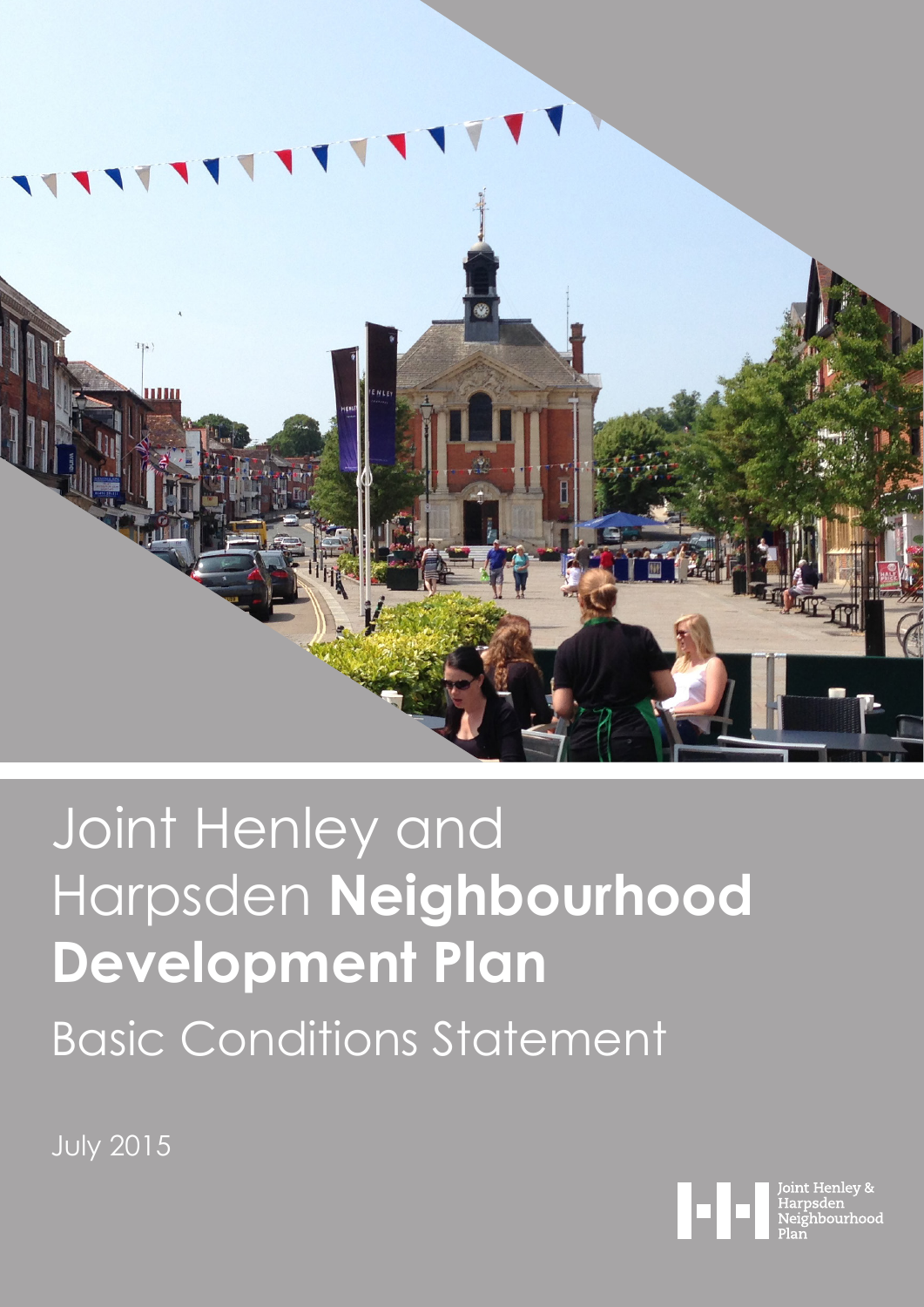## **Contents**

| 1              | <b>INTRODUCTION</b>                      | 2  |
|----------------|------------------------------------------|----|
| 2              | CONFORMITY WITH NATIONAL PLANNING POLICY | 3  |
| 3              | CONTRIBUTING TO SUSTAINABLE DEVELOPMENT  | 10 |
| $\overline{4}$ | CONFORMITY WITH LOCAL PLANNING POLICY    | 16 |
| 5              | MEETING EU OBLIGATIONS                   | 37 |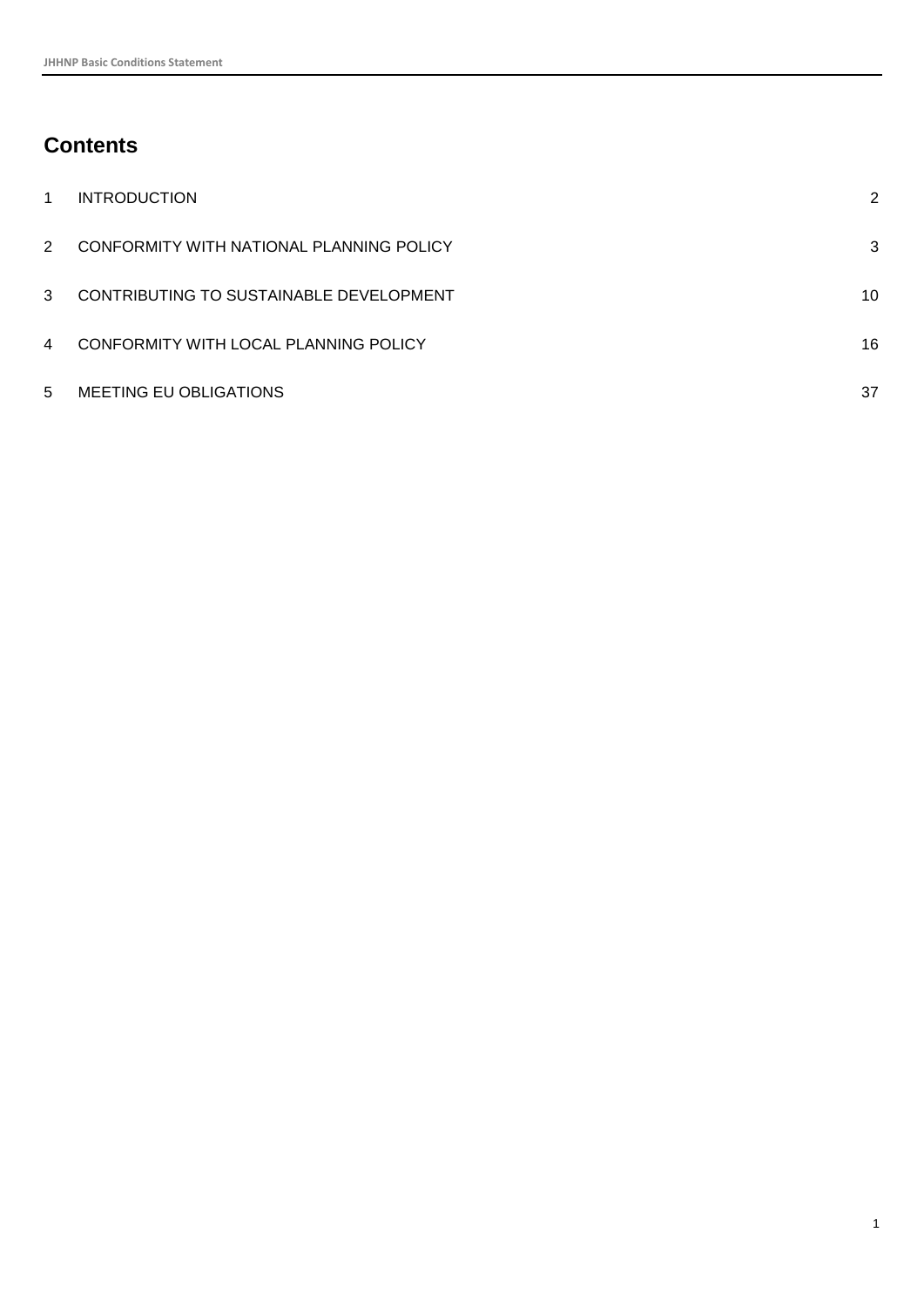#### <span id="page-2-0"></span>1 INTRODUCTION

- 1.1 This Basic Conditions Statement has been prepared to accompany the Neighbourhood Development Plan for the parish areas of Henley on Thames and Harpsden, known as the Joint Henley and Harpsden Neighbourhood Plan (JHHNP).
- 1.2 Paragraph 8 of Schedule 4B to the Town and Country Planning Act 1990 requires that Neighbourhood Development Plans (NDP) must meet the following basic conditions:
	- (i) the draft NDP must have appropriate regard to national policies and advice contained in the National Planning Policy Framework (NPPF);
	- (ii) the draft NDP must contribute to the achievement of sustainable development;
	- (iii) the draft NDP must be in general conformity with the strategic policies contained in the development plan for the area of the local planning authority, in this case South Oxfordshire District Council's (SODC) Core Strategy and saved policies from the Local Plan; and
	- (iv) the draft NDP must meet the relevant EU obligations.
- 1.3 This Basic Conditions Statement addresses these requirements in the chapters that follow.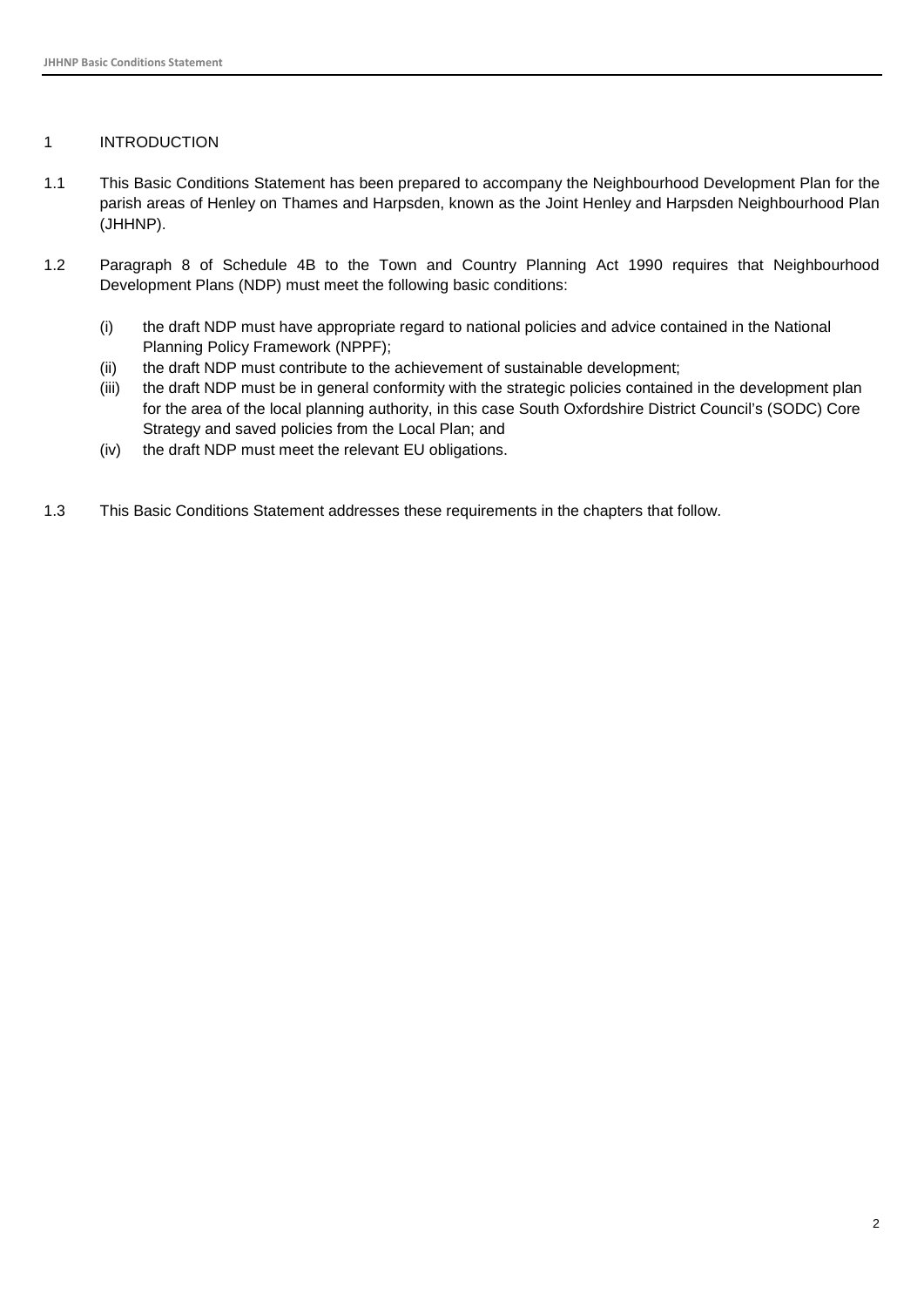#### <span id="page-3-0"></span>2 CONFORMITY WITH NATIONAL PLANNING POLICY

- 2.1 The National Planning Policy Framework (NPPF) in sections 183 185 refers to Neighbourhood Plans and seeks that those plans have regard to the policies in the NPPF. The Joint Henley and Harpsden Neighbourhood Plan (JHHNP) has taken due regard to the NPPF and supporting National Planning Policy Guidance.
- 2.2 This section demonstrates that the JHHNP has regard to relevant policies within the NPPF in relation to:
	- Building a strong, competitive economy
	- Ensuring the vitality of town centres
	- Promoting sustainable transport
	- Delivering a wide choice of high quality homes
	- Requiring good design
	- Promoting healthy communities
	- Meeting the challenge of climate change, flooding and coastal change
	- Conserving and enhancing the natural environment
	- Conserving and enhancing the historic environment

#### **Building a strong, competitive economy**

- *2.3* The NPPF states in paragraph 19 that *'Planning should operate to encourage and not act as an impediment to sustainable growth…Planning policies should recognise and seek to address potential barriers to investment,*  including a poor environment or any lack of infrastructure, services or housing. In drawing up Local Plans, local *planning authorities should:*
	- *set out a clear economic vision and strategy for their area which positively and proactively encourages sustainable economic growth;*
	- *identify strategic sites … to meet anticipated needs over the plan period;*
	- *support existing business sectors;*
	- *identify priority areas for economic regeneration, infrastructure provision and environmental enhancement; and*
	- *facilitate flexible working practices such as the integration of residential and commercial uses in the same unit.'*
- 2.4 The JHHNP aims to build a strong, competitive economy through a strategy focused on protection, enhancement and intensification of the Reading Road industrial area, alongside a general intensification of employment land to make the best use of limited developable space. To facilitate this, and accommodate housing requirements, a number of mixed use developments are allocated, some on existing low employment sites. The following policies deliver this strategy:
	- E1: Supporting Henley's Economy
	- E2: Former Wyevale Garden Centre, which is allocated for business activities that contribute to the local economy
	- E4: Land at Newtown Road, allocated for light industrial workshop units
	- TCE1: Henley Town Centre
	- TCE2: Market Place Hub
	- TCE3: Hotel and Bed Space
	- TCE4: Employment and residential above shops
	- TC37: Town Centre Action Plan
	- SP1: Highlands Farm (Site M)
	- SP3: Empstead Works/Stuart Turner (Site E)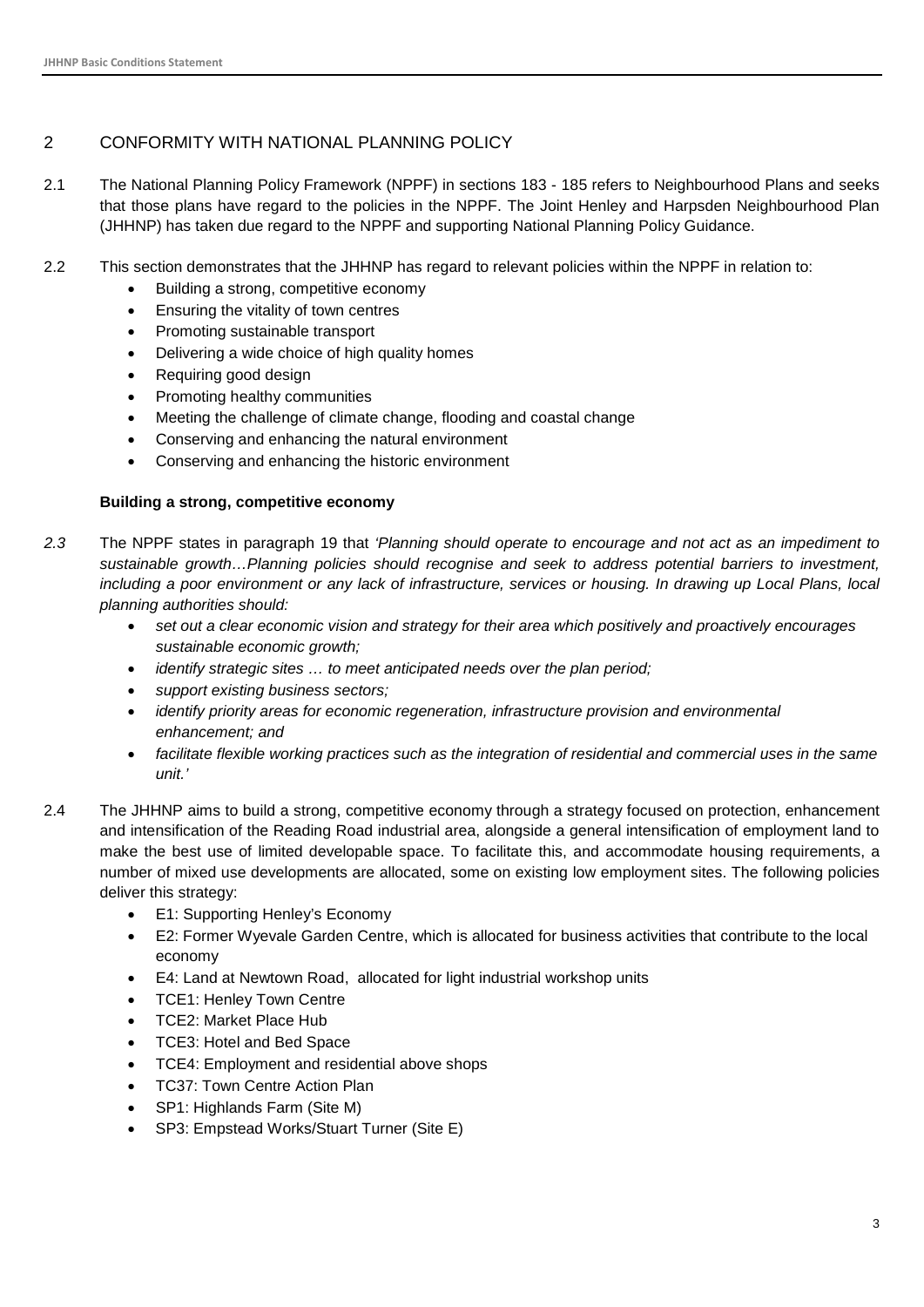#### **Ensuring the vitality of town centres**

- 2.5 The NPPF states in paragraph 23 that: 'Planning policies should be positive, promote competitive town centre environments and set out policies for the management and growth of centres over the plan period.' The NPPF goes on to set out the issues that Local Authorities should consider in drawing up Local Plans, and those of particular relevance to JHHNP are:
	- *recognise town centres as the heart of their communities and pursue policies to support their viability and vitality;*
	- *define the extent of town centres and primary shopping areas, based on a clear definition of primary and secondary frontages in designated centres, and set policies that make clear which uses will be permitted in such locations;*
	- *promote competitive town centres that provide customer choice and a diverse retail offer and which reflect the individuality of town centres;*
	- *allocate a range of suitable sites to meet the scale and type of retail, leisure, commercial, office, tourism, cultural, community and residential development needed in town centres. It is important that needs for retail, leisure, office and other main town centre uses are met in full and are not compromised by limited site availability; and*
	- *recognise that residential development can play an important role in ensuring the vitality of centres and set out policies to encourage residential development on appropriate sites.'*
- 2.6 The JHHNP includes the following policies that aim to ensure the vitality of Henley Town Centre:
	- TCE1: Henley Town Centre
	- TCE2: Market Place Hub
	- TCE3: Hotel and Bed Space
	- TCE4: Employment and residential above shops
	- TCE6: 16-18 Hart Street (Former Latino's Night Club) (Site AE)
	- T1: Impact of Development on the transport network
	- TCI7: Town Centre Action Plan
	- E1: Supporting Henley's Economy
	- SP3: Empstead Works/Stuart Turner (Site E)
- 2.7 The principles outlined in JHHNP aim to protect and enhance Henley's town centre providing a thriving destination for residents and visitors. The policies outlines above meet the NPPF's aims by:
	- defining the town centre, and protecting its vitality and viability as a place residents want to work, socialise and live;
	- identifying development sites and activities to support the town centre up to 2027;
	- protecting existing retail activities and ensuring policies are in place to direct new retail options; and
	- encouraging the allocation of residential uses above shops and the development of new residential areas to increase footfall.

#### **Supporting a prosperous rural economy**

2.8 There were no direct policies within the JHHNP that related to the rural economy and as such the NPPF requirements have not been directly addressed.

#### **Promoting sustainable transport**

2.9 The NPPF states in paragraph 29 that: '*The transport system needs to be balanced in favour of sustainable transport modes, giving people a real choice about how they travel. In preparing Local Plans, local planning authorities should therefore support a pattern of development which, where reasonable to do so, facilitates the use of sustainable modes of transport.*'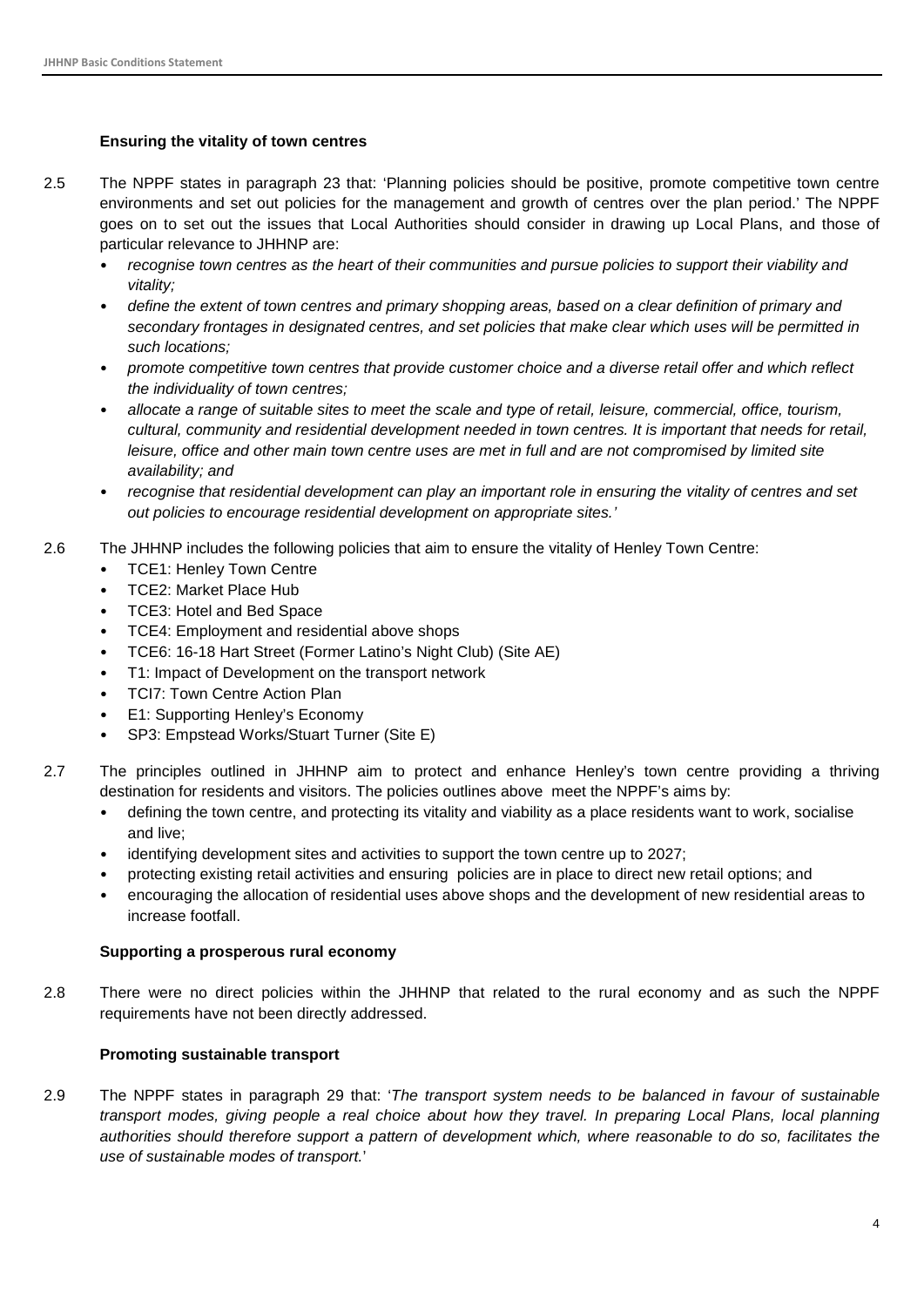- 2.10 The NPPF goes on to state in paragraph 35: '*Plans should protect and exploit opportunities for the use of sustainable transport modes for the movement of goods or people*.' The NPPF advises that, where practical, development should be located and designed to take a number of issues into account, including:
	- *giving priority to pedestrian and cycle movements, and have access to high quality public transport facilities; and*
	- *creating safe and secure layouts which minimise conflicts between traffic and cyclists or pedestrians, avoiding street clutter and where appropriate establishing home zones; and*
	- *incorporate facilities for charging plug-in and other ultra-low emission vehicles*
- 2.11 The NPPF also notes in paragraph 37 that *'Planning policies should aim for a balance of land uses within their area so that people can be encouraged to minimise journey lengths for employment, shopping, leisure, education and other activities.'*
- 2.12 The JHHNP's address's the above through the following policies:
	- T1: Impact of Development on the Transport Network
	- T2: Cycling Routes
	- TCE5: Town Centre Car Park Management, which aims to reduce conflicts between traffic and cyclists or pedestrians.
- 2.13 Policy T1 outlines a transport strategy for the Neighbourhood Plan area which encourages the provision of high quality transport facilities in a number of ways. Notably, the provision of real time information, energy efficient bus services as well as facilities such as electric car charging points. There is also a clear steer to ensure that priority is given to pedestrian and cycle movement along key routes, as well as looking to reduce conflicts between traffic and cyclists or pedestrians.

#### **Supporting high quality communications infrastructure**

2.14 There were no direct policies within the JHHNP that related to the provision of communication infrastructure therefore the NPPF requirements have not been directly addressed.

#### **Delivering a wide choice of high quality homes**

- 2.15 The NPPF states in paragraph 47 that local authorities should *'identify a supply of specific, developable sites or broad locations for growth, for years 6-10 and, where possible, for years 11-15'*
- 2.16 The NPPF outlines that local authorities should aim to, *'Deliver a wide choice of high quality homes, widen opportunities for home ownership and create sustainable, inclusive and mixed communities*'. This should include:
	- A Plan for a mix of housing based on current and future demographic trends, market trends and the needs of different groups in the community;
	- Identification of the size, type, tenure and range of housing that is required in particular locations, reflecting local demand; and
	- Creating mixed and balanced communities where they have identified that affordable housing is needed. Such policies should be sufficiently flexible to take account of changing market conditions over time.
- 2.17 The following policies address these requirements:
	- H1: Allocate Land for 450 New Homes
	- H2: Design Brief
	- H3: Type and Size of New Housing
	- H4: Provision of Facilities
	- H5: Infill and Self-Build Dwellings
	- DQS2: Low Carbon Sustainable Development
	- DQS3: Local Sourcing of Construction Materials and Labour
	- Section 7: Site Policies SP1-SP13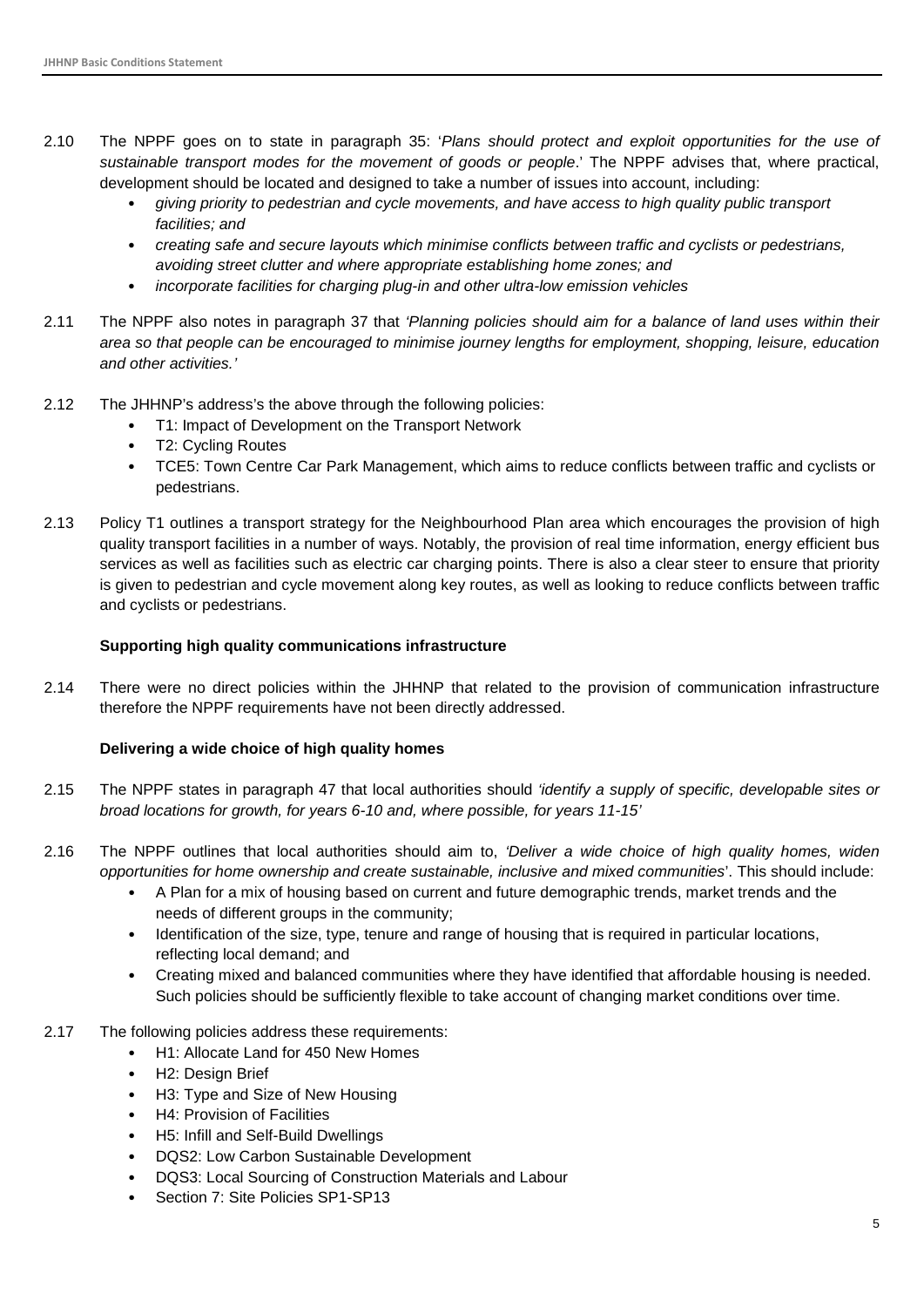- 2.18 The JHHNP identifies a range of sites to deliver the 450 homes outlined by the South Oxfordshire Core Strategy that are required to be delivered by 2027. This is set out in policy H1 and the developable allocated sites are covered in the 'site policies' section of the JHHNP.
- 2.19 The requirement to provide high quality homes and mixed communities outlined in paragraph 50 of the NPPF are met in a number of policies including policies H2 and H3. Policy H2 outlines the community participation role that the community and local authority should take in the design of new development. Policy H3 ensures that the needs of different groups within the community are met, requiring a mix in the size of type and tenure of housing.

#### **Requiring good design**

- 2.20 The NPPF places great importance on the design of the built environment and states in paragraph 56 that: *'Good*  design is a key aspect of sustainable development, is indivisible from good planning and should contribute *positively to making places better for people.'*
- 2.21 The NPPF further states in paragraph 58: *'Local and neighbourhood plans should develop robust and comprehensive policies that set out the quality of development that will be expected for the area. Such policies should be based on stated objectives for the future of the area and an understanding and evaluation of its defining characteristics. Planning policies and decisions should aim to ensure that developments:* 
	- *function well and add to the overall quality of the area, not just for the short term but over the lifetime of the development;*
	- *establish a strong sense of place, using streetscapes and buildings to create attractive and comfortable places to live, work and visit;*
	- *optimise the potential of the site to accommodate development, create and sustain an appropriate mix of uses (including incorporation of green and other public space as part of developments) and support local facilities and transport networks;*
	- *respond to local character and history, and reflect the identity of local surroundings and materials, while not preventing or discouraging appropriate innovation;*
	- *create safe and accessible environments where crime and disorder, and the fear of crime, do not undermine quality of life or community cohesion; and*
	- *are visually attractive as a result of good architecture and appropriate landscaping.'*
- 2.22 The NPPF is clear that design policies should avoid unnecessary prescription or detail, stating that: *'Planning policies and decisions should not attempt to impose architectural styles or particular tastes and they should not stifle innovation, originality or initiative through unsubstantiated requirements to conform to certain development forms or styles. It is, however, proper to seek to promote or reinforce local distinctiveness.'*
- 2.23 The following policies within JHHNP aim to address the need to deliver a high quality design of housing, without imposing specific architectural styles or tastes:
	- H2: Design Brief
	- H3: Type and Size of New Housing
	- DQS1: Local Character
	- DQS2: Low Carbon Sustainable Development
- 2.24 The JHHNP also includes policies that help to connect a sense of place within the neighbourhood plan area. Ensuring that housing provision is balanced with social and community facilities set in visually attractive and appropriate landscaping, through:
	- SCI1: Provision of Social and Community infrastructure
	- SCI3: Renewal and Enhancement of Community Facilities
	- EN2: New and Replacement Green Infrastructure and Public Open Space
	- EN3: Improved Existing Green Spaces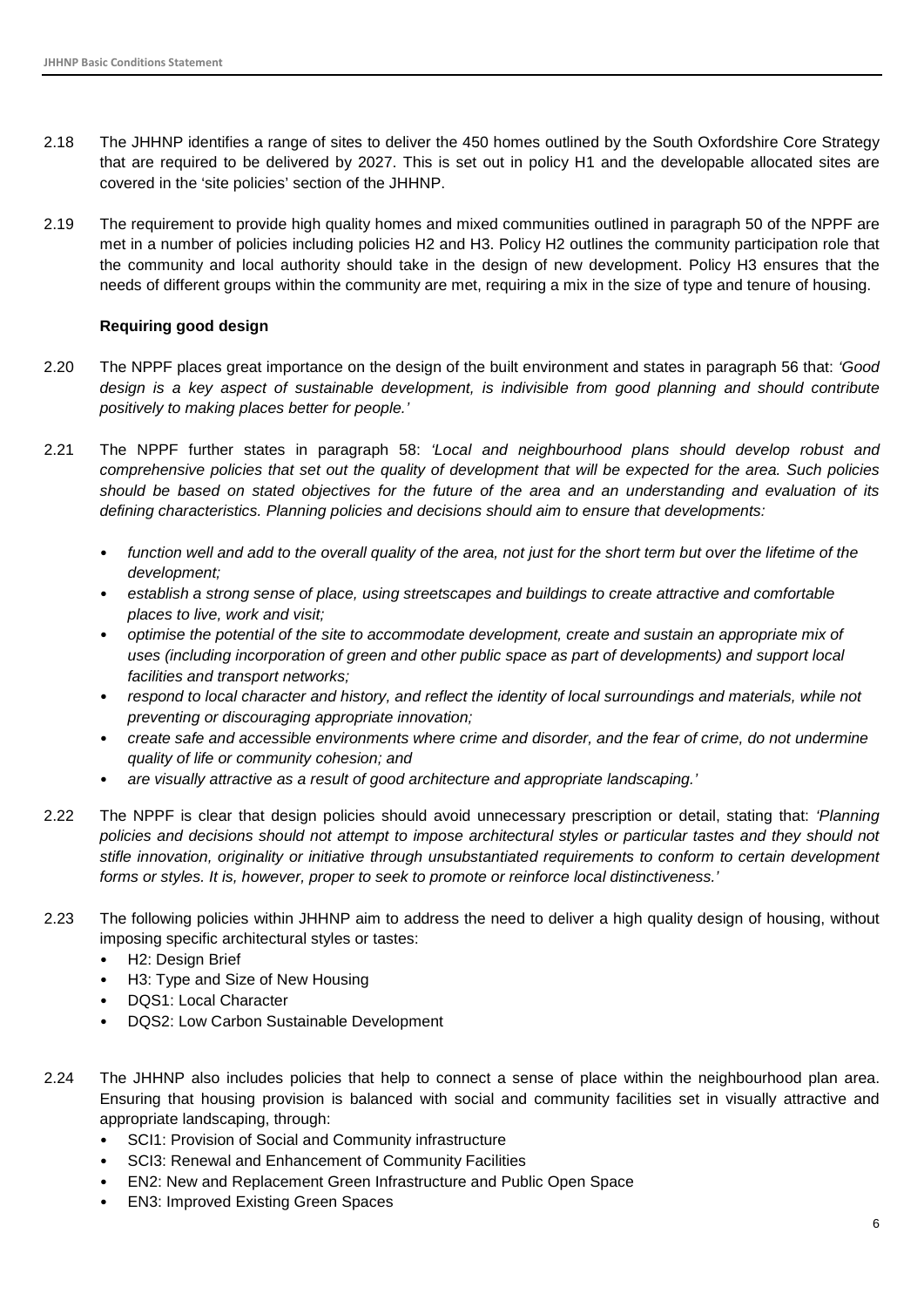2.25 In addition to these policies, site allocations in the 'site policies' section help to accommodate an appropriate mix of uses by encouraging the provision of public open space, local facilities and transport infrastructure (pedestrian, cycle routes included) where required.

#### **Promoting healthy communities**

- 2.26 The NPPF states in paragraph 69 that: '*The planning system can play an important role in facilitating social interaction and creating healthy, inclusive communities'*. With paragraph 70 reiterating that '*to deliver the social, recreational and cultural facilities and services the community needs, planning policies and decisions should:*
	- *plan positively for the provision and use of shared space, community facilities (such as local shops, meeting places, sports venues, cultural buildings, public houses and places of worship) and other local services to enhance the sustainability of communities and residential environments;*
	- *guard against the unnecessary loss of valued facilities and services, particularly where this would reduce the community's ability to meet its day-to-day needs;*
	- *ensure that established shops, facilities and services are able to develop and modernise in a way that is sustainable, and retained for the benefit of the community; and*
	- *ensure an integrated approach to considering the location of housing, economic uses and community facilities and services.'*
- 2.27 The following Policies within the JHHNP align with the need to deliver healthy communities:
	- SCI1: Provision of Social and Community infrastructure
	- SCI3: Renewal and Enhancement of Community Facilities
	- H4: Provision of Facilities
	- E1: Supporting Henley's Economy
- 2.28 The NPPF also states that '*Local planning authorities should take a positive and collaborative approach to enable development to be brought forward under a Community Right to Build Order'*, which is catered for within policy SCI4: Community Right to Build.
- 2.29 Regarding schools, the NPPF indicates local authorities should *'give greater weight to the need to create expand or alter schools'*. Policy SCI2 details the renewal of Gillotts School site and SCI5 outlines the support required to regenerate Henley College. Both site allocations and associated policies outline potential improvements to the education options and capacity in the area.
- 2.30 The NPPF also has clear guidance on the provision of protection and open space, stating that: *'Access to high quality open spaces and opportunities for sport and recreation can make an important contribution to the health and well-being of communities'.* It also states that, '*Existing open space, sports and recreational buildings and land, including playing fields, should not be built on unless:*
	- *an assessment has been undertaken which has clearly shown the open space, buildings or land to be surplus to requirements; or*
	- *the loss resulting from the proposed development would be replaced by equivalent or better provision in terms of quantity and quality in a suitable location; or*
	- *the development is for alternative sports and recreational provision, the needs for which clearly outweigh the loss.'*
- 2.31 The JHNNP takes this into account within the following policies with regards to public open spaces and green infrastructure, in accordance with the South Oxfordshire District Council 2011 Green Infrastructure Strategy and Infrastructure Delivery Plan:
	- EN2: New and Replacement Green Infrastructure and Public Open Spaces
	- EN3: Improve Existing Green Spaces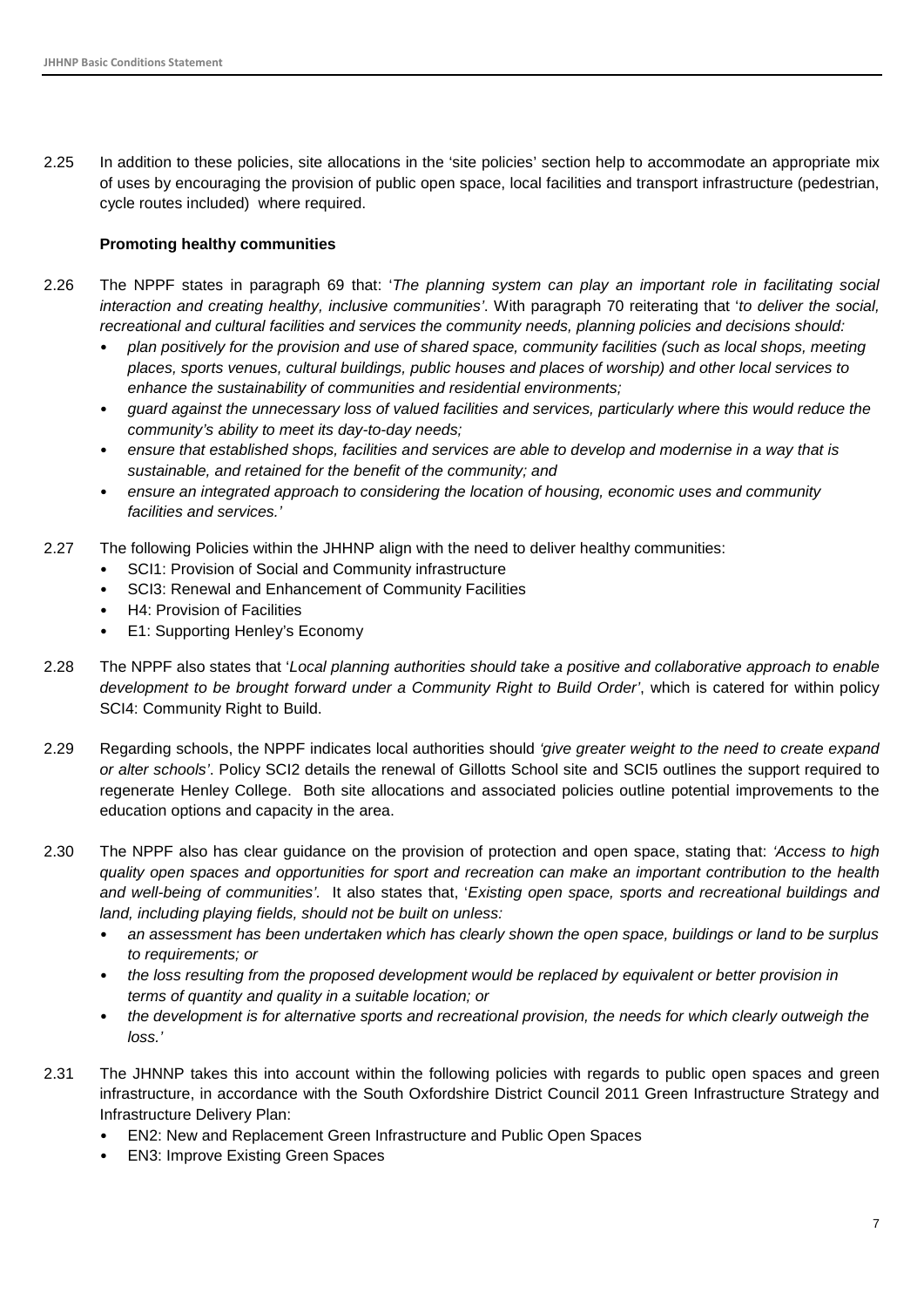2.32 Any changes to open spaces and associated facilities (such as children's play areas) will be required to consult with local residents as outlined within policy 'H2: Design Brief'.

#### **Protecting Green Belt land**

2.33 The designated area for the JHNNP does not cover any land designated as Green Belt land as identified in the SODC Core Strategy.

#### **Meeting the challenge of climate change, flooding and coastal change**

- 2.34 Paragraph 93 of the NPPF states that *'Planning plays a key role in helping shape places to secure radical reductions in greenhouse gas emissions, minimising vulnerability and providing resilience to the impacts of climate change, and supporting the delivery of renewable and low carbon energy and associated infrastructure'* And that '*to support the move to a low carbon future, local planning authorities should:*
	- *plan for new development in locations and ways which reduce greenhouse gas emissions;*
	- *actively support energy efficiency improvements to existing buildings; and*
	- *when setting any local requirement for a building's sustainability, do so in a way consistent with the Government's zero carbon buildings policy and adopt nationally described standards.'*
- 2.35 It also states in paragraph 95 that' *to help increase the use and supply of renewable and low carbon energy, local planning authorities should recognise the responsibility on all communities to contribute to energy generation from renewable or low carbon sources. They should:*
	- *have a positive strategy to promote energy from renewable and low carbon sources;*
	- *design their policies to maximise renewable and low carbon energy development while ensuring that adverse impacts are addressed satisfactorily, including cumulative landscape and visual impacts;*
	- *consider identifying suitable areas for renewable and low carbon energy sources, and supporting infrastructure;*
	- *support community-led initiatives for renewable and low carbon energy;*
	- *identify opportunities where development can draw its energy supply from decentralised, renewable or low carbon energy supply systems.*
- 2.36 The JHHNP has acknowledged the need to move towards a more sustainable, low carbon future that mitigates the impacts of climate change. The Plan includes the following policies that embody this:
	- DQS2: Low Carbon Sustainable Development
	- DQS3: Local Sourcing of Construction Materials and Labour
	- DQS4: Community Energy Projects
- 2.37 Flooding is seen as a key issue within the JHNNP area. However no specific policies relating to flooding have been outlined due to conclusive adopted policies within the SODC Core Strategy. The allocation of sites for new development also takes flood risk into account, however none of the designated sites fall within the Zone 2 and 3 designated flood zones.

#### **Conserving and enhancing the natural environment**

- 2.38 Paragraph 109 of the NPPF states that *'The planning system should contribute to and enhance the natural and local environment by:*
	- *protecting and enhancing valued landscapes, geological conservation interests and soils;*
	- *recognising the wider benefits of ecosystem services;*
	- *minimising impacts on biodiversity and providing net gains in biodiversity where possible;*
	- *preventing both new and existing development from contributing to or being put at unacceptable risk from, or being adversely affected by unacceptable levels of soil, air, water or noise pollution or land instability; and*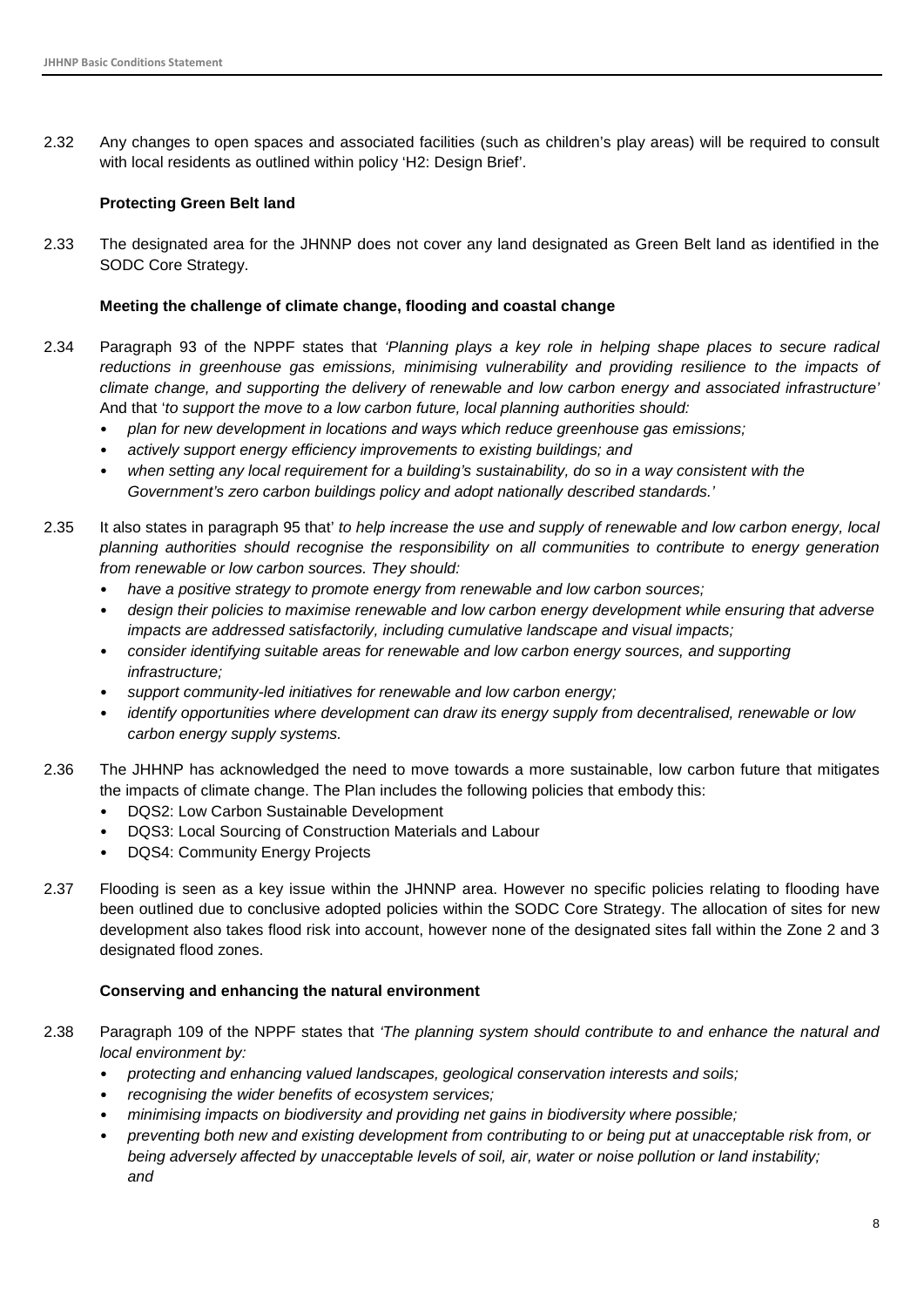- *remediating and mitigating despoiled, degraded, derelict, contaminated and unstable land, where appropriate.'*
- 2.39 The JHHNP has considered the NPPF in the allocation of development sites and ensured that any new development conserve and enhance the following features within the Neighbourhood Plan area.
	- All watercourses, their banks and associated river corridors;
	- Key viewing corridors as established in the Neighbourhood Plan;
	- The Chilterns AONB and Harpsden Valley; and
	- Existing and new open and green spaces.
- 2.40 Allocations for development need to protect and enhance the natural environment whilst also addressing other policy considerations such as access to sustainable transport. The following policies intend to support, conserve and enhance the natural environment within the JHHNP area:
	- EN1: Environmental Protection
	- EN2: New and Replacement Green Infrastructure and Public Open Space
	- EN3: Improved Existing Green Spaces
	- EN4: Biodiversity
	- EN6: Contamination
	- EN7: Water Resources

#### **Conserving and enhancing the historic environment**

- 2.41 The NPPF sets out in paragraph 126 that: *'Local planning authorities should set out in their Local Plan a positive strategy for the conservation and enjoyment of the historic environment…In doing so, they should recognise that heritage assets are an irreplaceable resource and conserve them in a manner appropriate to their significance. In developing this strategy, local planning authorities should take the following into account:*
	- *the desirability of sustaining and enhancing the significance of heritage assets and putting them to viable uses consistent with their conservation;*
	- *the wider social, cultural, economic and environmental benefits that conservation of the historic environment can bring;*
	- *the desirability of new development making a positive contribution to local character and distinctiveness; and*
	- *opportunities to draw on the contribution made by the historic environment to the character of a place.'*
- 2.42 The vision for the JHHNP area intends to conserve and enhance the unique historic built environment assets of the area with the support of the appropriate policies and the site allocations process. The relevant policies within the Plan include:
	- EN5: Historic Environment
	- DQS1: Local Character
- 2.43 There are a number of Conservation Areas within the JHHNP area. There are also a number of key views that have sought to be protected within the Plan that have been reviewed in line with the SODC Henley Conservation Area Appraisal from 2004. The views and the associated corridors have been recognised in the plan, ensuring they are conserved and enhanced alongside the designated Conservation Areas and Listed Buildings.

#### **Facilitating the sustainable use of minerals**

2.44 Due to location and activities associated with the JHHNP area, the facilitated sustainable use of minerals section of the NPPF is not seen as an appropriate issue to address. Any issues of this nature should be addressed via the SODC Core Strategy.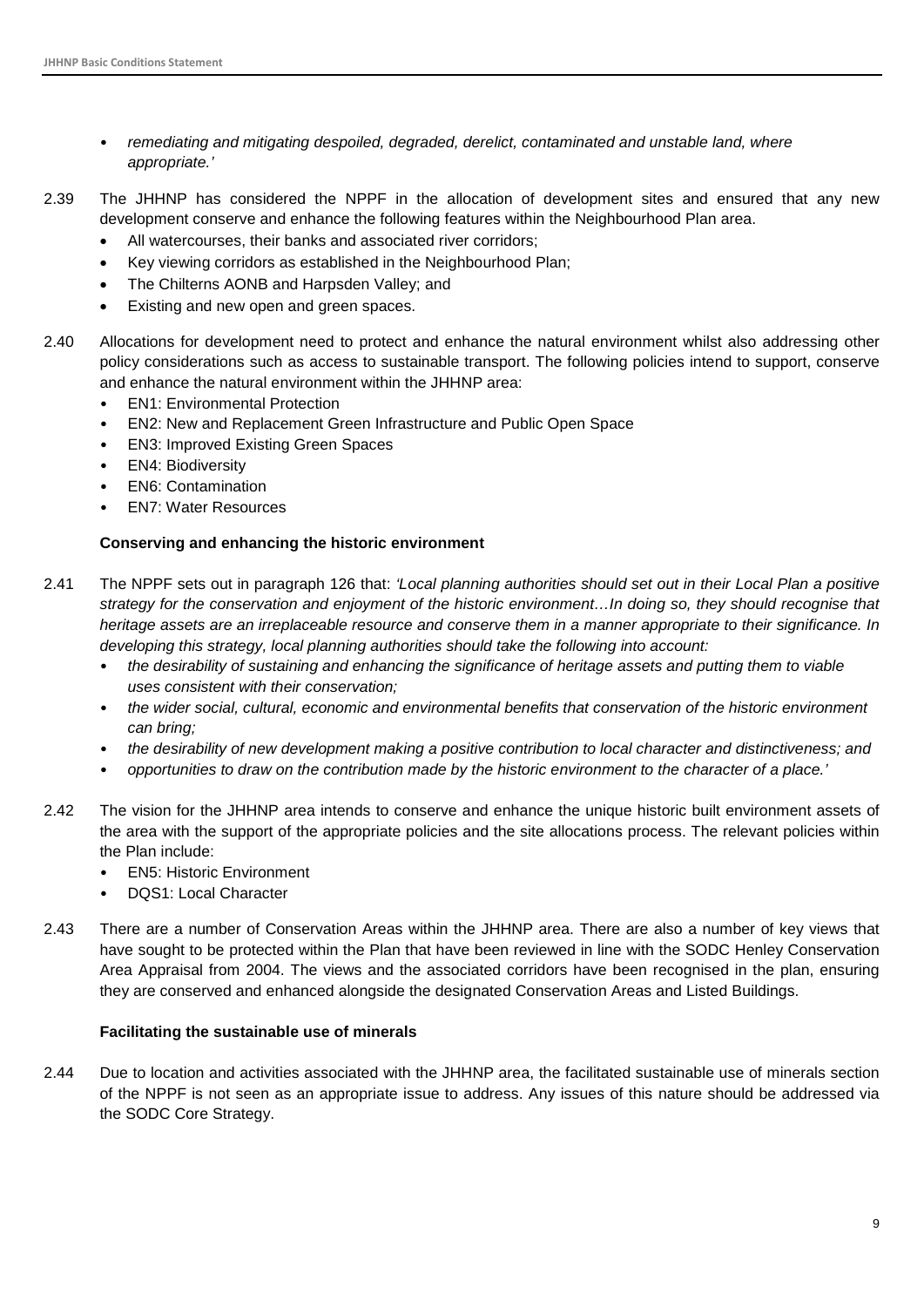#### **National Planning Policy Guidance (NPPG)**

- 2.45 The National Planning Policy Guidance (NPPG) refers to Neighbourhood Plans (Section ID: 41) and advises on the neighbourhood planning system including key stages and decisions including deciding neighbourhood areas, legal tests for neighbourhood plans, and the process of independent examination and referendum. The (JHHNP) has taken due regard to the NPPG (which was released in spring 2014, midway through the JHHNP process).
- 2.46 The JHHNP is deemed to meet the processes and conditions required to proceed to referendum as set out under paragraphs 065-068 (Ref: 41-065-20140306) of the NPPG.
- <span id="page-10-0"></span>2.47 The table below demonstrates that the JHHNP has regard to relevant guidance within the NPPG that references neighbourhood planning in relation to:
	- Air Quality
	- Land Contamination
	- Open space, sports and recreation facilities
	- Water and Neighbourhood Planning
	- **Viability**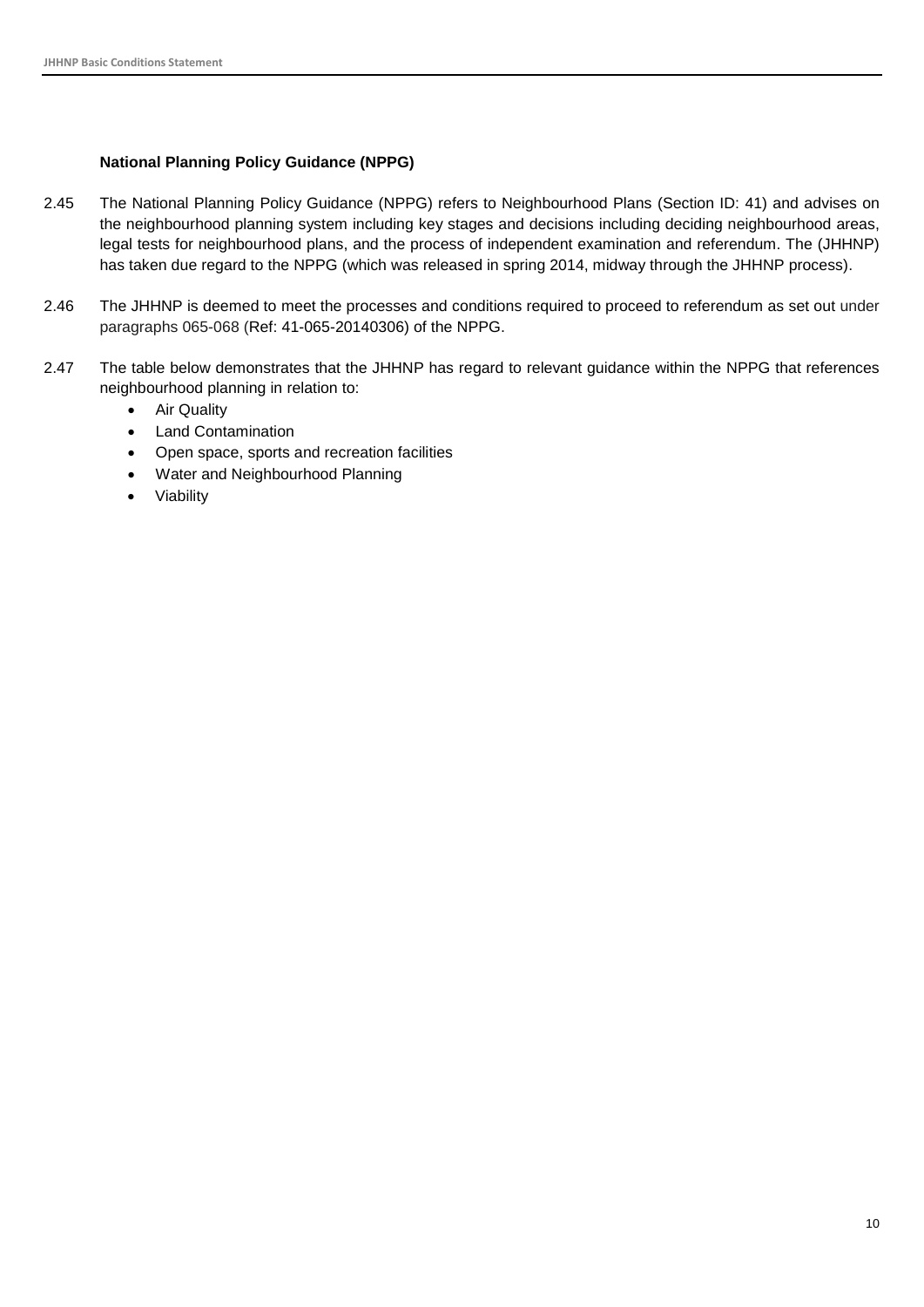| <b>NPPG references</b>                                      | <b>Summary of NPPG requirements</b>                                                                                                                                                                                                                                                                                                                                                                                  | <b>Relevant</b><br><b>Neighbourhood Plan</b><br><b>Policies</b> | <b>Commentary on Neighbourhood</b><br><b>Plan compliance with NPPG</b>                                                                                                                                                                                                                                                                                                                                                                                                                                                                                                                                |
|-------------------------------------------------------------|----------------------------------------------------------------------------------------------------------------------------------------------------------------------------------------------------------------------------------------------------------------------------------------------------------------------------------------------------------------------------------------------------------------------|-----------------------------------------------------------------|-------------------------------------------------------------------------------------------------------------------------------------------------------------------------------------------------------------------------------------------------------------------------------------------------------------------------------------------------------------------------------------------------------------------------------------------------------------------------------------------------------------------------------------------------------------------------------------------------------|
| Para: 003 Ref: 32-003-20140306<br><b>Air Quality</b>        | Air quality concerns can be relevant<br>to neighbourhood planning, and it is important to<br>consider air quality when drawing up a<br>Neighbourhood Plan or considering a Neighbourhood<br>Development Order. The local planning and<br>environmental health departments will be able to<br>advise whether air quality could be a concern.                                                                          | T1, T2                                                          | Policy T1 requires new<br>i.<br>developments to assess and<br>mitigate air quality impacts<br>of vehicle traffic and provide<br>mitigations through a<br><b>Transport Assessment or</b><br>within a separate Air Quality<br>Assessment.<br>ii.<br>Policy T1 states that<br>financial contributions from<br>all sites allocated within<br>Policy H1 will be sought for<br>the preparation and<br>implementation of the Air<br><b>Quality Management Area</b><br>Action Plan.<br>iii.<br>Policy T1 and T2 promotes<br>alternative sustainable<br>transport modes to help<br>reduce air quality impacts. |
| Para: 006 Ref: 33-006-20140306<br><b>Land Contamination</b> | Concerns about land contamination could be relevant<br>to neighbourhood planning and it is important to<br>consider the possibility of land being affected by<br>contamination when drawing up a Neighbourhood<br>Plan or considering a Neighbourhood Development<br>Order. The local planning and environmental health<br>departments should be able to advise on whether<br>land contamination could be a concern. | EN <sub>6</sub>                                                 | Policy EN6 requires all new<br>i.<br>development on brownfield<br>sites to undertake initial risk<br>assessments to test for<br>contamination.                                                                                                                                                                                                                                                                                                                                                                                                                                                        |
| Para: 002 Ref: 37-002-20140306                              | Local planning authorities are required to<br>consult Sport England in certain cases where<br>development affects the use of land as playing fields.                                                                                                                                                                                                                                                                 | <b>SCI2, SP11</b>                                               | Policy SCI2 encourages the<br>i.<br>comprehensive renewal of<br>Gillotts School. Sport<br><b>England and the Secretary</b>                                                                                                                                                                                                                                                                                                                                                                                                                                                                            |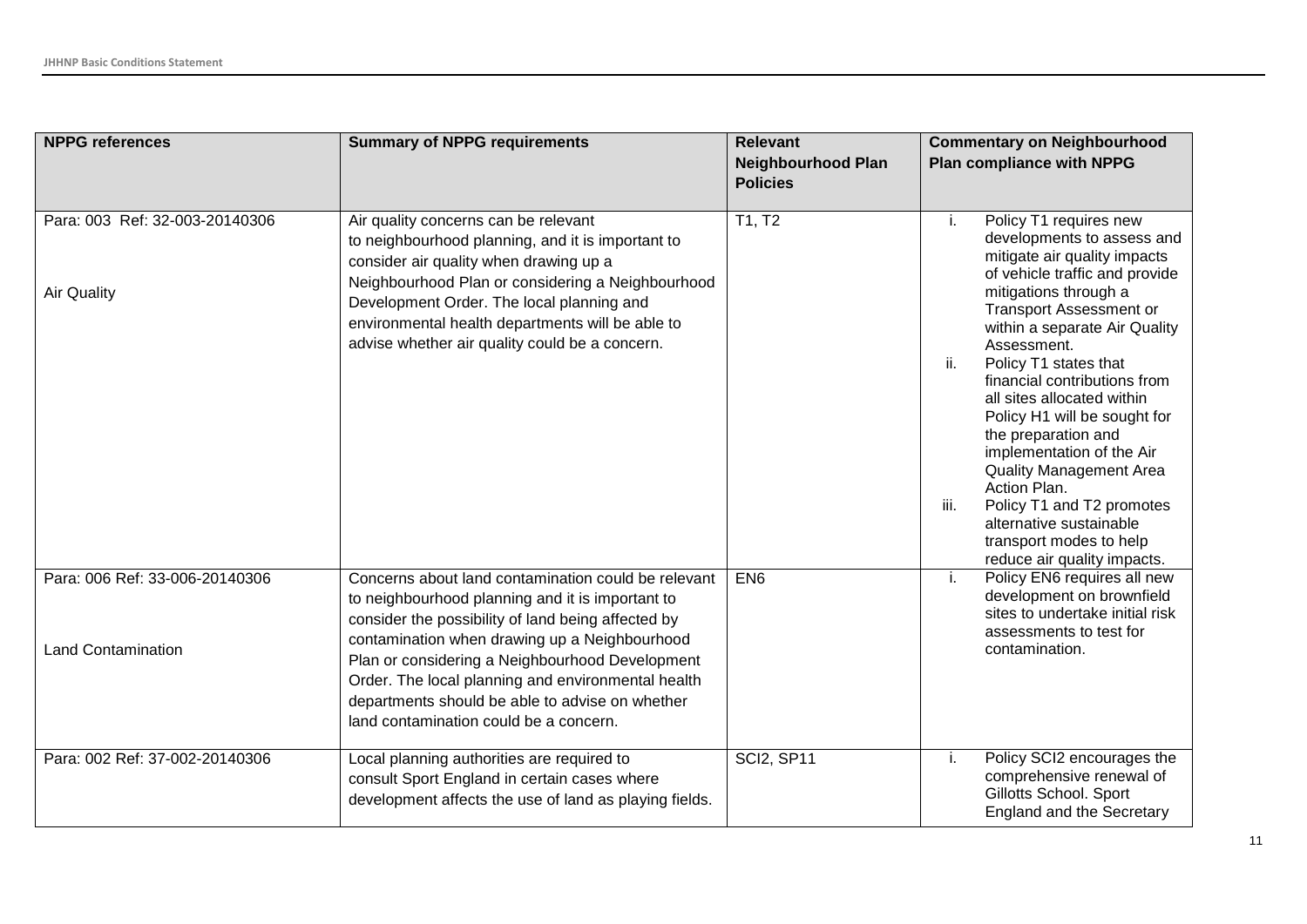| Open space, sports and recreation |                                                      |          |      | of State have both been          |
|-----------------------------------|------------------------------------------------------|----------|------|----------------------------------|
| facilities                        |                                                      |          |      | consulted with regarding the     |
|                                   |                                                      |          |      | loss of playing field space.     |
|                                   |                                                      |          | ii.  | Policy SP11 'Gillotts School     |
|                                   |                                                      |          |      | Field (Site C)' allocates up to  |
|                                   |                                                      |          |      | 50 residential units. Sport      |
|                                   |                                                      |          |      | <b>England and the Secretary</b> |
|                                   |                                                      |          |      | of State have both been          |
|                                   |                                                      |          |      | consulted with regarding the     |
|                                   |                                                      |          |      | loss of playing field space.     |
|                                   |                                                      |          | iii. | The submission version of        |
|                                   |                                                      |          |      | the JHHNP has amended            |
|                                   |                                                      |          |      | Policy SP11 to take account      |
|                                   |                                                      |          |      | of Sport England's               |
|                                   |                                                      |          |      | comments and to ensure           |
|                                   |                                                      |          |      | NPPF compliancy.                 |
| Para: 005 Ref: 10-005-20140306    | Local Plans and Neighbourhood Plans should be        | N/A      | İ.   | All landowners have written      |
|                                   | based on a clear and deliverable vision of the area. |          |      | to Henley Town Council to        |
|                                   | Viability assessment should be considered as a tool  |          |      | confirm that they believe the    |
|                                   | that can assist with the development of plans and    |          |      | site allocations are             |
| Viability                         | plan policies.                                       |          |      | deliverable and viable.          |
|                                   |                                                      |          |      |                                  |
| Para: 015 Ref: 34-015-20140306    | Protecting and improving water bodies may be         | EN1, EN7 | i.   | Policy EN1 states that new       |
|                                   | relevant when drawing up a Neighbourhood Plan or     |          |      | development will conserve        |
|                                   | considering a Neighbourhood Development Order. It    |          |      | and enhance all                  |
|                                   |                                                      |          |      | watercourses, their banks        |
| Water and Neighbourhood Planning  | is always useful to consult the local planning       |          |      | and associated river             |
|                                   | department about whether water could be a concern.   |          |      | corridors.                       |
|                                   |                                                      |          | ii.  | Policy EN7 states that new       |
|                                   |                                                      |          |      | developments should seek         |
|                                   |                                                      |          |      | to protect the water             |
|                                   |                                                      |          |      | resources within the area        |
|                                   |                                                      |          |      | and should not pose              |
|                                   |                                                      |          |      | additional risks to the public   |
|                                   |                                                      |          |      | water supply abstractions.       |
|                                   |                                                      |          |      |                                  |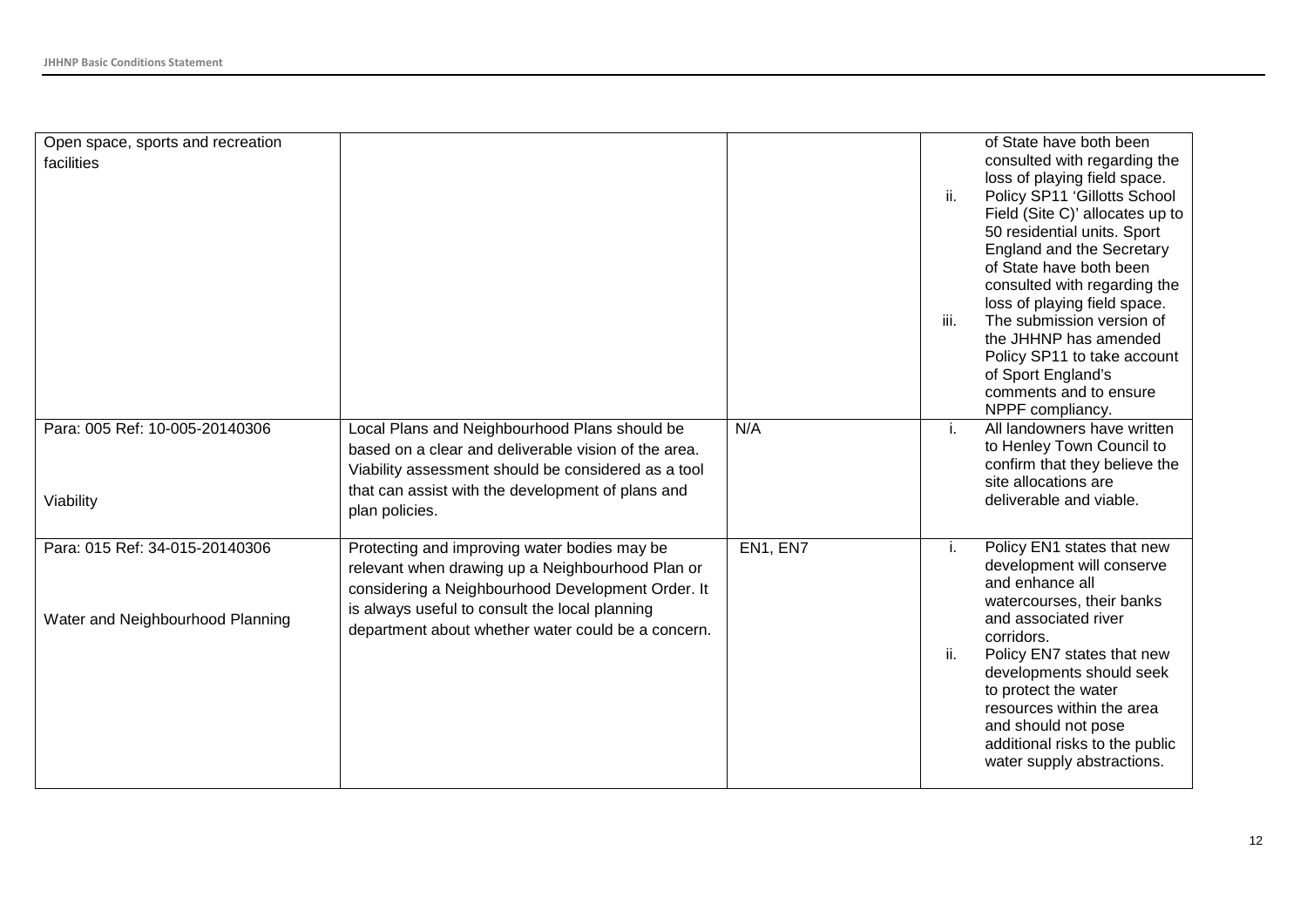| Neighbourhood plans should:<br>Para: 061 Ref: 7-061-20140306<br>How should neighbourhood planning take<br>Ensure policies steer development to areas<br>$\bullet$<br>of lower flood risk<br>account of flood risk?<br>Ensure neighbourhood plans are informed<br>$\bullet$<br>by an appropriate assessment of flood risk<br>Ensure that any development in an area of<br>$\bullet$<br>flood risk would be safe for its lifetime taking<br>account of climate change impacts<br>Demonstrate how flood risk will be managed,<br>$\bullet$<br>for example, through the use of sustainable<br>drainage systems. | E <sub>3</sub> | The Neighbourhood Plan<br>Ĺ.<br>draws on the district<br>council's strategic flood risk<br>assessment and<br>Environment Agency maps.<br>ii.<br>No residential sites are<br>proposed in flood zone 2 or<br>3. Flooding is one of the<br>assessment criteria for<br>housing sites.<br>iii.<br>Policy E3 allocates part of<br>the Railway Station Car Park<br>for employment / hotel<br>development, which<br>according to the district<br>council's strategic flood risk<br>assessment / Environment<br>Agency map is within a flood<br>risk area. The policy<br>stipulates that proposals for<br>this site should demonstrate<br>how the proposed<br>development has fully<br>mitigated flood risk indicated<br>to be present. |
|-------------------------------------------------------------------------------------------------------------------------------------------------------------------------------------------------------------------------------------------------------------------------------------------------------------------------------------------------------------------------------------------------------------------------------------------------------------------------------------------------------------------------------------------------------------------------------------------------------------|----------------|--------------------------------------------------------------------------------------------------------------------------------------------------------------------------------------------------------------------------------------------------------------------------------------------------------------------------------------------------------------------------------------------------------------------------------------------------------------------------------------------------------------------------------------------------------------------------------------------------------------------------------------------------------------------------------------------------------------------------------|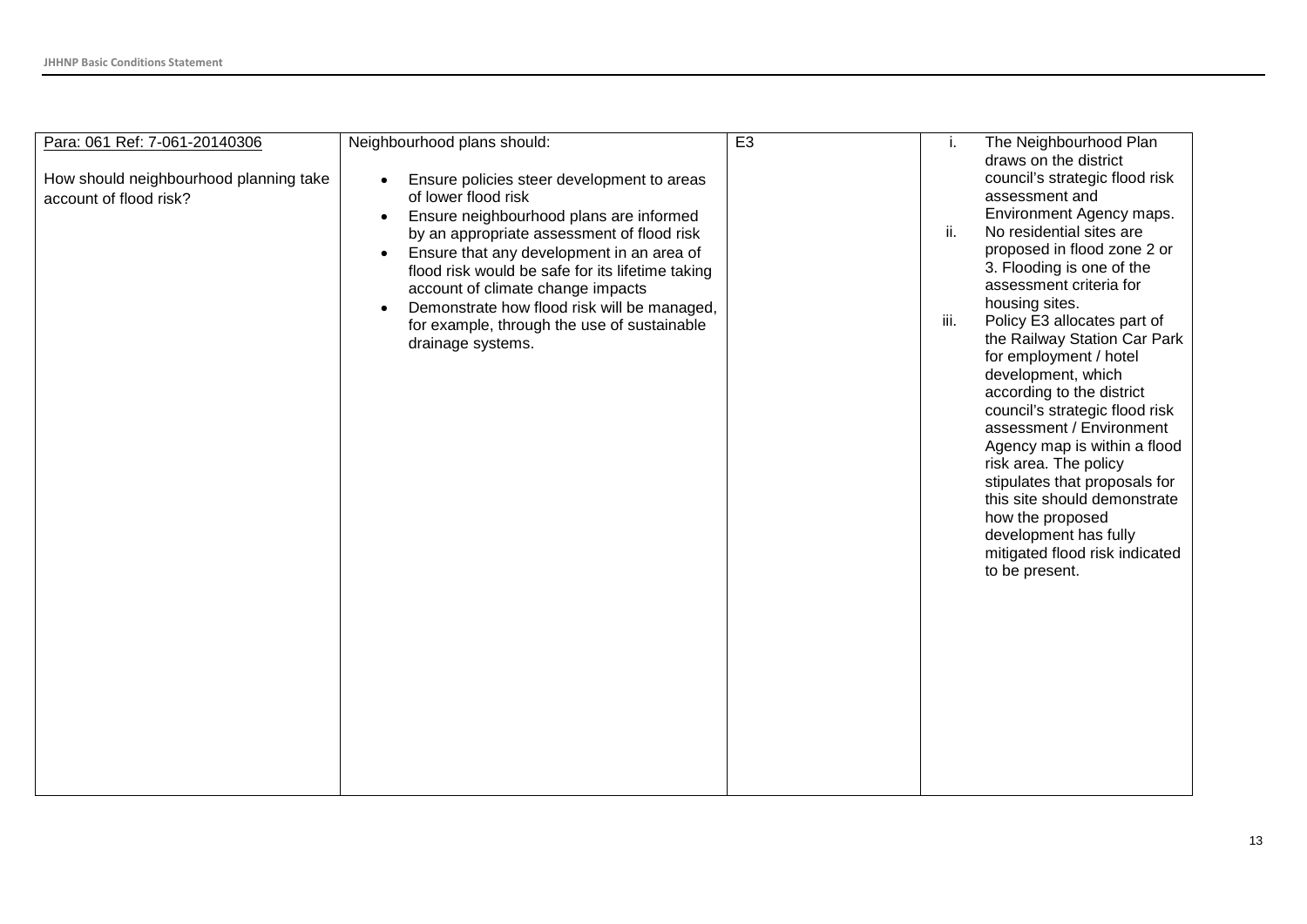#### 3 CONTRIBUTING TO SUSTAINABLE DEVELOPMENT

- 3.1 The following sections outline how the JHHNP contributes to the achievement of sustainable development within the Neighbourhood Plan area as defined by the NPPF. In addition to the below, the JHHNP has been subject to Sustainability Appraisal (SA), and this has helped to ensure that the principles of sustainable development have been considered.
- 3.2 The NPPF states in paragraph 14 that a presumption in favour of sustainable development is at the heart of the NPPF and *'should be seen as a golden thread running through both plan-making and decision-taking.'* The JHHNP contributes to the achievement of sustainable development by:
	- Delivering an appropriate range and mix of housing to achieve a balanced community
	- Promoting walking, cycling and public transport as first choice modes for all residents with high quality safe routes to reliable and sustainable transport services.
	- Delivering and maintaining "A historic market town with a range of high quality sports, leisure, education and social facilities to meet the needs of the whole population, making best use of the town's qualities and the energy of the community, ensuring that children can choose to walk safely to school".
	- Encouraging mixed-use developments with employment, retail and housing uses. As well as providing a wider mix and variety of shops and services in the town centre.
	- Protecting and enhancing urban and rural habitats, seeking to create new habitats to foster greater ecological diversity.
	- Requiring new development to meet the challenge of climate change and flooding.
	- Conserving and enhancing the unique historic built environment assets of the area.

#### **Delivering Economic Sustainability**

- 3.3 The NPPF defines the economic role of development as contributing to building a strong, responsive and competitive economy, by ensuring that sufficient land of the right type is available in the right places and at the right time to support growth and innovation; and by identifying and coordinating development requirements, including the provision of infrastructure.
- 3.4 The JHHNP objectives that contribute to economic sustainability are:
	- Delivering an appropriate range and mix of housing to achieve a balanced community
	- Encouraging mixed-use developments with employment, retail and housing uses and providing a wider mix and variety of shops and services in the town centre.
	- Providing for the needs of a wide range of industries including start-ups and high tech companies as well as the hotel and retail sectors.
	- Developing an up-to-date Henley Transport Strategy that helps to implement a range of innovative transport solutions in the JHHNP and surrounding areas, boosting accessibility and transport options for residents.
- 3.5 The relevant policies within the JHHNP that demonstrate this are:
	- H1: Allocating Land for 450 New Homes
	- H2: Design Brief
	- H3: Type and Size of New Housing
	- E1: Supporting Henley's Economy
	- TCE1: Henley Town Centre
	- TCE2: Market Place Hub
	- TCE3: Hotel and Bed Space
	- TCE4: Employment and residential above shops
	- TC37: Town Centre Action Plan
	- DQS3: Local Sourcing of Construction Materials and Labour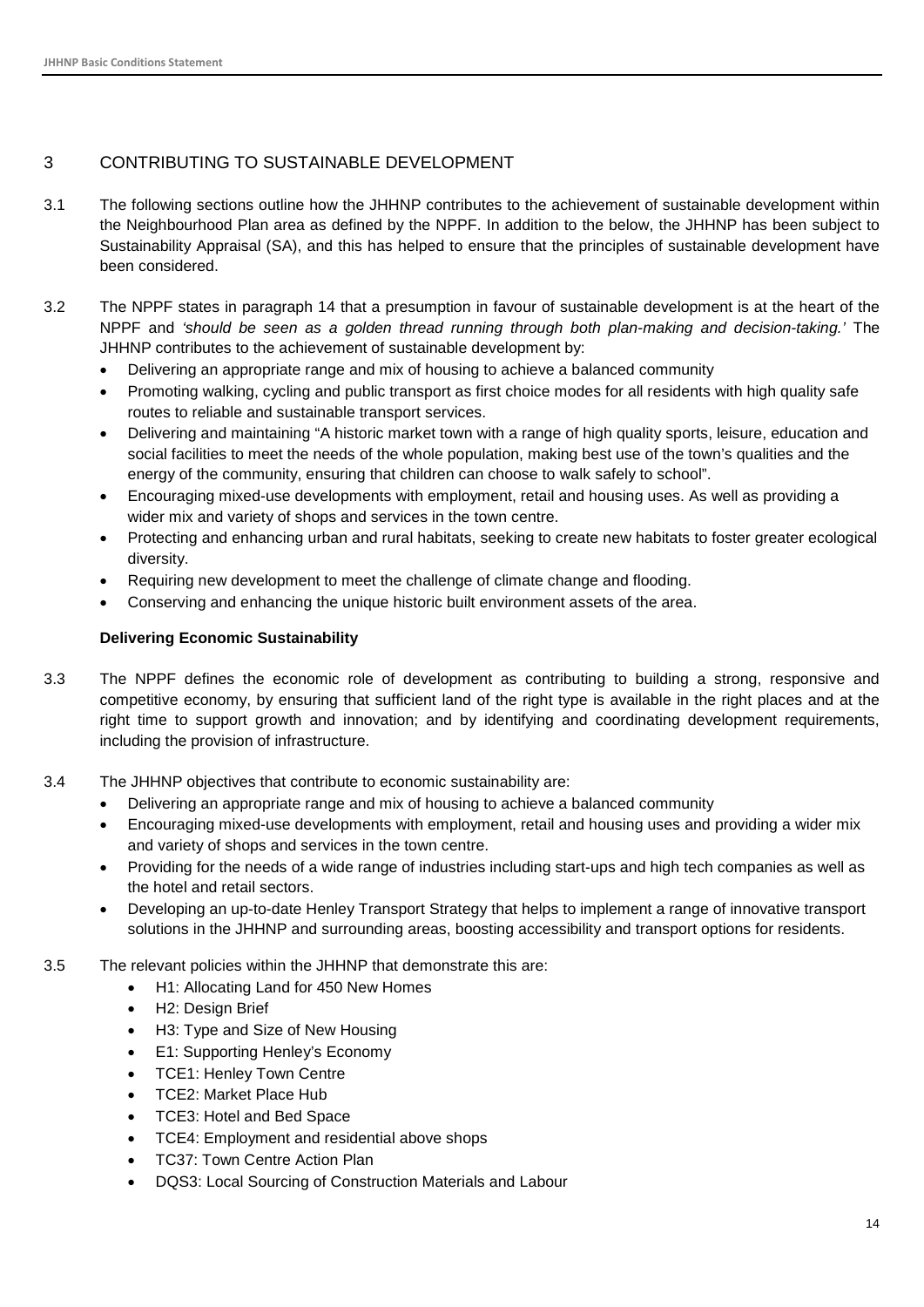#### **Delivering Social Sustainability**

- 3.6 The NPPF defines the role of development to facilitate social sustainability by supporting strong, vibrant and healthy communities, providing housing, accessible local services that reflect the community's needs and support its health, social and cultural well-being.
- 3.7 The JHHNP objectives that contribute to social sustainability are:
	- Ensuring that the required health, education, leisure and community infrastructure is in place;
	- Ensuring that the health needs of the whole population are met and encourage community involvement in community facilities;
	- Improving public access to green space;
	- Requiring development to reflect the local character of the area;
	- Promoting walking, cycling and public transport as first choice modes in close proximity to local facilities; and
	- Providing appropriate levels of affordable housing for local residents.
- 3.8 The relevant policies within the JHHNP that demonstrate this are:
	- H3: Type and Size of New Housing
	- H4: Provision of Facilities
	- T2: Cycling Routes
	- SCI1: Provision of Social and Community infrastructure
	- SCI3: Renewal and Enhancement of Community Facilities
	- **TCE1: Henley Town Centre**
	- DGS1: Local Character

#### **Delivering Environmental Sustainability**

- 3.9 The NPPF defines environmental sustainability as development that contributes to protecting and enhancing our natural, built and historic environment.
- 3.10 The JHHNP objectives that contribute to environmental sustainability are:
	- The promotion of walking, cycling and public transport as sustainable modes of transport.
	- New development minimising congestion and air quality impacts of vehicle traffic.
	- Ensuring urban and rural habitats are protected and enhanced, particular local ANOB's, with new habitat being created to foster greater ecological diversity.
	- New development should meet the challenge of climate change and flooding.
	- Conserving and enhancing the unique historic built environment assets of the area.
- 3.11 The relevant policies within the JHHNP that demonstrate this are:
	- T1: Impact of Development on the Transport Network
	- T2: Cycling Routes
	- EN1: Environmental Protection
	- EN4: Biodiversity
	- EN5: Historic Environment
	- EN6: Contamination
	- EN7: Water Resources
	- DGS1: Local Character
	- DQS2: Low Carbon Sustainable Development
	- DQS4: Community Energy Projects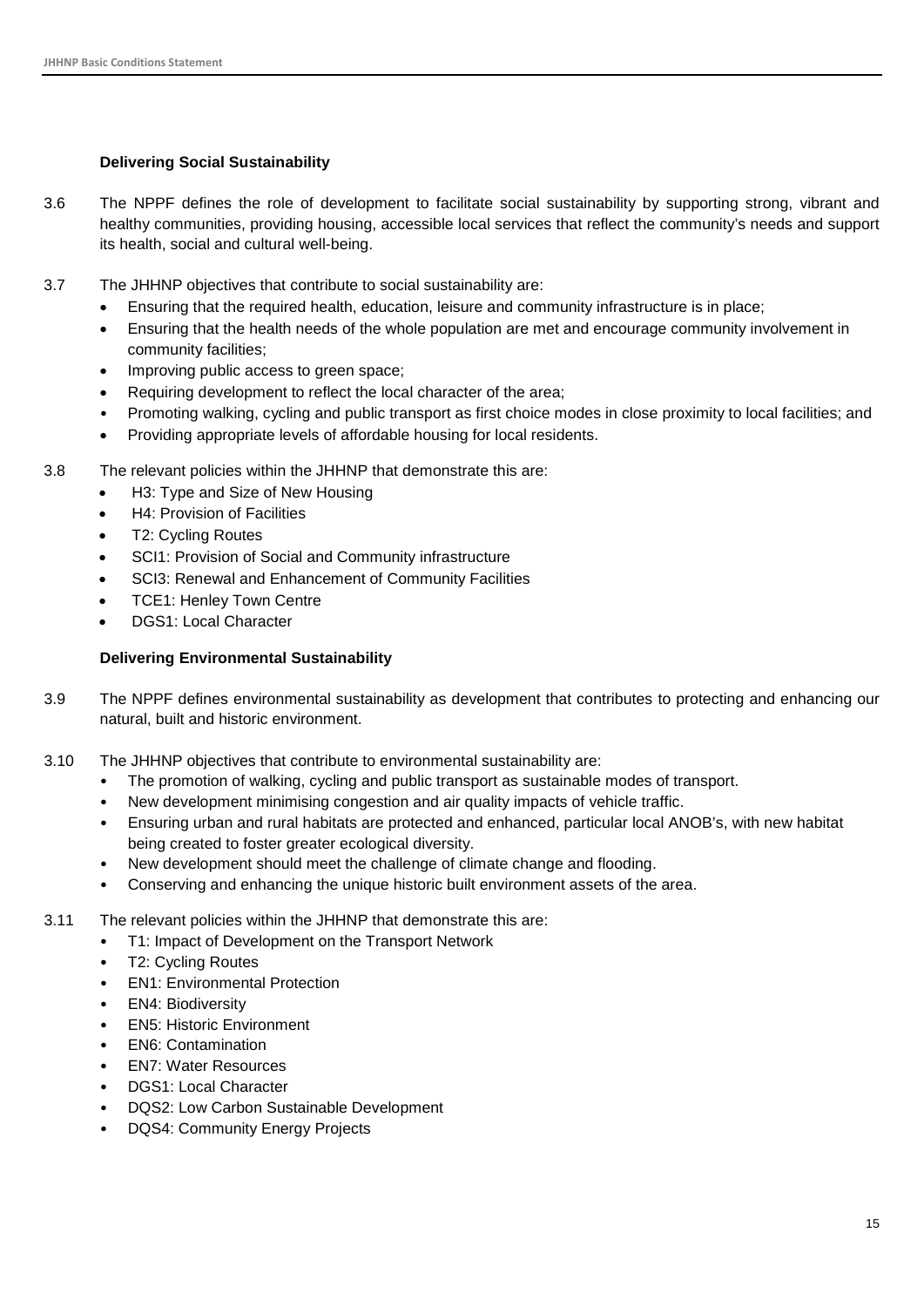#### <span id="page-16-0"></span>4 CONFORMITY WITH LOCAL PLANNING POLICY

- 4.1 The SODC Core Strategy was adopted by the Council in December 2012. Under Regulation 6 of the Town and Country Planning (Local Planning) (England) Regulations 2012, the Core Strategy is a Local Plan and provides strategic planning policy up to the year 2027.
- 4.2 The table below summarises the links between the policies of the Core Strategy and the JHHNP. Thereafter, the following table sets out the links between the JHHNP and the saved policies of the 2011 Local Plan. The South Oxfordshire Local Plan 2011 was adopted by the Council in 2006. Following the adoption of the SODC Core Strategy in December 2012 a strike-through version of the Local Plan was published outlining the policies that are still applicable within South Oxfordshire's jurisdiction.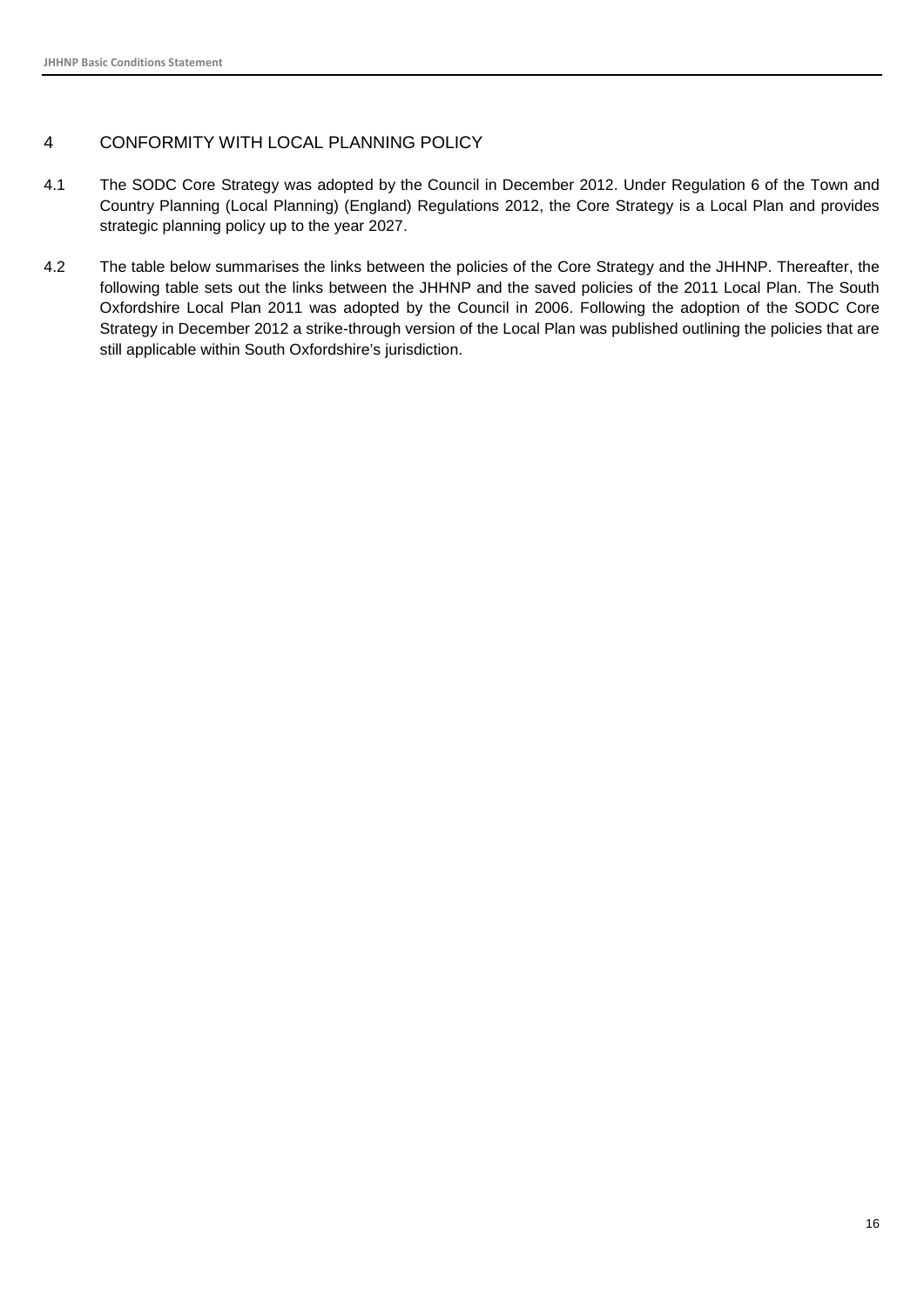### **South Oxfordshire Core Strategy, adopted 2012**

| Core<br><b>Strategy</b><br><b>Policies</b>       | <b>Summary of Core Strategy requirements</b>                                                                                                                                                                                                                                                                                                                                                                                                                                                                                                                                                                                                                                                                                                                                                                                                                                                     | <b>Relevant</b><br>Neighbourhood<br><b>Plan Policies</b>                          | <b>Commentary on Neighbourhood Plan compliance</b><br>with Core Strategy                                                                                                                                                                                                                                                                                                                                                                                                                                                                                                                                                                                                                                                                                                                                                                                                                                                                                                                                                                                                                                                                                                                                                                                                                                                |
|--------------------------------------------------|--------------------------------------------------------------------------------------------------------------------------------------------------------------------------------------------------------------------------------------------------------------------------------------------------------------------------------------------------------------------------------------------------------------------------------------------------------------------------------------------------------------------------------------------------------------------------------------------------------------------------------------------------------------------------------------------------------------------------------------------------------------------------------------------------------------------------------------------------------------------------------------------------|-----------------------------------------------------------------------------------|-------------------------------------------------------------------------------------------------------------------------------------------------------------------------------------------------------------------------------------------------------------------------------------------------------------------------------------------------------------------------------------------------------------------------------------------------------------------------------------------------------------------------------------------------------------------------------------------------------------------------------------------------------------------------------------------------------------------------------------------------------------------------------------------------------------------------------------------------------------------------------------------------------------------------------------------------------------------------------------------------------------------------------------------------------------------------------------------------------------------------------------------------------------------------------------------------------------------------------------------------------------------------------------------------------------------------|
| CSHEN1<br>'Strategy for<br>Henley-on-<br>Thames' | Proposals for development in Henley-on-Thames should be<br>consistent with the strategy which is to:<br>identify land for 400 new homes;<br>$\bullet$<br>allow housing on suitable infill and redevelopment sites;<br>$\bullet$<br>strengthen commerce in the town centre through retail-<br>$\bullet$<br>led, mixed-use development and identify additional<br>retail and leisure floorspace;<br>support housing and employment uses above shops;<br>$\bullet$<br>enhance the town's environment;<br>$\bullet$<br>improve the attraction of Henley for visitors;<br>$\bullet$<br>improve accessibility, car parking, pedestrian and cycle<br>$\bullet$<br>links;<br>improve the stock of commercial buildings and the<br>$\bullet$<br>environment of the employment areas;<br>support Henley College, Gillotts School and Townlands<br>$\bullet$<br>Hospital to meet their accommodation needs. | H1, H5, TCE1,<br>TCE3, TCE4,<br>TCE5, TCE6, T1,<br>T2, E1, E2, SP3,<br>SCI2, SCI5 | Policy H1 allocates land for 450 homes.<br>i.<br>ii.<br>Policy H5 supports suitable infill and<br>redevelopment sites.<br>iii.<br>Policy TCE1 supports proposals for retail,<br>leisure, hotel and office development in the<br>defined town centre boundary.<br>Policy TCE1 seeks to enhance the town's<br>iv.<br>environment.<br>Policy TCE3 encourages hotel provision.<br>v.<br>Policy TCE4 encourages residential and<br>vi.<br>employment uses above shops.<br>Policy TCE5 encourages an enhanced town<br>vii.<br>centre car park management system as part of<br>the Henley Transport Strategy identified under<br>Policy T1.<br>viii.<br>Policy TCE6 '16-18 Hart Street' is allocated for:<br>A1 shopping, A3 Restaurants and Cafes, B1<br>office or D2 Assembly and Leisure.<br>Policy T1 seeks to increase pedestrian<br>ix.<br>accessibility around the town and promote<br>information on existing walking routes.<br>Policy T2 supports and encourages the<br>х.<br>implementation of additional cycling routes in<br>Henley as identified on the Key Diagram.<br>Policy E1 seeks to protect, intensify and<br>xi.<br>physically improve employment premises within<br>the Reading Road Industrial Estate. Allocated<br>employment sites include Policy E2 Former<br>Wyevale Garden Centre and Newton Road |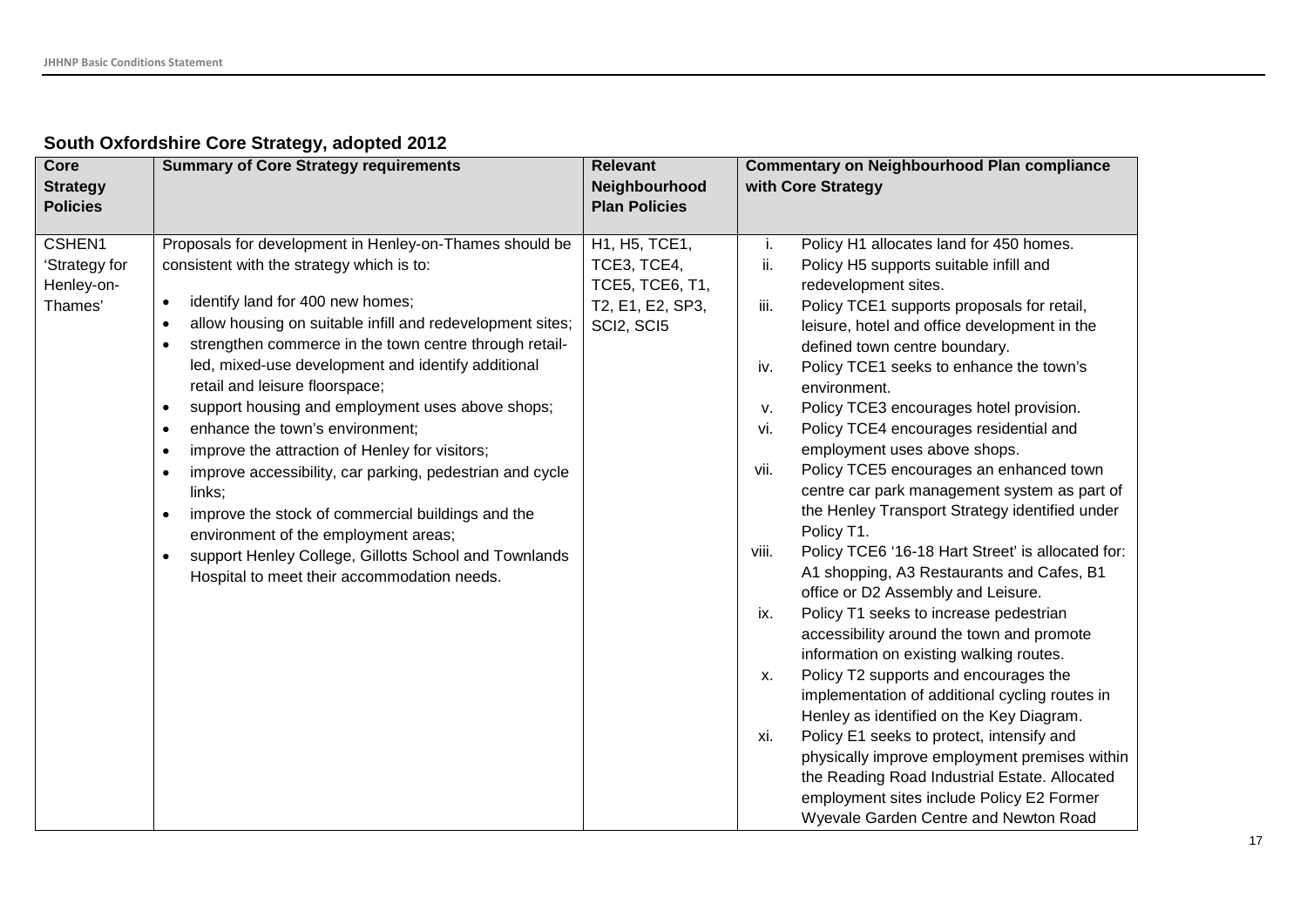|                                          |                                                                                                                                                                                                                                                                                                                                                                         |                                                                           | xii.<br>xiii.<br>xiv.                                  | Policy SP3, includes the provision of mixed use<br>employment and retail in the town centre.<br>Policy SCI2 supports the comprehensive<br>renewal of Gillotts School.<br>Policy SCI5 supports Henley College in<br>meeting its accommodation needs.                                                                                                                                                                                                                                                                                                                                                                                                                                                                                                                                                                                                                          |
|------------------------------------------|-------------------------------------------------------------------------------------------------------------------------------------------------------------------------------------------------------------------------------------------------------------------------------------------------------------------------------------------------------------------------|---------------------------------------------------------------------------|--------------------------------------------------------|------------------------------------------------------------------------------------------------------------------------------------------------------------------------------------------------------------------------------------------------------------------------------------------------------------------------------------------------------------------------------------------------------------------------------------------------------------------------------------------------------------------------------------------------------------------------------------------------------------------------------------------------------------------------------------------------------------------------------------------------------------------------------------------------------------------------------------------------------------------------------|
| Policy CSS1<br>'The overall<br>strategy' | Proposals for development in South Oxfordshire should be<br>consistent with the overall strategy of:<br>Supporting the roles of Henley, Thame and Wallingford<br>by regenerating their town centres through measures<br>that include environmental improvements and mixed-<br>use developments and by providing new houses,<br>employment, services and infrastructure. | H1, H5, TCE1,<br>TCE2, TCE3,<br><b>TCE4, TCE7, T1,</b><br><b>E1, SCI1</b> | i.<br>ii.<br>iii.<br>iv.<br>v.<br>vi.<br>vii.<br>viii. | Policy H1 allocates land for 450 homes,<br>including sites in the town centre.<br>Policy H5 supports suitable infill and<br>redevelopment sites.<br>Policy TCE1 seeks to protect and enhance the<br>town's environment.<br>Policy TCE2, TCE3 and TCE4 all aim to<br>diversify and improve the mixture of activities in<br>the town centre.<br>Policy TCE7 seeks to establish an action plan<br>for the town centre.<br>Policy T1 looks to consider the impact of<br>development on the transport network, a critical<br>issue in the town centre and policy T2<br>encourages the provision of cycle routes and<br>alternative transport infrastructure.<br>Policy E1 seeks to intensify and physically<br>improve employment premises such as office<br>space provision in the town centre.<br>Policy SCI1 seeks to facilitate better services<br>and social infrastructure. |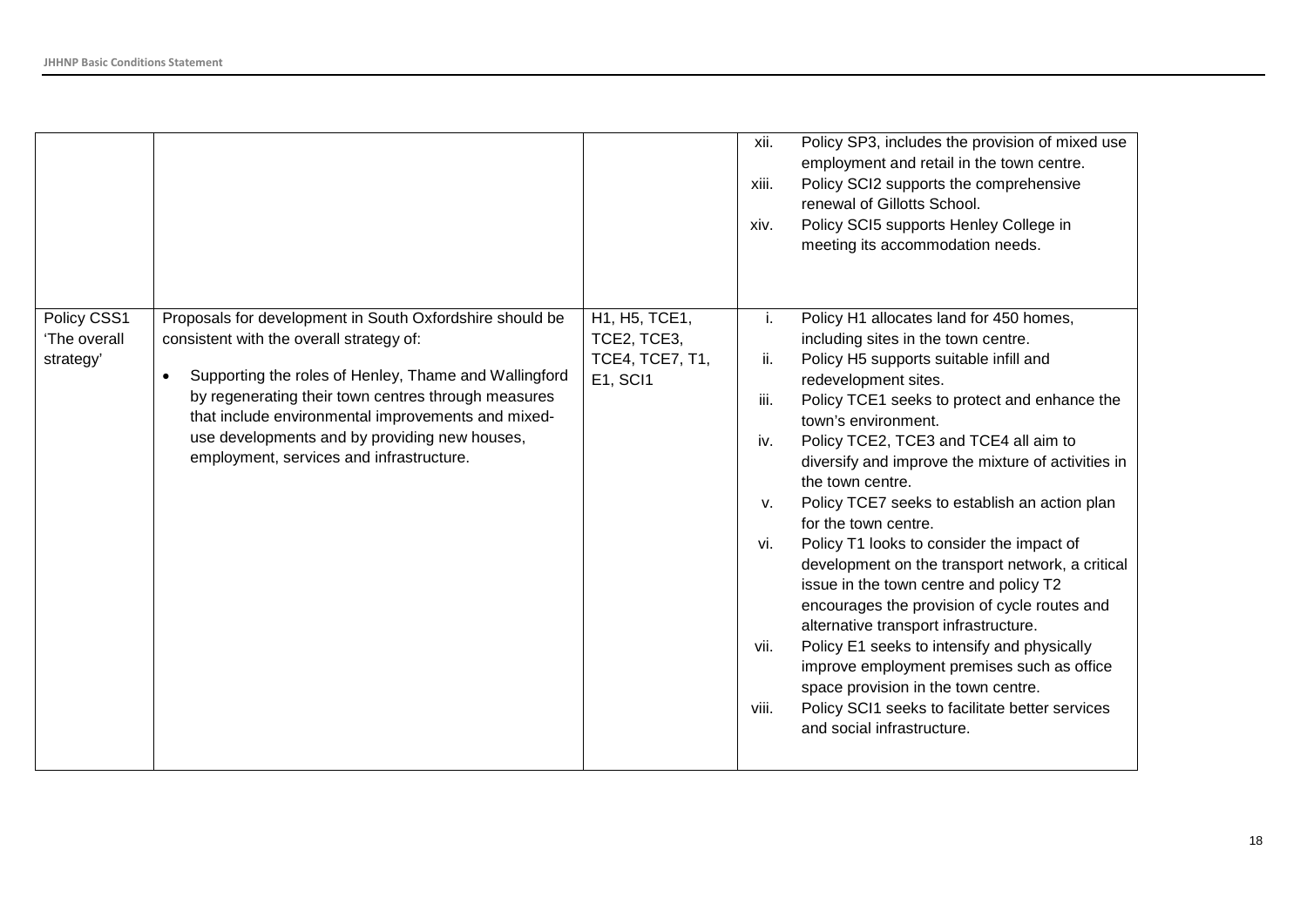| Policy CSM1 | The Council will work with Oxfordshire County Council and                                            | T1, T2, TCE1,      | Ĺ.   | Policy T1 seeks to ensure that the traffic                                            |
|-------------|------------------------------------------------------------------------------------------------------|--------------------|------|---------------------------------------------------------------------------------------|
| 'Transport' | others to:                                                                                           | TCE <sub>5</sub>   |      | management measures to improve                                                        |
|             | Support measures which enable modal shift to public                                                  |                    |      | environmental conditions are considered on<br>significant new developments in Henley. |
|             | transport, cycling and walking particularly where these                                              |                    | ii.  | Policy T2 seeks to implement cycle routes and                                         |
|             | support the network of settlements in the district;                                                  |                    |      | encourage more sustainable modes of                                                   |
|             | Promote and support traffic management measures                                                      |                    |      | transport.                                                                            |
|             | and environmental improvements which increase<br>safety, improve air quality, encourage the use of   |                    | iii. | Policy TCE1 seeks to protect and enhance the                                          |
|             | sustainable modes of transport and/or make our towns                                                 |                    | iv.  | town's environment.<br>Policy TCE5 intends for a car parking                          |
|             | and villages more attractive;                                                                        |                    |      | management strategy to be developed for the                                           |
|             | Adopt a comprehensive approach to car parking aimed<br>$\bullet$                                     |                    |      | town centre.                                                                          |
|             | at improving the attraction of our town and village                                                  |                    |      |                                                                                       |
|             | centres;                                                                                             |                    |      |                                                                                       |
|             | Encourage the use of sustainable modes of transport;                                                 |                    |      |                                                                                       |
|             | Promote electronic communications allowing                                                           |                    |      |                                                                                       |
|             | businesses to operate throughout the district and to                                                 |                    |      |                                                                                       |
|             | provide services and information which reduce the need                                               |                    |      |                                                                                       |
|             | to travel and encourage sustainable modes of transport;<br>and (x) cater for the needs of all users. |                    |      |                                                                                       |
| Policy CSM2 | Proposals for new developments which have transport                                                  | T1, T2, TCE1, TCE5 | i.   | Policy T1 seeks to ensure that the traffic                                            |
| 'Transport  | implications that either arise from the development                                                  |                    |      | management measures will improve and                                                  |
| Assessments | proposed or cumulatively with other proposals will need to                                           |                    |      | manage accessibility to the site.                                                     |
| and Travel  | submit a transport assessment. Appropriate provision for                                             |                    | ii.  | Policy T2 intends to promote cycling in the                                           |
| Plans'      | works and/or contributions will be required towards                                                  |                    |      | Neighbourhood Plan area.                                                              |
|             | providing an adequate level of accessibility by all modes of                                         |                    | iii. | Policy TCE1 seeks to ensure that any proposal                                         |
|             | transport and mitigating the impacts on the transport                                                |                    |      | outside of the town centre is accessible to the                                       |
|             | network.                                                                                             |                    |      | town centre by all modes of transport (walking,                                       |
|             | The assessment should (notwithstanding OCC                                                           |                    | iv.  | cycling etc.).<br>Policy TCE5 intends for a car parking                               |
|             | requirements):                                                                                       |                    |      | management strategy to be development for                                             |
|             |                                                                                                      |                    |      | the town centre.                                                                      |
|             | illustrate accessibility to the site by all modes of                                                 |                    |      |                                                                                       |
|             | transport;                                                                                           |                    |      |                                                                                       |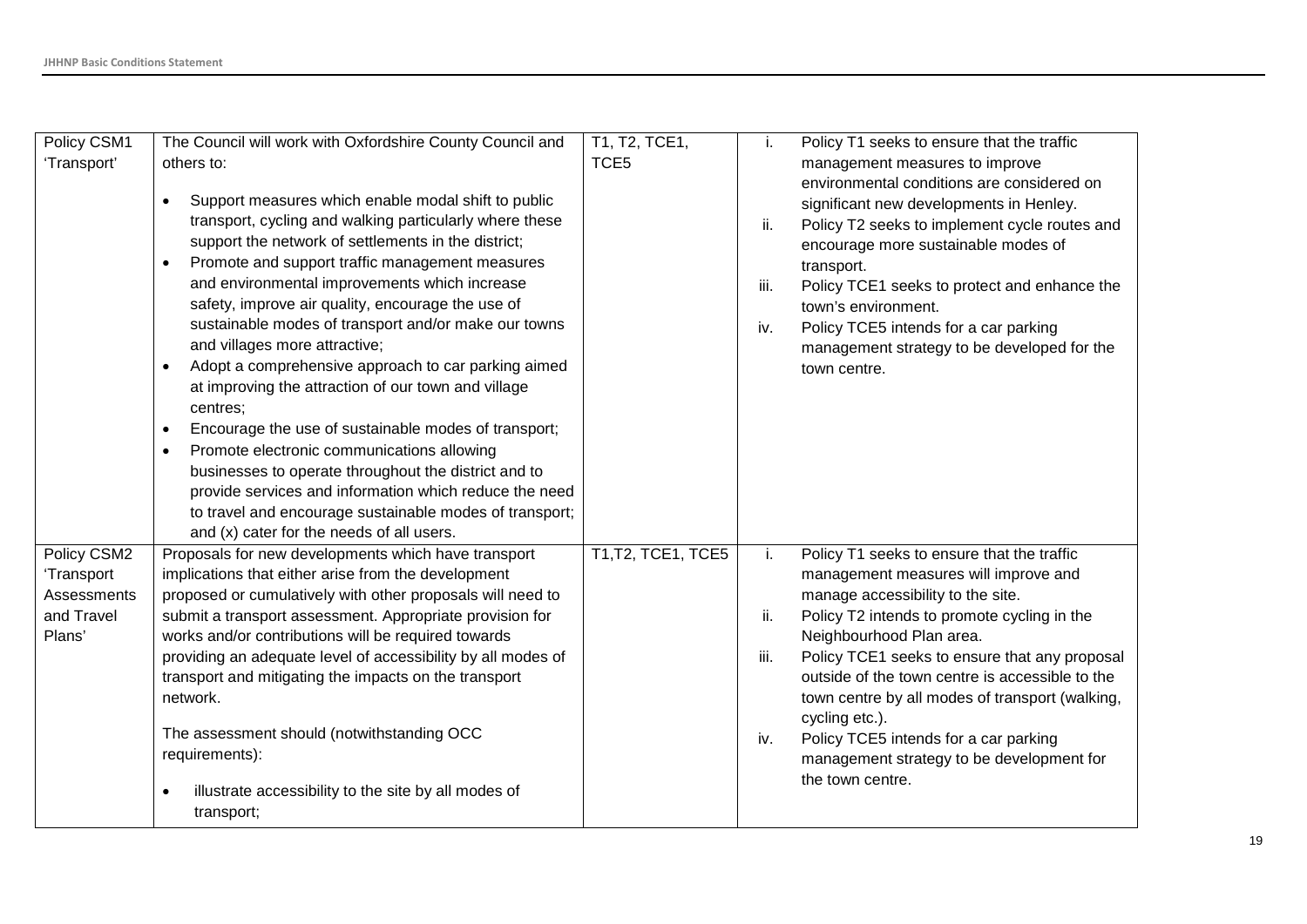| show the likely modal split of journeys to and from the<br>$\bullet$ |  |
|----------------------------------------------------------------------|--|
| site:                                                                |  |
| detail the proposed measures to improve access by<br>$\bullet$       |  |
| public transport, cycling and walking to reduce the                  |  |
| need for parking and reduce transport impacts;                       |  |
| illustrate the impact on the highway network and the<br>$\bullet$    |  |
| impact of proposed mitigation measures where                         |  |
| necessary; and                                                       |  |
| include a travel plan where appropriate.<br>$\bullet$                |  |
|                                                                      |  |
| Travel plans will be required, implemented and monitored             |  |
| (notwithstanding OCC requirements):                                  |  |
|                                                                      |  |
| for all major developments comprising residential,<br>$\bullet$      |  |
| employment, shopping or leisure uses or services; and                |  |
| for other small developments comprising residential,<br>$\bullet$    |  |
| employment, shopping, leisure, or education facilities               |  |
| which would generate significant amounts of travel.                  |  |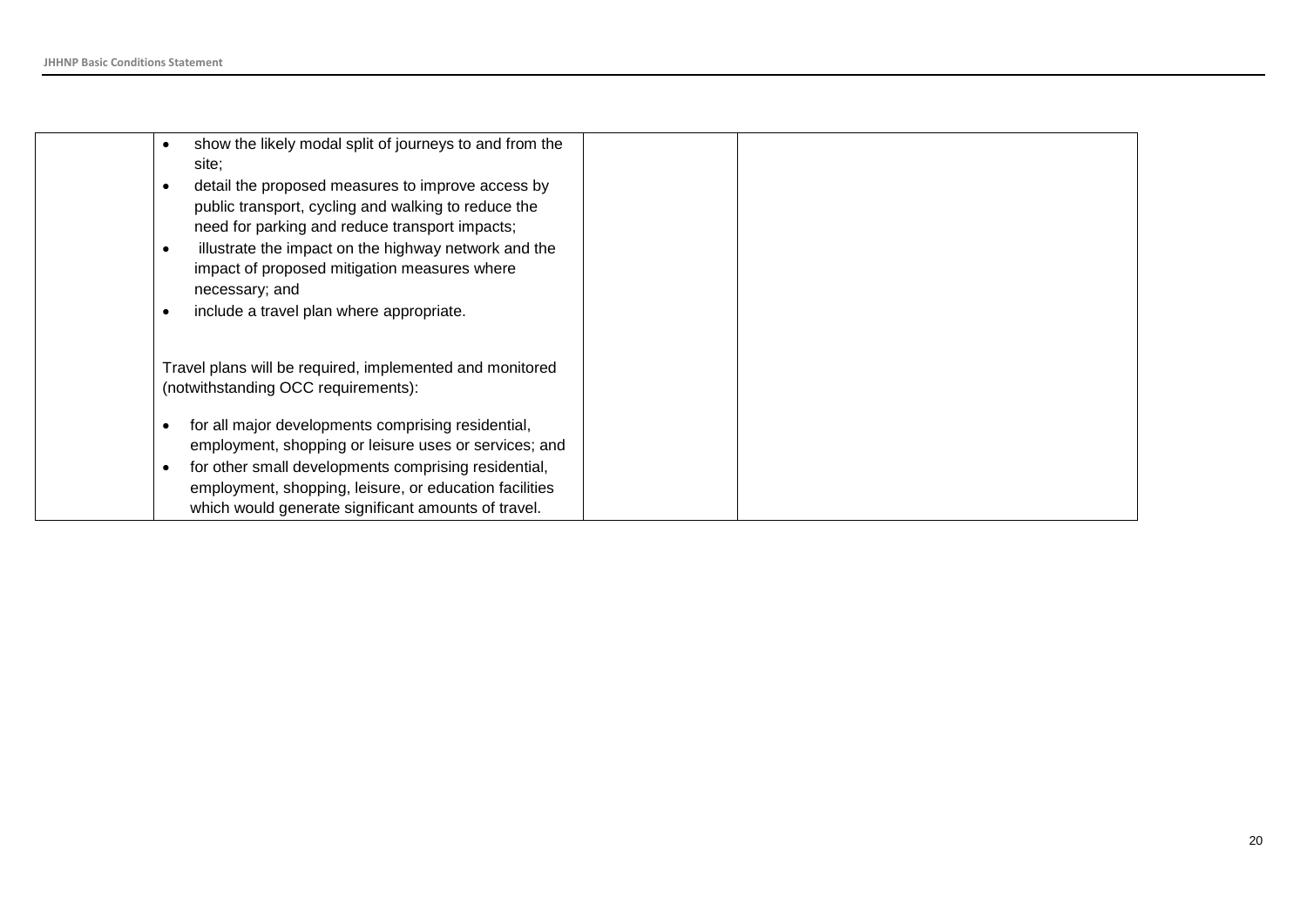| provide an environment that positively and proactively<br>TCE3, TCE4,<br>Supporting a<br>Henley's economy including the improvement<br>TCE6, TCE7, SP3<br>successful<br>encourages sustainable economic growth. We will do this<br>of assets and the creation of new employment<br>(Site E)<br>floorspace across a number of sites including<br>economy<br>by:<br>the Town Centre.<br>providing a framework for innovation and enterprise<br>$\bullet$<br>ii.<br>Policy E2 outlines the Wyevale Garden Centre<br>through encouraging knowledge transfer, emerging<br>site (Site P) allocation. This recommends B1,<br>technologies and innovative business development;<br>B2 business activities and potentially D1use for<br>supporting measures that ensure young people leave<br>the site.<br>education with the skills that the future economy needs,<br>iii.<br>Policy E4 covers the land at Newtown Road<br>including the development of further education facilities<br>(Site AD) which is allocated light industrial units<br>at Didcot;<br>for SME office accommodation.<br>supporting measures that deliver sustainable transport<br>Policy TCE2 outlines support for the Market<br>$\bullet$<br>iv.<br>solutions, home working, and a stronger link between<br>Square, outlining the importance of the market<br>local jobs and local labour supply;<br>as a focal hub.<br>taking advantage of the opportunities brought by the<br>Policy TCE3 intends to support the tourist<br>v.<br>Oxfordshire Local Enterprise Partnership to meet key<br>economy appropriately.<br>investment priorities including transport infrastructure;<br>Policy TCE4 encourages employment uses<br>vi.<br>seeking measures that support the development of the<br>above shops.<br>digital economy and the roll-out of high speed<br>Policy TCE6 covers 16-18 Hart Street (Site AE)<br>vii.<br>broadband across the district;<br>which is allocated for A1 shopping, A3<br>Restaurants and Cafes, B1 office or D2<br>supporting the prosperity of the area's tourism industry<br>$\bullet$<br>Assembly and Leisure.<br>and recreation-based rural diversification where<br>Policy TCE7 is an action plan for the town<br>viii.<br>proposals are of a scale and type appropriate to their<br>centre which encourages the use of vacant<br>location.<br>shops for 'pop-up' temporary uses to keep the<br>town centre lively.<br>Policy SP3 (Site E), includes the provision of<br>ix.<br>mixed use employment and retail floorspace in<br>the town centre.<br>Planning permission will be granted for:<br>E1, TCE2, TCE3,<br>Policy E1 outlines supporting actions for<br>Policy<br>i.<br>CSEM4:<br>TCE4, SP1 (Site<br>Henley's economy. Including the improvement<br>employment on identified allocated employment sites in<br>M), SP3 (Site E),<br>of assets and the creation of new employment<br>Supporting | Policy CSEM1 | We will work with our business and education partners to | E1, E2, E4, TCE2, | Ĺ. | Policy E1 outlines supporting actions for |
|-------------------------------------------------------------------------------------------------------------------------------------------------------------------------------------------------------------------------------------------------------------------------------------------------------------------------------------------------------------------------------------------------------------------------------------------------------------------------------------------------------------------------------------------------------------------------------------------------------------------------------------------------------------------------------------------------------------------------------------------------------------------------------------------------------------------------------------------------------------------------------------------------------------------------------------------------------------------------------------------------------------------------------------------------------------------------------------------------------------------------------------------------------------------------------------------------------------------------------------------------------------------------------------------------------------------------------------------------------------------------------------------------------------------------------------------------------------------------------------------------------------------------------------------------------------------------------------------------------------------------------------------------------------------------------------------------------------------------------------------------------------------------------------------------------------------------------------------------------------------------------------------------------------------------------------------------------------------------------------------------------------------------------------------------------------------------------------------------------------------------------------------------------------------------------------------------------------------------------------------------------------------------------------------------------------------------------------------------------------------------------------------------------------------------------------------------------------------------------------------------------------------------------------------------------------------------------------------------------------------------------------------------------------------------------------------------------------------------------------------------------------------------------------------------------------------------------------------------------------------------------------------------------|--------------|----------------------------------------------------------|-------------------|----|-------------------------------------------|
|                                                                                                                                                                                                                                                                                                                                                                                                                                                                                                                                                                                                                                                                                                                                                                                                                                                                                                                                                                                                                                                                                                                                                                                                                                                                                                                                                                                                                                                                                                                                                                                                                                                                                                                                                                                                                                                                                                                                                                                                                                                                                                                                                                                                                                                                                                                                                                                                                                                                                                                                                                                                                                                                                                                                                                                                                                                                                                       |              |                                                          |                   |    |                                           |
|                                                                                                                                                                                                                                                                                                                                                                                                                                                                                                                                                                                                                                                                                                                                                                                                                                                                                                                                                                                                                                                                                                                                                                                                                                                                                                                                                                                                                                                                                                                                                                                                                                                                                                                                                                                                                                                                                                                                                                                                                                                                                                                                                                                                                                                                                                                                                                                                                                                                                                                                                                                                                                                                                                                                                                                                                                                                                                       |              |                                                          |                   |    |                                           |
|                                                                                                                                                                                                                                                                                                                                                                                                                                                                                                                                                                                                                                                                                                                                                                                                                                                                                                                                                                                                                                                                                                                                                                                                                                                                                                                                                                                                                                                                                                                                                                                                                                                                                                                                                                                                                                                                                                                                                                                                                                                                                                                                                                                                                                                                                                                                                                                                                                                                                                                                                                                                                                                                                                                                                                                                                                                                                                       |              |                                                          |                   |    |                                           |
|                                                                                                                                                                                                                                                                                                                                                                                                                                                                                                                                                                                                                                                                                                                                                                                                                                                                                                                                                                                                                                                                                                                                                                                                                                                                                                                                                                                                                                                                                                                                                                                                                                                                                                                                                                                                                                                                                                                                                                                                                                                                                                                                                                                                                                                                                                                                                                                                                                                                                                                                                                                                                                                                                                                                                                                                                                                                                                       |              |                                                          |                   |    |                                           |
|                                                                                                                                                                                                                                                                                                                                                                                                                                                                                                                                                                                                                                                                                                                                                                                                                                                                                                                                                                                                                                                                                                                                                                                                                                                                                                                                                                                                                                                                                                                                                                                                                                                                                                                                                                                                                                                                                                                                                                                                                                                                                                                                                                                                                                                                                                                                                                                                                                                                                                                                                                                                                                                                                                                                                                                                                                                                                                       |              |                                                          |                   |    |                                           |
|                                                                                                                                                                                                                                                                                                                                                                                                                                                                                                                                                                                                                                                                                                                                                                                                                                                                                                                                                                                                                                                                                                                                                                                                                                                                                                                                                                                                                                                                                                                                                                                                                                                                                                                                                                                                                                                                                                                                                                                                                                                                                                                                                                                                                                                                                                                                                                                                                                                                                                                                                                                                                                                                                                                                                                                                                                                                                                       |              |                                                          |                   |    |                                           |
|                                                                                                                                                                                                                                                                                                                                                                                                                                                                                                                                                                                                                                                                                                                                                                                                                                                                                                                                                                                                                                                                                                                                                                                                                                                                                                                                                                                                                                                                                                                                                                                                                                                                                                                                                                                                                                                                                                                                                                                                                                                                                                                                                                                                                                                                                                                                                                                                                                                                                                                                                                                                                                                                                                                                                                                                                                                                                                       |              |                                                          |                   |    |                                           |
|                                                                                                                                                                                                                                                                                                                                                                                                                                                                                                                                                                                                                                                                                                                                                                                                                                                                                                                                                                                                                                                                                                                                                                                                                                                                                                                                                                                                                                                                                                                                                                                                                                                                                                                                                                                                                                                                                                                                                                                                                                                                                                                                                                                                                                                                                                                                                                                                                                                                                                                                                                                                                                                                                                                                                                                                                                                                                                       |              |                                                          |                   |    |                                           |
|                                                                                                                                                                                                                                                                                                                                                                                                                                                                                                                                                                                                                                                                                                                                                                                                                                                                                                                                                                                                                                                                                                                                                                                                                                                                                                                                                                                                                                                                                                                                                                                                                                                                                                                                                                                                                                                                                                                                                                                                                                                                                                                                                                                                                                                                                                                                                                                                                                                                                                                                                                                                                                                                                                                                                                                                                                                                                                       |              |                                                          |                   |    |                                           |
|                                                                                                                                                                                                                                                                                                                                                                                                                                                                                                                                                                                                                                                                                                                                                                                                                                                                                                                                                                                                                                                                                                                                                                                                                                                                                                                                                                                                                                                                                                                                                                                                                                                                                                                                                                                                                                                                                                                                                                                                                                                                                                                                                                                                                                                                                                                                                                                                                                                                                                                                                                                                                                                                                                                                                                                                                                                                                                       |              |                                                          |                   |    |                                           |
|                                                                                                                                                                                                                                                                                                                                                                                                                                                                                                                                                                                                                                                                                                                                                                                                                                                                                                                                                                                                                                                                                                                                                                                                                                                                                                                                                                                                                                                                                                                                                                                                                                                                                                                                                                                                                                                                                                                                                                                                                                                                                                                                                                                                                                                                                                                                                                                                                                                                                                                                                                                                                                                                                                                                                                                                                                                                                                       |              |                                                          |                   |    |                                           |
|                                                                                                                                                                                                                                                                                                                                                                                                                                                                                                                                                                                                                                                                                                                                                                                                                                                                                                                                                                                                                                                                                                                                                                                                                                                                                                                                                                                                                                                                                                                                                                                                                                                                                                                                                                                                                                                                                                                                                                                                                                                                                                                                                                                                                                                                                                                                                                                                                                                                                                                                                                                                                                                                                                                                                                                                                                                                                                       |              |                                                          |                   |    |                                           |
|                                                                                                                                                                                                                                                                                                                                                                                                                                                                                                                                                                                                                                                                                                                                                                                                                                                                                                                                                                                                                                                                                                                                                                                                                                                                                                                                                                                                                                                                                                                                                                                                                                                                                                                                                                                                                                                                                                                                                                                                                                                                                                                                                                                                                                                                                                                                                                                                                                                                                                                                                                                                                                                                                                                                                                                                                                                                                                       |              |                                                          |                   |    |                                           |
|                                                                                                                                                                                                                                                                                                                                                                                                                                                                                                                                                                                                                                                                                                                                                                                                                                                                                                                                                                                                                                                                                                                                                                                                                                                                                                                                                                                                                                                                                                                                                                                                                                                                                                                                                                                                                                                                                                                                                                                                                                                                                                                                                                                                                                                                                                                                                                                                                                                                                                                                                                                                                                                                                                                                                                                                                                                                                                       |              |                                                          |                   |    |                                           |
|                                                                                                                                                                                                                                                                                                                                                                                                                                                                                                                                                                                                                                                                                                                                                                                                                                                                                                                                                                                                                                                                                                                                                                                                                                                                                                                                                                                                                                                                                                                                                                                                                                                                                                                                                                                                                                                                                                                                                                                                                                                                                                                                                                                                                                                                                                                                                                                                                                                                                                                                                                                                                                                                                                                                                                                                                                                                                                       |              |                                                          |                   |    |                                           |
|                                                                                                                                                                                                                                                                                                                                                                                                                                                                                                                                                                                                                                                                                                                                                                                                                                                                                                                                                                                                                                                                                                                                                                                                                                                                                                                                                                                                                                                                                                                                                                                                                                                                                                                                                                                                                                                                                                                                                                                                                                                                                                                                                                                                                                                                                                                                                                                                                                                                                                                                                                                                                                                                                                                                                                                                                                                                                                       |              |                                                          |                   |    |                                           |
|                                                                                                                                                                                                                                                                                                                                                                                                                                                                                                                                                                                                                                                                                                                                                                                                                                                                                                                                                                                                                                                                                                                                                                                                                                                                                                                                                                                                                                                                                                                                                                                                                                                                                                                                                                                                                                                                                                                                                                                                                                                                                                                                                                                                                                                                                                                                                                                                                                                                                                                                                                                                                                                                                                                                                                                                                                                                                                       |              |                                                          |                   |    |                                           |
|                                                                                                                                                                                                                                                                                                                                                                                                                                                                                                                                                                                                                                                                                                                                                                                                                                                                                                                                                                                                                                                                                                                                                                                                                                                                                                                                                                                                                                                                                                                                                                                                                                                                                                                                                                                                                                                                                                                                                                                                                                                                                                                                                                                                                                                                                                                                                                                                                                                                                                                                                                                                                                                                                                                                                                                                                                                                                                       |              |                                                          |                   |    |                                           |
|                                                                                                                                                                                                                                                                                                                                                                                                                                                                                                                                                                                                                                                                                                                                                                                                                                                                                                                                                                                                                                                                                                                                                                                                                                                                                                                                                                                                                                                                                                                                                                                                                                                                                                                                                                                                                                                                                                                                                                                                                                                                                                                                                                                                                                                                                                                                                                                                                                                                                                                                                                                                                                                                                                                                                                                                                                                                                                       |              |                                                          |                   |    |                                           |
|                                                                                                                                                                                                                                                                                                                                                                                                                                                                                                                                                                                                                                                                                                                                                                                                                                                                                                                                                                                                                                                                                                                                                                                                                                                                                                                                                                                                                                                                                                                                                                                                                                                                                                                                                                                                                                                                                                                                                                                                                                                                                                                                                                                                                                                                                                                                                                                                                                                                                                                                                                                                                                                                                                                                                                                                                                                                                                       |              |                                                          |                   |    |                                           |
|                                                                                                                                                                                                                                                                                                                                                                                                                                                                                                                                                                                                                                                                                                                                                                                                                                                                                                                                                                                                                                                                                                                                                                                                                                                                                                                                                                                                                                                                                                                                                                                                                                                                                                                                                                                                                                                                                                                                                                                                                                                                                                                                                                                                                                                                                                                                                                                                                                                                                                                                                                                                                                                                                                                                                                                                                                                                                                       |              |                                                          |                   |    |                                           |
|                                                                                                                                                                                                                                                                                                                                                                                                                                                                                                                                                                                                                                                                                                                                                                                                                                                                                                                                                                                                                                                                                                                                                                                                                                                                                                                                                                                                                                                                                                                                                                                                                                                                                                                                                                                                                                                                                                                                                                                                                                                                                                                                                                                                                                                                                                                                                                                                                                                                                                                                                                                                                                                                                                                                                                                                                                                                                                       |              |                                                          |                   |    |                                           |
|                                                                                                                                                                                                                                                                                                                                                                                                                                                                                                                                                                                                                                                                                                                                                                                                                                                                                                                                                                                                                                                                                                                                                                                                                                                                                                                                                                                                                                                                                                                                                                                                                                                                                                                                                                                                                                                                                                                                                                                                                                                                                                                                                                                                                                                                                                                                                                                                                                                                                                                                                                                                                                                                                                                                                                                                                                                                                                       |              |                                                          |                   |    |                                           |
|                                                                                                                                                                                                                                                                                                                                                                                                                                                                                                                                                                                                                                                                                                                                                                                                                                                                                                                                                                                                                                                                                                                                                                                                                                                                                                                                                                                                                                                                                                                                                                                                                                                                                                                                                                                                                                                                                                                                                                                                                                                                                                                                                                                                                                                                                                                                                                                                                                                                                                                                                                                                                                                                                                                                                                                                                                                                                                       |              |                                                          |                   |    |                                           |
|                                                                                                                                                                                                                                                                                                                                                                                                                                                                                                                                                                                                                                                                                                                                                                                                                                                                                                                                                                                                                                                                                                                                                                                                                                                                                                                                                                                                                                                                                                                                                                                                                                                                                                                                                                                                                                                                                                                                                                                                                                                                                                                                                                                                                                                                                                                                                                                                                                                                                                                                                                                                                                                                                                                                                                                                                                                                                                       |              |                                                          |                   |    |                                           |
|                                                                                                                                                                                                                                                                                                                                                                                                                                                                                                                                                                                                                                                                                                                                                                                                                                                                                                                                                                                                                                                                                                                                                                                                                                                                                                                                                                                                                                                                                                                                                                                                                                                                                                                                                                                                                                                                                                                                                                                                                                                                                                                                                                                                                                                                                                                                                                                                                                                                                                                                                                                                                                                                                                                                                                                                                                                                                                       |              |                                                          |                   |    |                                           |
|                                                                                                                                                                                                                                                                                                                                                                                                                                                                                                                                                                                                                                                                                                                                                                                                                                                                                                                                                                                                                                                                                                                                                                                                                                                                                                                                                                                                                                                                                                                                                                                                                                                                                                                                                                                                                                                                                                                                                                                                                                                                                                                                                                                                                                                                                                                                                                                                                                                                                                                                                                                                                                                                                                                                                                                                                                                                                                       |              |                                                          |                   |    |                                           |
|                                                                                                                                                                                                                                                                                                                                                                                                                                                                                                                                                                                                                                                                                                                                                                                                                                                                                                                                                                                                                                                                                                                                                                                                                                                                                                                                                                                                                                                                                                                                                                                                                                                                                                                                                                                                                                                                                                                                                                                                                                                                                                                                                                                                                                                                                                                                                                                                                                                                                                                                                                                                                                                                                                                                                                                                                                                                                                       |              |                                                          |                   |    |                                           |
|                                                                                                                                                                                                                                                                                                                                                                                                                                                                                                                                                                                                                                                                                                                                                                                                                                                                                                                                                                                                                                                                                                                                                                                                                                                                                                                                                                                                                                                                                                                                                                                                                                                                                                                                                                                                                                                                                                                                                                                                                                                                                                                                                                                                                                                                                                                                                                                                                                                                                                                                                                                                                                                                                                                                                                                                                                                                                                       |              |                                                          |                   |    |                                           |
|                                                                                                                                                                                                                                                                                                                                                                                                                                                                                                                                                                                                                                                                                                                                                                                                                                                                                                                                                                                                                                                                                                                                                                                                                                                                                                                                                                                                                                                                                                                                                                                                                                                                                                                                                                                                                                                                                                                                                                                                                                                                                                                                                                                                                                                                                                                                                                                                                                                                                                                                                                                                                                                                                                                                                                                                                                                                                                       |              |                                                          |                   |    |                                           |
|                                                                                                                                                                                                                                                                                                                                                                                                                                                                                                                                                                                                                                                                                                                                                                                                                                                                                                                                                                                                                                                                                                                                                                                                                                                                                                                                                                                                                                                                                                                                                                                                                                                                                                                                                                                                                                                                                                                                                                                                                                                                                                                                                                                                                                                                                                                                                                                                                                                                                                                                                                                                                                                                                                                                                                                                                                                                                                       |              |                                                          |                   |    |                                           |
|                                                                                                                                                                                                                                                                                                                                                                                                                                                                                                                                                                                                                                                                                                                                                                                                                                                                                                                                                                                                                                                                                                                                                                                                                                                                                                                                                                                                                                                                                                                                                                                                                                                                                                                                                                                                                                                                                                                                                                                                                                                                                                                                                                                                                                                                                                                                                                                                                                                                                                                                                                                                                                                                                                                                                                                                                                                                                                       |              |                                                          |                   |    |                                           |
|                                                                                                                                                                                                                                                                                                                                                                                                                                                                                                                                                                                                                                                                                                                                                                                                                                                                                                                                                                                                                                                                                                                                                                                                                                                                                                                                                                                                                                                                                                                                                                                                                                                                                                                                                                                                                                                                                                                                                                                                                                                                                                                                                                                                                                                                                                                                                                                                                                                                                                                                                                                                                                                                                                                                                                                                                                                                                                       | economic     | accordance with the policy;                              |                   |    | floor space across of a number of sites   |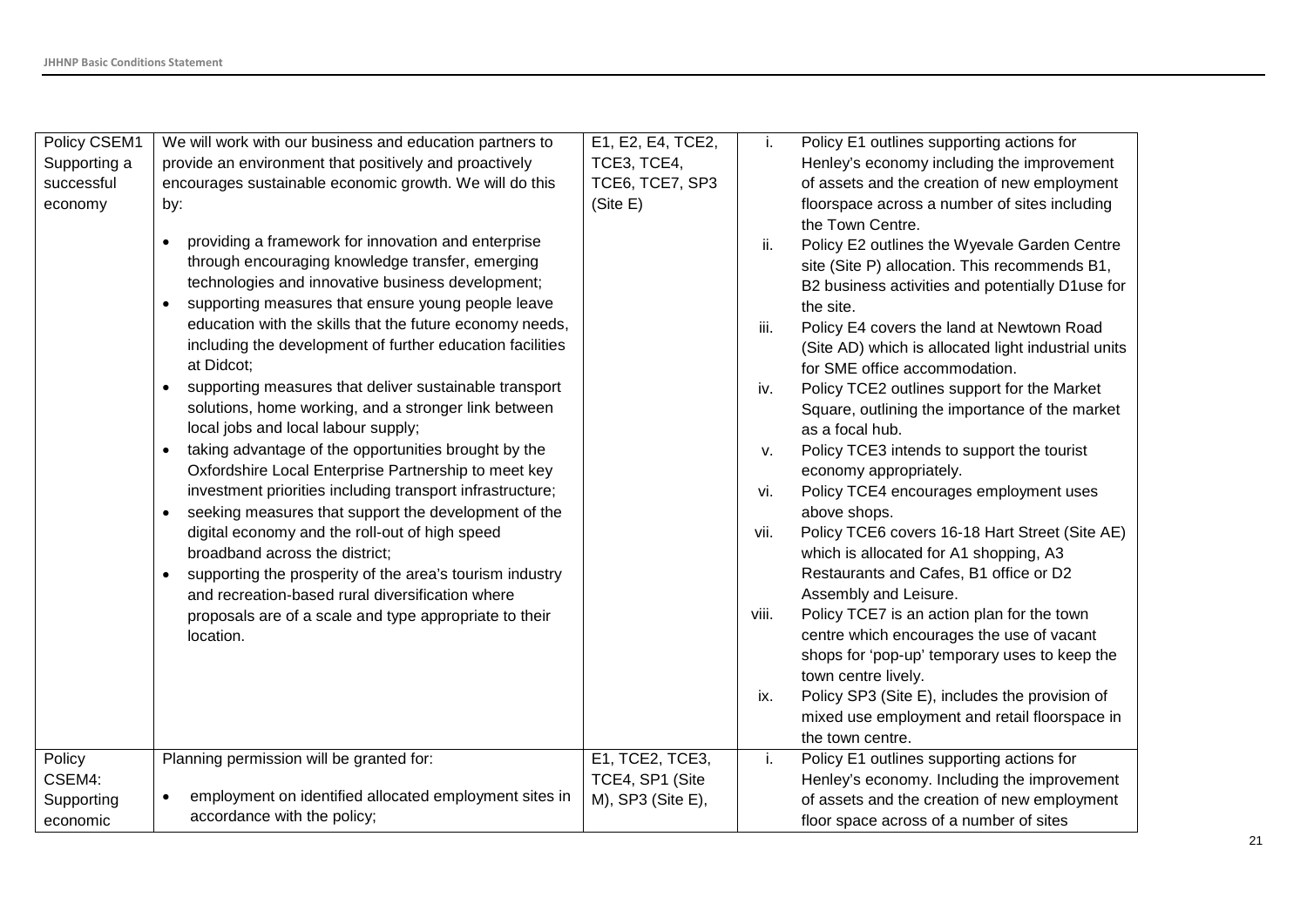| development                                              | the redevelopment of employment sites where this<br>$\bullet$<br>improves the quality and choice of business premises<br>available;<br>the reasonable extension of premises on existing sites;<br>appropriate forms of working at home, where<br>٠<br>permission is needed;<br>new premises or the conversion of existing buildings on<br>suitable sites within the built-up area of settlements;<br>the re-use of rural buildings where the proposals accord<br>$\bullet$<br>with other policies in the development plan. | SP5 (Site J) | including the Town Centre<br>Policy TCE2 outlines support for the Market<br>ii.<br>Square, outlining the importance of the market<br>as a focal hub.<br>Policy TCE3 intends to support the tourist<br>iii.<br>economy appropriately.<br>Policy TCE4 encourages employment uses<br>iv.<br>above shops.<br>Policy SP1 includes the redevelopment and<br>v.<br>intensification of the economic offer, including<br>retail and business functions.<br>Policy SP3, includes the provision of mixed use<br>vi.<br>employment and retail in the town centre. |
|----------------------------------------------------------|----------------------------------------------------------------------------------------------------------------------------------------------------------------------------------------------------------------------------------------------------------------------------------------------------------------------------------------------------------------------------------------------------------------------------------------------------------------------------------------------------------------------------|--------------|-------------------------------------------------------------------------------------------------------------------------------------------------------------------------------------------------------------------------------------------------------------------------------------------------------------------------------------------------------------------------------------------------------------------------------------------------------------------------------------------------------------------------------------------------------|
| Policy CSH1:<br>Amount and<br>distribution of<br>housing | Policy CSH1 allocates a total of 400 homes to be allocated<br>at Henley. A total of 11,487 houses are needed in the<br>District between 2006 and 2027.                                                                                                                                                                                                                                                                                                                                                                     | H1, H2       | Policy H1 allocates land for 450 homes across<br>i.<br>Henley as identified in the Key Diagram of the<br>JHHNP.<br>ii.<br>Policy H2 aims to address size, type and<br>density of housing being provided which<br>impacts the amount and distribution of housing<br>on allocated sites within the Neighbourhood<br>Plan area.                                                                                                                                                                                                                          |
| Policy CSH2:<br>Density                                  | On sites where housing development is acceptable in<br>principle, a minimum density of 25 dwellings per hectare<br>(net) will be required unless this would have an adverse<br>effect on the character of the area.                                                                                                                                                                                                                                                                                                        | H2           | Policy H2 outlines that a design brief for all<br>i.<br>developments within the Neighbourhood Plan<br>area must be undertaken to justify design<br>choices, including information on building use,<br>scale, height, density and massing. This should<br>also take into account policy CS2 in the SODC<br>Core Strategy.<br>Individual site allocations provide an indication<br>ii.<br>of density. Where the density of housing is less<br>than 25 dwellings per hectare this is justified<br>due to the local context and character.                |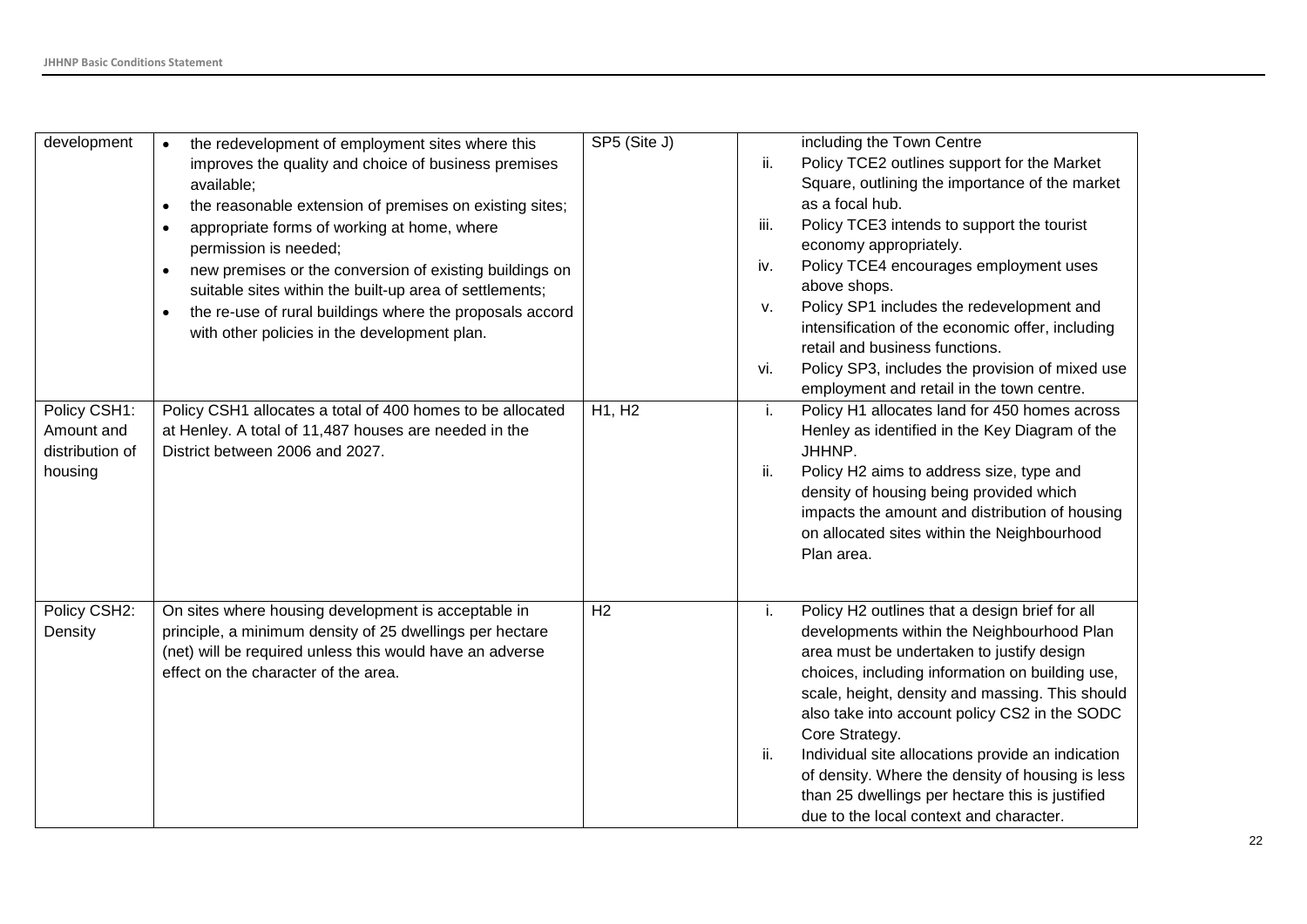| Policy CSH3:<br>Affordable<br>Housing    | Policy CSH3 states that 40% affordable housing will be<br>sought on all sites where there is a net gain of three or<br>more dwellings subject to the viability of provision on each<br>site.<br>In cases where the 40% calculation provides a part unit<br>a financial contribution will be sought equivalent to that<br>part unit; f<br>A tenure mix of 75% social rented and 25%<br>intermediate housing will be sought;<br>With the exception of part units the affordable housing<br>$\bullet$<br>should be provided on site and the affordable housing<br>should be mixed with the market housing; $f$<br>The housing should meet required standards and<br>should be of a size and type which meets the<br>requirements of those in housing need. | H <sub>3</sub>                                     | Policy H3 expects that all sites allocated within<br>j.<br>policy H1 should provide on-site affordable<br>housing provision in accordance with the<br>affordable housing target requirements set out<br>in Policy CSH3 of the SODC Core Strategy.                                                                               |
|------------------------------------------|---------------------------------------------------------------------------------------------------------------------------------------------------------------------------------------------------------------------------------------------------------------------------------------------------------------------------------------------------------------------------------------------------------------------------------------------------------------------------------------------------------------------------------------------------------------------------------------------------------------------------------------------------------------------------------------------------------------------------------------------------------|----------------------------------------------------|---------------------------------------------------------------------------------------------------------------------------------------------------------------------------------------------------------------------------------------------------------------------------------------------------------------------------------|
| Policy CSH4:<br>Meeting<br>housing needs | A mix of dwelling types and sizes to meet the needs of<br>current and future households will be sought on all new<br>residential developments.<br>At least 10 per cent of market housing on sites of 10<br>dwellings or more should be designed to meet current<br>Lifetime Homes standards.<br>In the case of affordable housing all ground-floor<br>properties should be designed to meet current Lifetime<br>Homes standards.<br>The provision of dwellings for people with additional<br>special needs will be sought as part of the overall                                                                                                                                                                                                        | H <sub>1</sub> , H <sub>2</sub> and H <sub>3</sub> | i.<br>Policy H1 allocates land for 450 homes.<br>ii.<br>Policy H2 sets a brief to ensure housing<br>proposals appropriately meet local needs.<br>iii.<br>Policy H3 ensures that development proposals<br>providing 10 or more net additional dwellings<br>meet the criteria listed in Policy CSH4 of the<br>SODC Core Strategy. |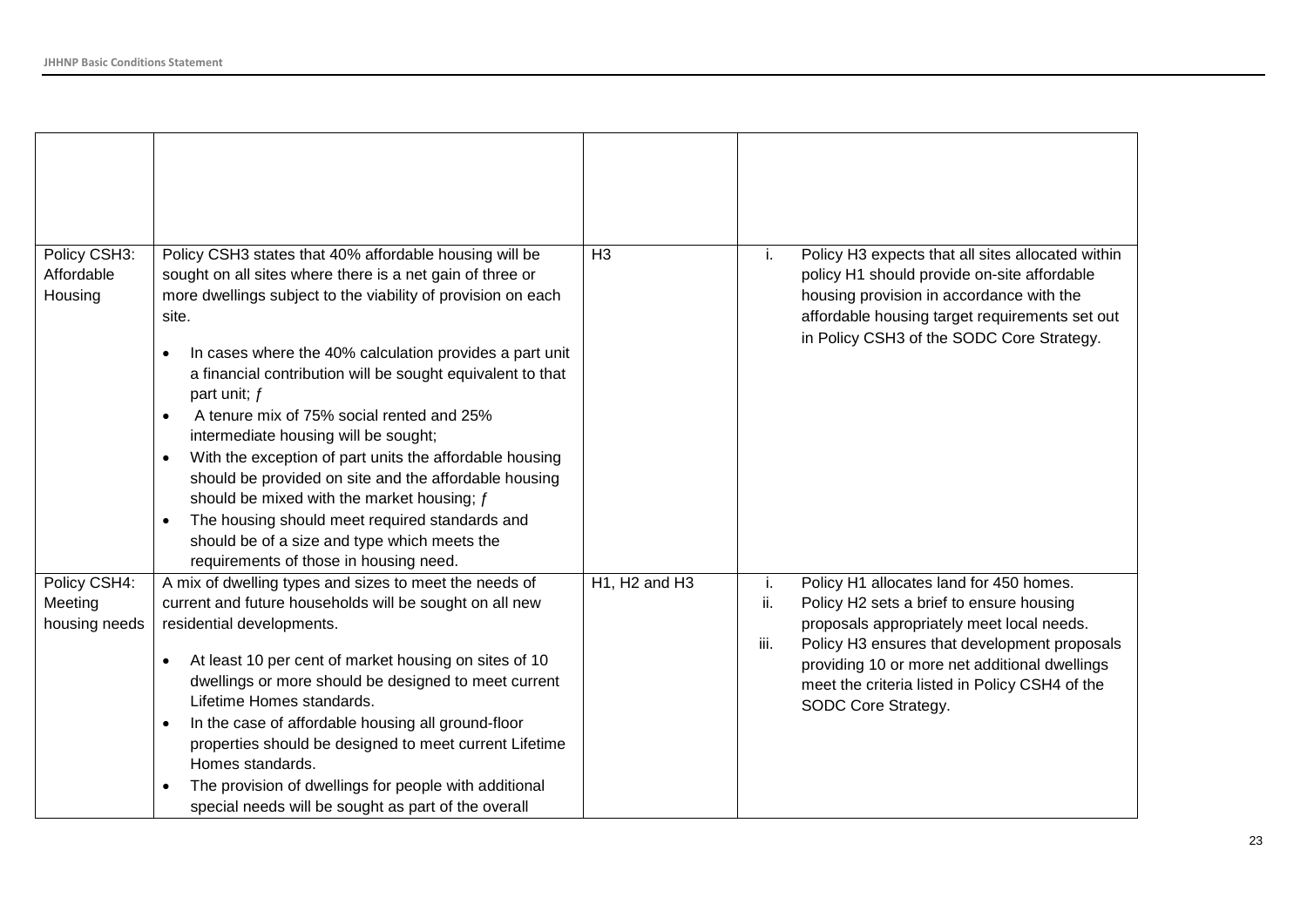| Policy CST1:<br>Town centres<br>and shopping<br>Policy | affordable housing percentage.<br>Specialist accommodation for older people should be<br>provided in the new greenfield neighbourhoods<br>identified in this strategy and will be permitted at other<br>suitable locations.<br>The district's town and village centres will be supported and<br>strengthened to ensure that they continue to be the focus of<br>communities. Initiatives which safeguard and enhance their<br>role and function will be supported.<br>Henley is identified in Policy CST1 as a town centre serving<br>a local and wider catchment area.<br>To achieve the long term success of our centres<br>development proposals will be permitted which:<br>Provide further retail and leisure uses within the town<br>and larger village centres through infill development<br>and small scale redevelopment;<br>Diversify the town centres to provide uses which are<br>complementary to retail, while not undermining the<br>town's retail role, including where appropriate mixed-<br>use developments, uses which contribute to the<br>evening economy, community facilities and upper floor<br>residential and office uses;<br>Reinforce the local distinctiveness of our market towns,<br>improve their vitality and viability and encourage more<br>visits.<br>The district's distinct landscape character and key features | TCE1, TCE2,<br>TCE3, TCE4,<br><b>TCE6, TCE7, E1,</b><br>SP <sub>3</sub><br>H2, EN1, EN2, | i.<br>ii.<br>iii.<br>iv.<br>ν.<br>vi.<br>vii.<br>viii.<br>i. | Policy TCE1 supports proposals for retail,<br>leisure, hotel and office development in the<br>defined town centre boundary.<br>Policy TCE2 outlines ways to protect the local<br>identity of the Market Square.<br>Policy TCE3 encourages hotel provision,<br>supporting tourism in the town.<br>Policy TCE4 encourages residential and<br>employment uses above shops.<br>Policy TCE6 '16-18 Hart Street' is allocated for:<br>A1 shopping, A3 Restaurants and Cafes, B1<br>office or D2 Assembly and Leisure.<br>Policy TCE7 sets out an action plan to promote<br>retail and economic activity in the town centre.<br>Policy E1 seeks to increase provision of office<br>space within the town centre<br>Policy SP3, includes the provision of mixed use<br>employment and retail in the town centre.<br>Policy H2 ensures that design briefs are |
|--------------------------------------------------------|---------------------------------------------------------------------------------------------------------------------------------------------------------------------------------------------------------------------------------------------------------------------------------------------------------------------------------------------------------------------------------------------------------------------------------------------------------------------------------------------------------------------------------------------------------------------------------------------------------------------------------------------------------------------------------------------------------------------------------------------------------------------------------------------------------------------------------------------------------------------------------------------------------------------------------------------------------------------------------------------------------------------------------------------------------------------------------------------------------------------------------------------------------------------------------------------------------------------------------------------------------------------------------------------------------------------------------------------------------|------------------------------------------------------------------------------------------|--------------------------------------------------------------|------------------------------------------------------------------------------------------------------------------------------------------------------------------------------------------------------------------------------------------------------------------------------------------------------------------------------------------------------------------------------------------------------------------------------------------------------------------------------------------------------------------------------------------------------------------------------------------------------------------------------------------------------------------------------------------------------------------------------------------------------------------------------------------------------------------------------------------------------|
| CSEN1:                                                 | will be protected against inappropriate development and                                                                                                                                                                                                                                                                                                                                                                                                                                                                                                                                                                                                                                                                                                                                                                                                                                                                                                                                                                                                                                                                                                                                                                                                                                                                                                 | EN3, DQS1                                                                                |                                                              | submitted for new housing to ensure they are                                                                                                                                                                                                                                                                                                                                                                                                                                                                                                                                                                                                                                                                                                                                                                                                         |
| Landscape                                              | where possible enhanced.                                                                                                                                                                                                                                                                                                                                                                                                                                                                                                                                                                                                                                                                                                                                                                                                                                                                                                                                                                                                                                                                                                                                                                                                                                                                                                                                |                                                                                          |                                                              | appropriate proposals.                                                                                                                                                                                                                                                                                                                                                                                                                                                                                                                                                                                                                                                                                                                                                                                                                               |
|                                                        |                                                                                                                                                                                                                                                                                                                                                                                                                                                                                                                                                                                                                                                                                                                                                                                                                                                                                                                                                                                                                                                                                                                                                                                                                                                                                                                                                         |                                                                                          | ii.                                                          | Policy EN1 outlines environmental protection                                                                                                                                                                                                                                                                                                                                                                                                                                                                                                                                                                                                                                                                                                                                                                                                         |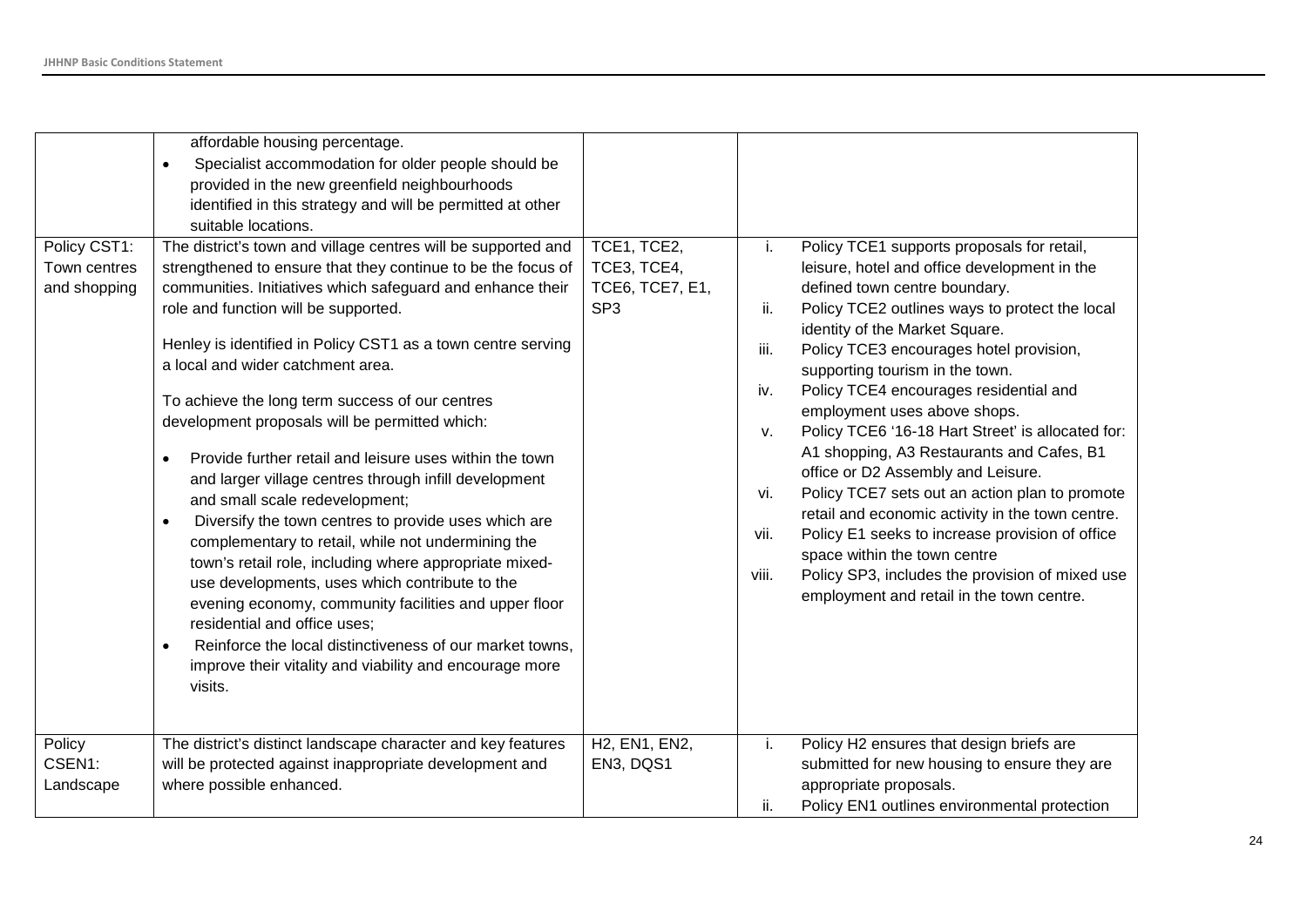|             | Where development is acceptable in principle,<br>$\bullet$            |                      |      | requirements to protect the landscape within    |
|-------------|-----------------------------------------------------------------------|----------------------|------|-------------------------------------------------|
|             | measures will be sought to integrate it into the                      |                      |      | the Neighbourhood Plan area as well as key      |
|             | landscape character of the area.                                      |                      |      | views and corridors.                            |
|             | High priority will be given to conservation and<br>$\bullet$          |                      | iii. | Policy EN2 seeks to ensure that developments    |
|             | enhancement of the Chilterns and North Wessex                         |                      |      | over 10 dwellings should contribute to green    |
|             | Downs Areas of Outstanding Natural Beauty (AONBs)                     |                      |      | infrastructure and public open space.           |
|             | and planning decisions will have regard to their                      |                      | iv.  | Policy EN3 ensures that existing green spaces   |
|             | setting. Proposals which support the economies and                    |                      |      | within the Neighbourhood Plan area is           |
|             | social wellbeing of the AONBs and their communities,                  |                      |      | protected and outlines a number of spaces for   |
|             | including affordable housing schemes, will be                         |                      |      | improvement.                                    |
|             | encouraged provided they do not conflict with the                     |                      | V.   | Policy DQS1 outlines that new development       |
|             | aims of conservation and enhancement.                                 |                      |      | should be sensitive and make a positive         |
|             | The landscapes and waterscapes of the River<br>$\bullet$              |                      |      | contribution to the local character of the area |
|             | Thames corridor will be maintained and where                          |                      |      |                                                 |
|             | possible enhanced as will the setting and heritage of                 |                      |      |                                                 |
|             | the river for its overall amenity and recreation use.                 |                      |      |                                                 |
|             |                                                                       |                      |      |                                                 |
| Policy      | The district's designated historic heritage assets, both              | <b>H2, EN5, DQS1</b> | i.   | Policy H2 ensures that design briefs are        |
| CSEN3:      | above and below ground such as:                                       | and DQS3             |      | submitted for new housing to ensure they are    |
| Historic    | nationally designated assets including listed buildings,<br>$\bullet$ |                      |      | appropriate proposals.                          |
| Environment | historic parks and gardens, historic battlefields and                 |                      | ii.  | Policy EN5 outlines the importance of historic  |
|             | <b>Scheduled Ancient Monuments;</b>                                   |                      |      | assets and seeks to conserve and enhance        |
|             |                                                                       |                      |      | their historic significance and their important |
|             | conservation areas; and<br>$\bullet$                                  |                      |      | contribution to local distinctiveness.          |
|             | their settings will be conserved and enhanced for their<br>$\bullet$  |                      | iii. | Policy DQS1 seeks to ensure that all new        |
|             | historic significance and their important contribution to             |                      |      | development makes a positive contribution to    |
|             | local distinctiveness, character and sense of place. This             |                      |      | the local character of the area.                |
|             | will be carried out through:                                          |                      | iv.  | Policy DQS3 favours the use of local            |
|             | conservation area appraisals/reviews;<br>$\circ$                      |                      |      | construction materials.                         |
|             | management plans;<br>$\circ$                                          |                      |      |                                                 |
|             | designating new conservation areas where<br>$\circ$                   |                      |      |                                                 |
|             | appropriate;                                                          |                      |      |                                                 |
|             | the determination of planning, listed building<br>$\circ$             |                      |      |                                                 |
|             | consent and other relevant applications.                              |                      |      |                                                 |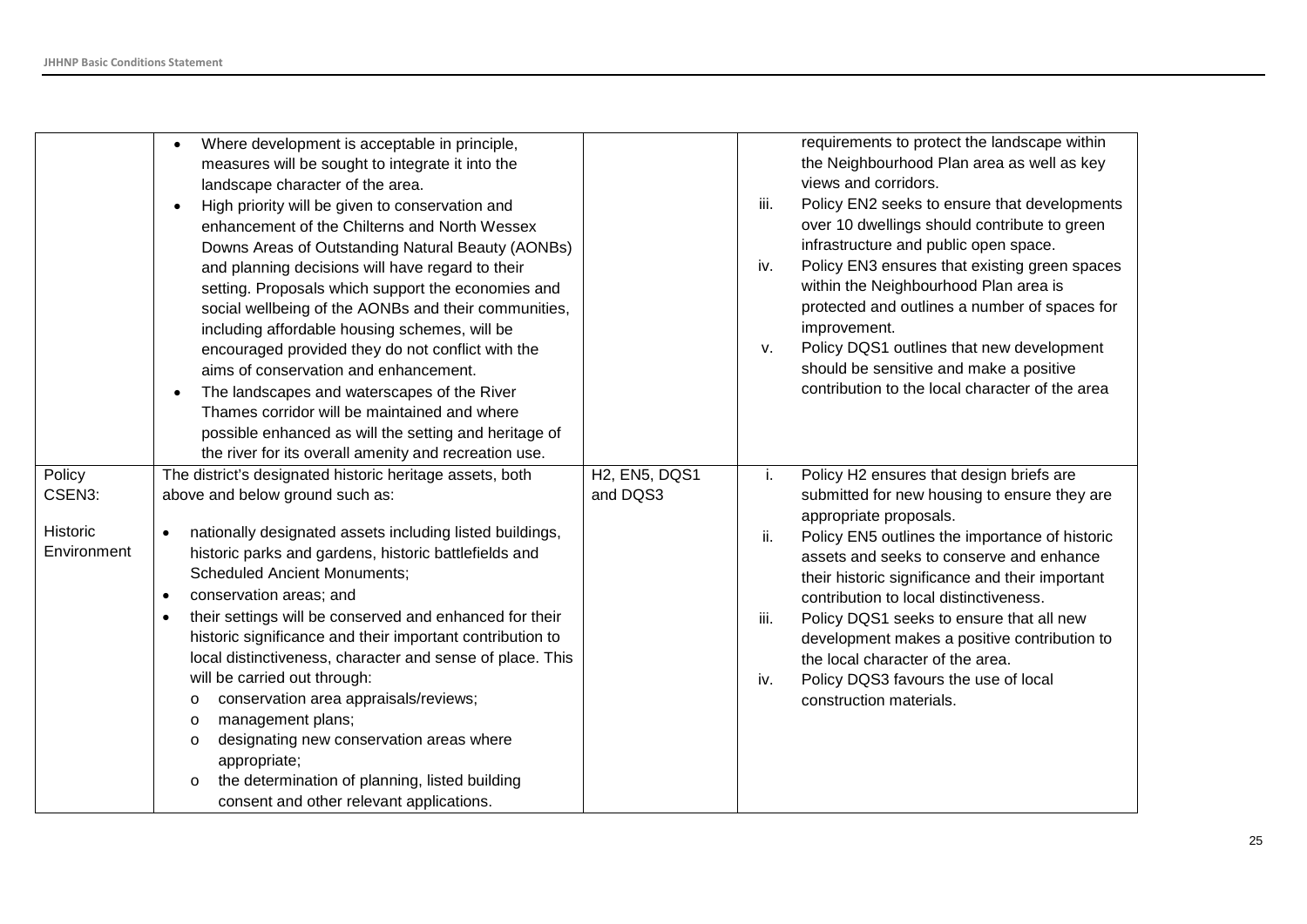|                                                           | Proposals for development that affect non-designated<br>historic assets will be considered taking account of the<br>scale of any harm or loss and the significance of the<br>heritage asset.                                                                                                                                                                                                                                                                                                                                                                                                                                                                                                                                                                                                                                                                                                                                                                                                                                                                                                                                                                                                   |                         |                                                                                                                                                                                                                                                                                                                                                                                                                                                                                                                                                                                                                                                                                                        |
|-----------------------------------------------------------|------------------------------------------------------------------------------------------------------------------------------------------------------------------------------------------------------------------------------------------------------------------------------------------------------------------------------------------------------------------------------------------------------------------------------------------------------------------------------------------------------------------------------------------------------------------------------------------------------------------------------------------------------------------------------------------------------------------------------------------------------------------------------------------------------------------------------------------------------------------------------------------------------------------------------------------------------------------------------------------------------------------------------------------------------------------------------------------------------------------------------------------------------------------------------------------------|-------------------------|--------------------------------------------------------------------------------------------------------------------------------------------------------------------------------------------------------------------------------------------------------------------------------------------------------------------------------------------------------------------------------------------------------------------------------------------------------------------------------------------------------------------------------------------------------------------------------------------------------------------------------------------------------------------------------------------------------|
| Policy CSQ1:<br>Renewable<br>Energy                       | Proposals for development for the generation of energy<br>from renewable resources will be permitted provided any<br>adverse impact on the landscape, heritage and biodiversity<br>of an area, traffic generation or the amenities of local<br>communities is outweighed by wider environmental, social,<br>economic or other benefits.                                                                                                                                                                                                                                                                                                                                                                                                                                                                                                                                                                                                                                                                                                                                                                                                                                                        | DQS2, DQS4              | Policy DQS2 outlines that new residential<br>j.<br>developments should meet higher levels of<br>energy efficiency and building performance,<br>taking into account climate change.<br>ii.<br>Policy DQS4 encourages proposals to deliver<br>community energy projects in line with the<br>Government Community Energy Strategy 2014.                                                                                                                                                                                                                                                                                                                                                                   |
| Policy CSQ2:<br>Sustainable<br>Design and<br>Construction | Proposals for new development, including the construction<br>of new buildings and the refurbishment of existing building<br>stock, will be acceptable where:<br>For developments of 10 or more dwellings or 1,000 m2<br>$\bullet$<br>or more of non-residential floor space, 20% of the<br>energy demand is secured from decentralised (on or<br>near site) and renewable or low carbon energy sources<br>(including the use of Combined Heat and Power where<br>appropriate), where this would be viable.<br>For developments of 200 dwellings or more, it can be<br>$\bullet$<br>demonstrated that the proposal will achieve at least<br>Code Level 4 of the Code for Sustainable Homes.<br>For new residential development of less than 200<br>$\bullet$<br>dwellings, it can be demonstrated that the proposal will<br>achieve at least Code Level 3 of the Code for<br>Sustainable Homes. From April 2013, proposals will<br>need to demonstrate that at least Code Level 4 will be<br>achieved.<br>For the refurbishment of existing residential buildings, it<br>$\bullet$<br>can be demonstrated that the proposal will achieve at<br>least EcoHomes 'Very Good' standard*. From 2013, | H2, DQS1, DQS2,<br>DQS4 | Policy H2 ensures that design briefs are<br>j.<br>submitted for new housing to ensure they are<br>appropriate and sustainable proposals.<br>ii.<br>Within the Design Brief, Policy DQS1 requires<br>new development to provide a statement<br>demonstrating how the development responds<br>to local character, in terms of design, materials<br>and colour.<br>Policy DQS2 outlines that new residential<br>iii.<br>developments should meet higher levels of<br>energy efficiency and building performance,<br>taking into account climate change.<br>Policy DQS4 encourages proposals to deliver<br>iv.<br>community energy projects in line with the<br>Government Community Energy Strategy 2014. |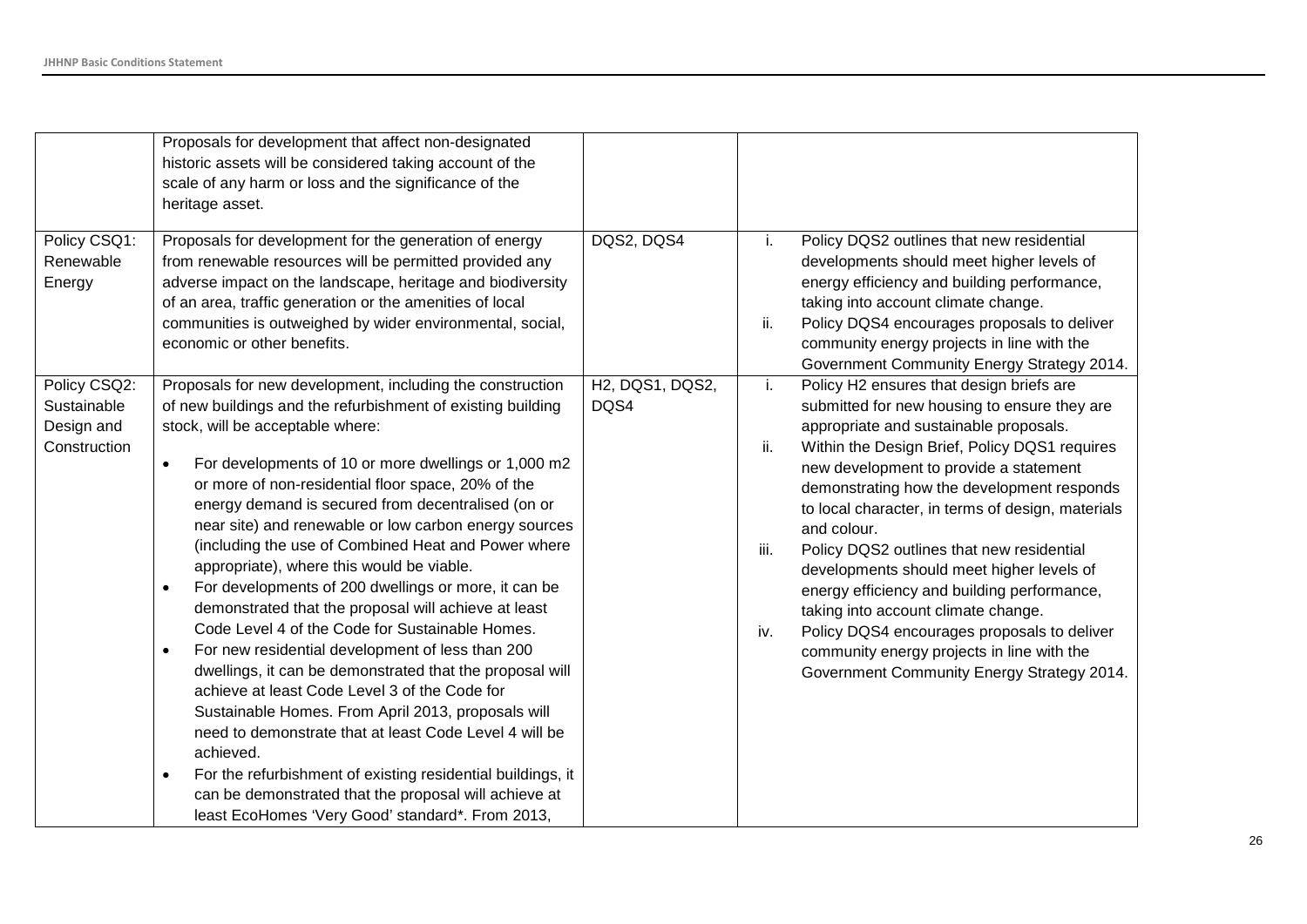|              | proposals will need to demonstrate that at least                 |                |      |                                                     |
|--------------|------------------------------------------------------------------|----------------|------|-----------------------------------------------------|
|              | 'Excellent' standard* will be achieved.                          |                |      |                                                     |
|              | For proposals for non-residential development up to<br>$\bullet$ |                |      |                                                     |
|              | 500 m2 floor space, it can be demonstrated that the              |                |      |                                                     |
|              | proposal will achieve at least BREEAM 'Very Good'                |                |      |                                                     |
|              | standard. For proposals for non-residential                      |                |      |                                                     |
|              | development above 500 m2 floor space it can be                   |                |      |                                                     |
|              | demonstrated that the proposal will achieve at least             |                |      |                                                     |
|              | BREEAM 'Excellent' standard.                                     |                |      |                                                     |
|              | For all new development SUDS are implemented<br>$\bullet$        |                |      |                                                     |
|              | where appropriate taking into account current policy             |                |      |                                                     |
|              | and good practice guidance, and the emerging national            |                |      |                                                     |
|              | SUDS standards.                                                  |                |      |                                                     |
|              | All new developments incorporate measures that<br>$\bullet$      |                |      |                                                     |
|              | address issues of adaptation to climate change taking            |                |      |                                                     |
|              | account of best practice. These include resilience to            |                |      |                                                     |
|              | increasing temperatures and heavy rainfall events and            |                |      |                                                     |
|              | the need for water conservation and storage.                     |                |      |                                                     |
| Policy CSQ3: | Planning permission will be granted for new development          | H2, EN5, DQS1, | i.   | Policy H2 ensures that design briefs are            |
| Design       | that is of a high quality and inclusive design that:             | DQS2, DQS3,    |      | submitted for new housing to ensure they are        |
|              |                                                                  |                |      | locally appropriate and sustainable proposals.      |
|              | responds positively to and respects the character of             |                | ii.  | Policy EN5 outlines the importance of historic      |
|              | the site and its surroundings, particularly the                  |                |      | assets and seeks to conserved and enhanced          |
|              | historic significance and heritage values of the                 |                |      | for their historic significance and their important |
|              | historic environment, enhancing local                            |                |      | contribution to local distinctiveness.              |
|              | distinctiveness and ensuring that new development                |                | iii. | Policy DQS1 seeks to ensure that all new            |
|              | is of a scale, type and density appropriate to the               |                |      | development makes a positive contribution to        |
|              | site and its setting;                                            |                |      | the local character of the area.                    |
|              | improves the quality of the public realm with well-              |                | iv.  | Policy DQS2 outlines that new residential           |
|              | designed external areas, and, where appropriate a                |                |      | developments should meet higher levels of           |
|              | clear structure of open spaces; $f$                              |                |      | energy efficiency and building performance,         |
|              | provides and/or links into green infrastructure                  |                |      | taking into account climate change.                 |
|              | where available;                                                 |                | ۷.   | Policy DQS3 requires new developments to            |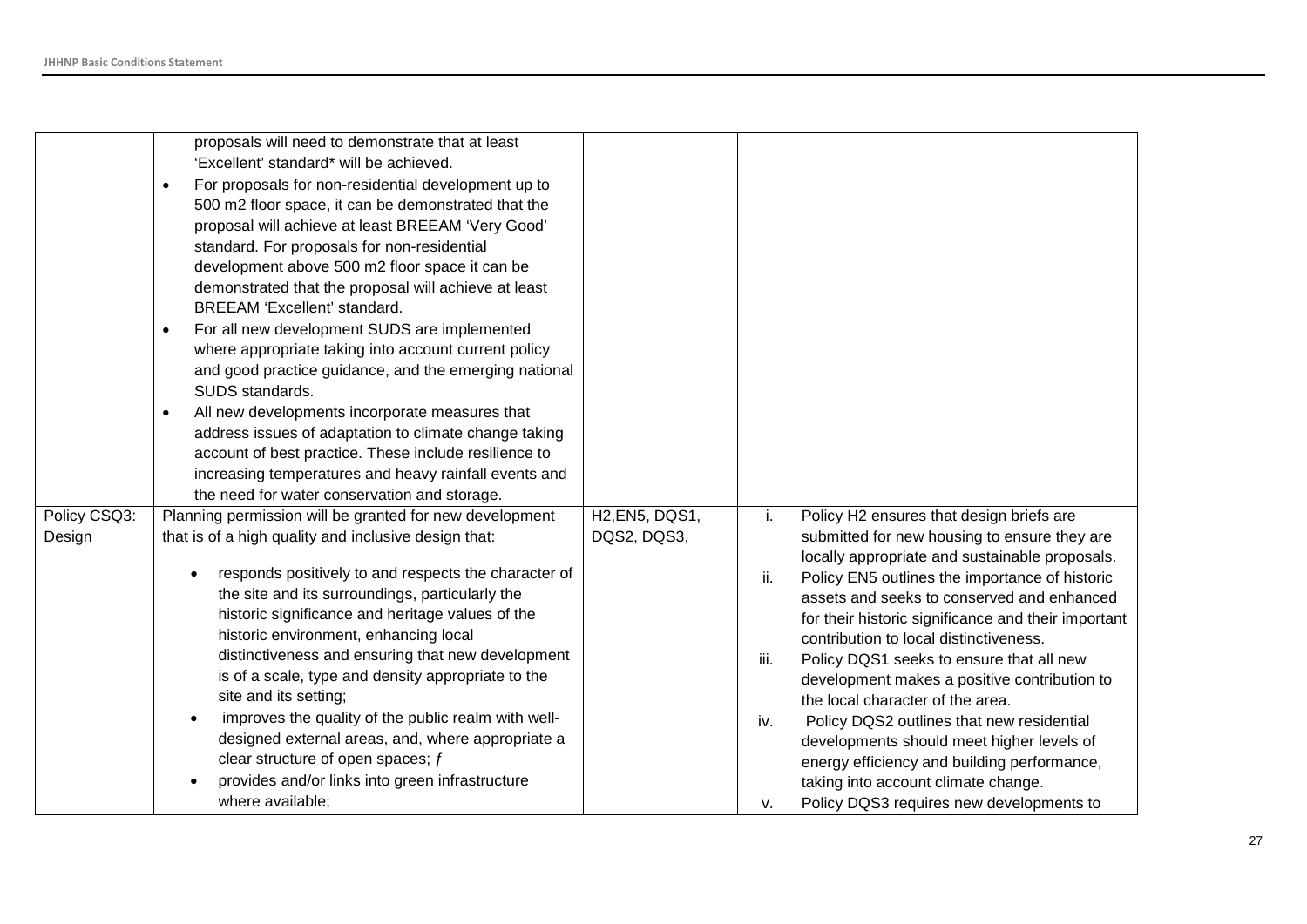|                                                                                                         | is designed to create safe communities and reduce<br>$\bullet$<br>the likelihood and fear of crime;<br>creates a distinctive sense of place and is easy to<br>$\bullet$<br>understand through the use of vistas, landmarks<br>and focal points;<br>ensures high levels of accessibility and ease of use<br>$\bullet$<br>by all modes of transport both within the site and<br>with the wider area, also making sure that any new<br>development is properly integrated with existing<br>development ensuring accessibility to local<br>services; and<br>is adaptable to changing requirements and<br>$\bullet$<br>constructed with materials appropriate to the area.<br>All proposals for new development should be accompanied<br>by a design and access statement to show how they have<br>responded to the above criteria. |                | maximise opportunities for sourcing local<br>construction materials.                                                                                                      |
|---------------------------------------------------------------------------------------------------------|--------------------------------------------------------------------------------------------------------------------------------------------------------------------------------------------------------------------------------------------------------------------------------------------------------------------------------------------------------------------------------------------------------------------------------------------------------------------------------------------------------------------------------------------------------------------------------------------------------------------------------------------------------------------------------------------------------------------------------------------------------------------------------------------------------------------------------|----------------|---------------------------------------------------------------------------------------------------------------------------------------------------------------------------|
| Policy CSQ4:<br>Design briefs<br>for greenfield<br>neighbourhoo<br>ds and major<br>development<br>sites | Proposals for housing allocations and major development<br>sites must be accompanied by a design brief.                                                                                                                                                                                                                                                                                                                                                                                                                                                                                                                                                                                                                                                                                                                        | H <sub>2</sub> | Policy H2 ensures that design briefs are<br>ι.<br>submitted for new housing to ensure they are<br>appropriate and sensitive to the existing<br>character and sustainable. |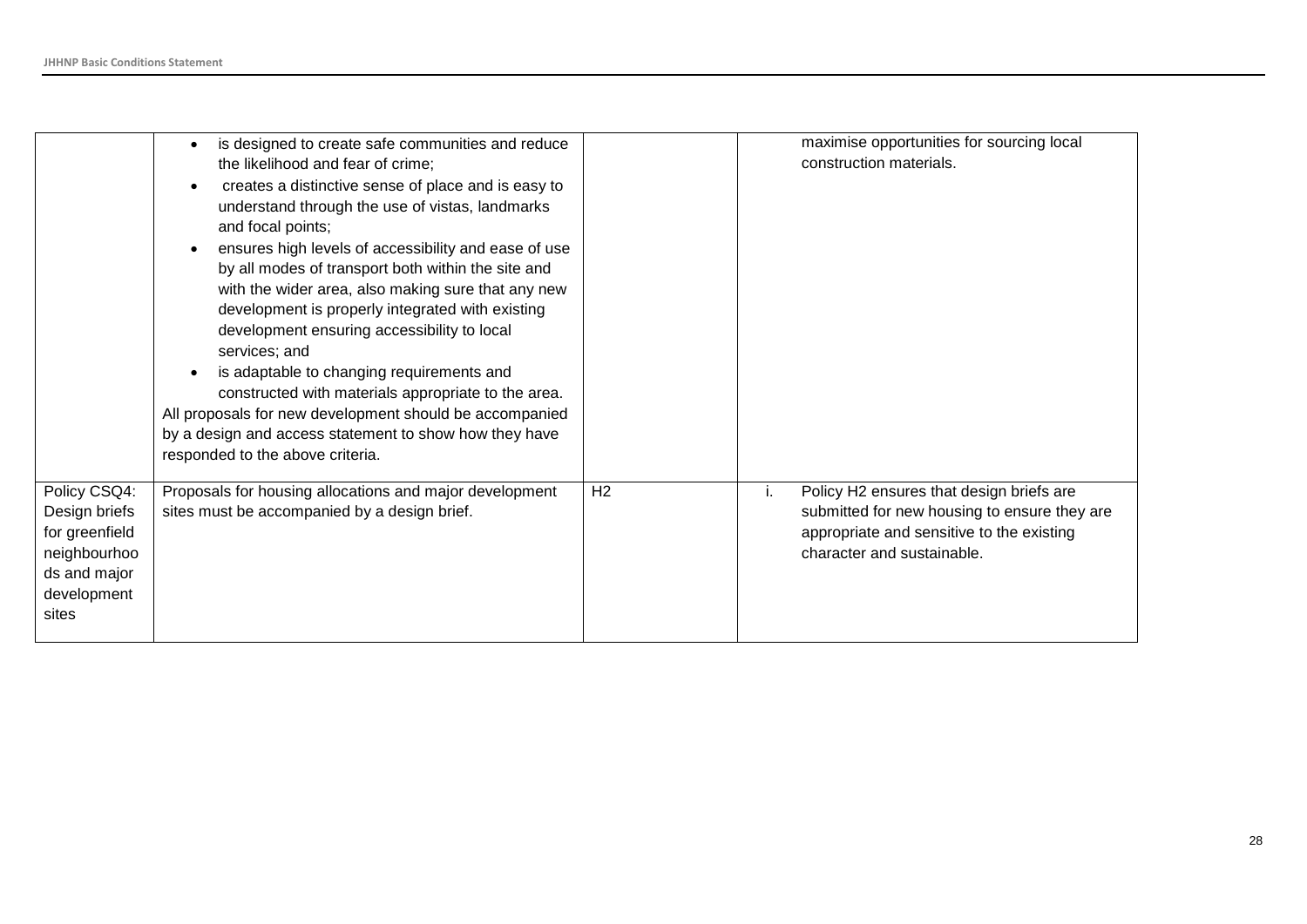| Policy CSG1:<br>Green<br>infrastructure                               | A net gain in green infrastructure including biodiversity will<br>be sought through developer works, developer contributions<br>and the targeted use of other funding sources. Proposals<br>for new development must demonstrate that they have<br>taken into account the relationship of the proposed<br>development to existing green infrastructure. Where<br>appropriate, proposals will be required to contribute to the<br>delivery of green infrastructure and/or the improvement of<br>existing assets including Conservation Target Areas in<br>accordance with the standards in the South Oxfordshire<br>Green Infrastructure Strategy and Didcot Natural<br>Greenspaces Study. A net loss of green infrastructure<br>including biodiversity through development proposals will<br>be avoided. | EN1, EN2, EN3,<br>EN4, SP1 (Site M),<br>SP12 (Site M1) | j.<br>ii.<br>iii.<br>iv.<br>V. | Policy EN1 outlines requirements to conserve<br>and enhance key green infrastructure features<br>in the Neighbourhood Plan area, including:<br>Watercourses;<br>Key views;<br>AONBs; and<br>Open and green spaces.<br>Policy EN2 seeks to require residential<br>developments over 10 dwellings to contribute<br>to green infrastructure and public open space.<br>Policy EN3 aims to protect existing green<br>spaces and that where loss of open/green<br>space is unavoidable that certain spaces within<br>the neighbourhood area are enhanced.<br>Policy EN4 details that development will protect<br>and enhance existing urban and rural<br>biodiversity. Seeking to ensure that new<br>habitats are created, existing ones are<br>enhanced and ecological management plans<br>are in place.<br>Policies SP1 and SP12 ensure that green<br>infrastructure is incorporated and reinforced in<br>new development for these sites. |
|-----------------------------------------------------------------------|----------------------------------------------------------------------------------------------------------------------------------------------------------------------------------------------------------------------------------------------------------------------------------------------------------------------------------------------------------------------------------------------------------------------------------------------------------------------------------------------------------------------------------------------------------------------------------------------------------------------------------------------------------------------------------------------------------------------------------------------------------------------------------------------------------|--------------------------------------------------------|--------------------------------|----------------------------------------------------------------------------------------------------------------------------------------------------------------------------------------------------------------------------------------------------------------------------------------------------------------------------------------------------------------------------------------------------------------------------------------------------------------------------------------------------------------------------------------------------------------------------------------------------------------------------------------------------------------------------------------------------------------------------------------------------------------------------------------------------------------------------------------------------------------------------------------------------------------------------------------|
| Policy CSB1:<br>Conservation<br>and<br>improvement<br>of biodiversity | A net loss of biodiversity will be avoided, and opportunities<br>to achieve a net gain across the district will be actively<br>sought.<br>Opportunities for biodiversity gain, including the connection<br>of sites, large-scale habitat restoration, enhancement and<br>habitat re-creation will be sought for all types of habitats,<br>with a primary focus on delivery in the Conservation Target                                                                                                                                                                                                                                                                                                                                                                                                    | EN1, EN4                                               | j.<br>ii.                      | Policy EN1 outlines requirements to conserve<br>and enhance key green infrastructure features<br>in the Neighbourhood Plan area, including:<br>Watercourses;<br>а.<br>Key views;<br>b.<br>AONB's; and<br>C.<br>d. Open and green spaces.<br>Policy EN4 details that development will protect<br>and enhance existing urban and rural<br>biodiversity. Seeking to ensure that new                                                                                                                                                                                                                                                                                                                                                                                                                                                                                                                                                       |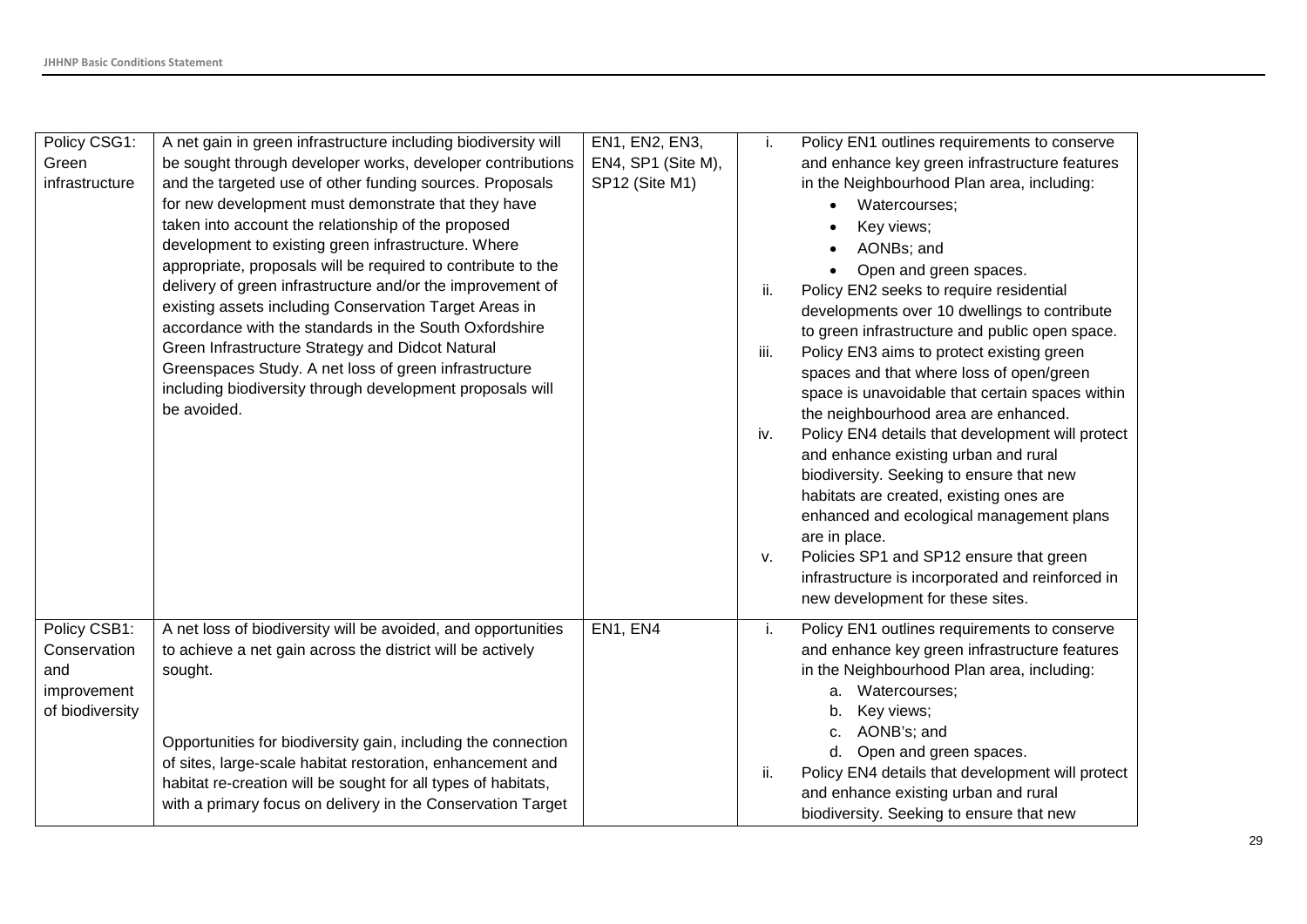|                                             | Areas.<br>The highest level of protection will be given to sites and<br>species of international nature conservation importance<br>(Special Areas of Conservation and European Protected<br>Species).<br>Damage to nationally important sites of special scientific<br>interest, local wildlife sites, local nature reserves, priority<br>habitats, protected or priority species and locally important<br>geological sites will be avoided unless the importance of the<br>development outweighs the harm and the loss can be<br>mitigated to achieve a net gain in biodiversity.                                                                                                                                                                                                                         |                            |                                | habitats are created, existing ones are<br>enhanced and ecological management plans<br>are in place.                                                                                                                                                                                                                                                                                                                                                                                                                                                                                                                                                                                                                                                                                                                                                                                                                      |
|---------------------------------------------|------------------------------------------------------------------------------------------------------------------------------------------------------------------------------------------------------------------------------------------------------------------------------------------------------------------------------------------------------------------------------------------------------------------------------------------------------------------------------------------------------------------------------------------------------------------------------------------------------------------------------------------------------------------------------------------------------------------------------------------------------------------------------------------------------------|----------------------------|--------------------------------|---------------------------------------------------------------------------------------------------------------------------------------------------------------------------------------------------------------------------------------------------------------------------------------------------------------------------------------------------------------------------------------------------------------------------------------------------------------------------------------------------------------------------------------------------------------------------------------------------------------------------------------------------------------------------------------------------------------------------------------------------------------------------------------------------------------------------------------------------------------------------------------------------------------------------|
| Policy CSI1:<br>Infrastructure<br>provision | New development must be served and supported by<br>appropriate on- and off-site infrastructure and services.<br>Planning permission will only be granted when<br>infrastructure and services to meet the needs of the new<br>development, including that set out in the Infrastructure<br>Delivery Plan, and/or mitigate the impact of the new<br>development is already in place or will be provided to an<br>agreed timescale. Infrastructure and services required as a<br>consequence of development, and provision for their<br>maintenance, will be sought from developers and secured<br>by the negotiation of planning obligations, by conditions<br>attached to a planning permission, and/or other agreement,<br>levy or undertaking, all to be agreed before planning<br>permission is granted. | T1, SCI1, EN2,<br>EN3, EN4 | i.<br>ii.<br>iii.<br>iv.<br>v. | Policy T1 aims to ensure that the potential<br>impact on transport infrastructure is considered<br>where new services and dwellings are being<br>developed within the Neighbourhood Plan area.<br>Policy SCI1 seeks to ensure that, in<br>accordance with the JHHNP Infrastructure<br>Delivery Strategy that all new developments<br>will contribute to the full range of services<br>required in the Neighbourhood Plan area, on-<br>site or through financial contributions as<br>appropriate.<br>Policy EN2 seeks to require residential<br>developments over 10 dwellings to contribute<br>to green infrastructure and public open space<br>on site in first instance and off site contributes<br>where it is evident that on site delivery is<br>inappropriate or unviable.<br>Policy EN3 aims to protect existing green<br>infrastructure in a similar way to EN2.<br>Policy EN4 outlines that green infrastructure |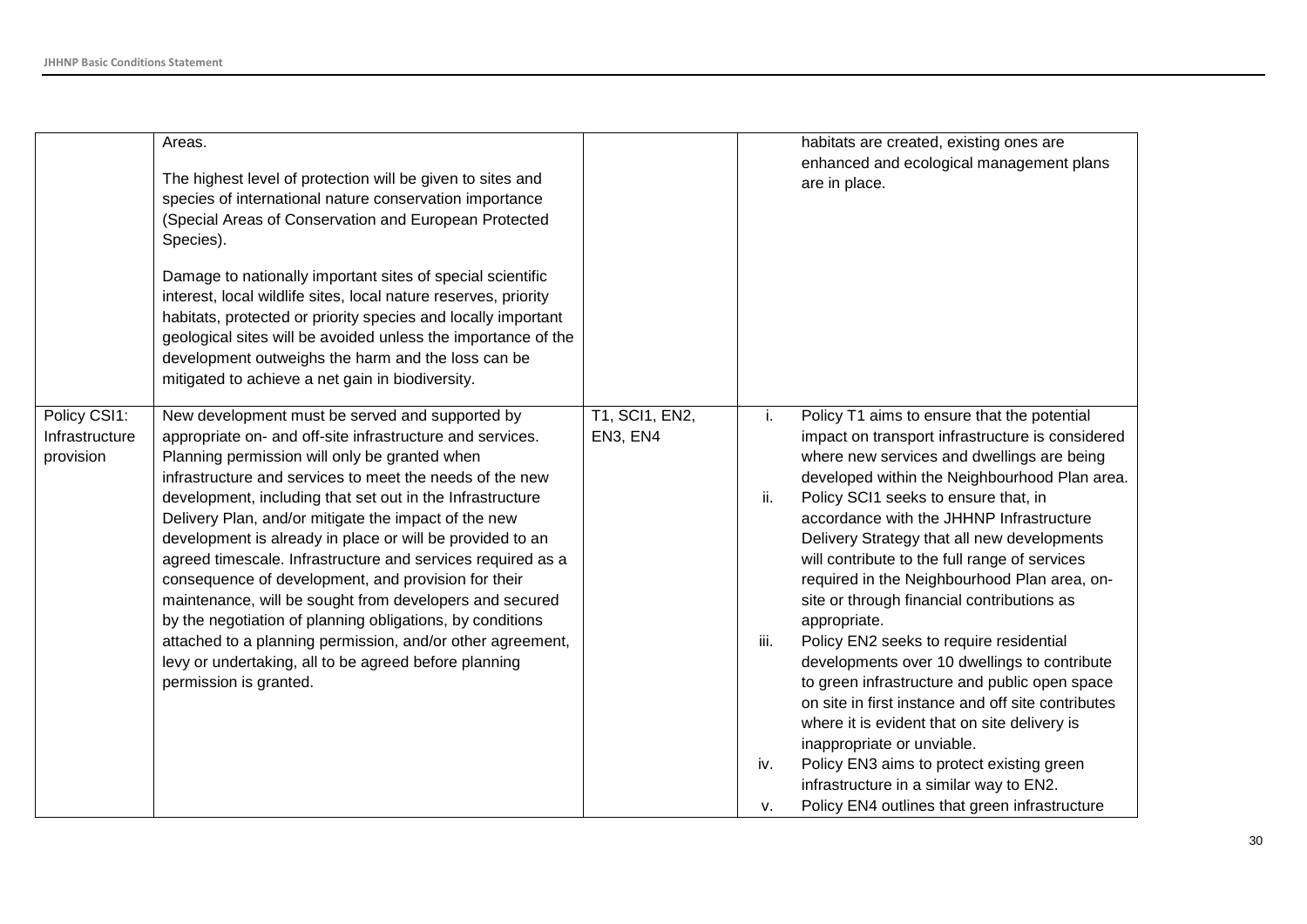|                                             |                                                                                                                                                                                                                                                                                                                                                                                                                                                                   |                | should be considered in conjunction with play<br>pitches and the facilities to support them.                                        |
|---------------------------------------------|-------------------------------------------------------------------------------------------------------------------------------------------------------------------------------------------------------------------------------------------------------------------------------------------------------------------------------------------------------------------------------------------------------------------------------------------------------------------|----------------|-------------------------------------------------------------------------------------------------------------------------------------|
| Policy CSC1:<br>Delivery and<br>Contingency | Sites are anticipated to be developed in the timescales set<br>out in Table 18.1. If sites or other policies are not delivered<br>in accordance with Tables 18.1 and the housing<br>trajectories, the contingency measures set out in Table 18.2<br>will apply. If the Authority's Monitoring Report shows that<br>allocated development sites and/or neighbourhood plans<br>are not coming forward in a timely manner, then appropriate<br>action will be taken. | H <sub>6</sub> | Policy H6 sets out contingency measures that<br>are embedded in the neighbourhood plan that<br>will be followed to ensure delivery. |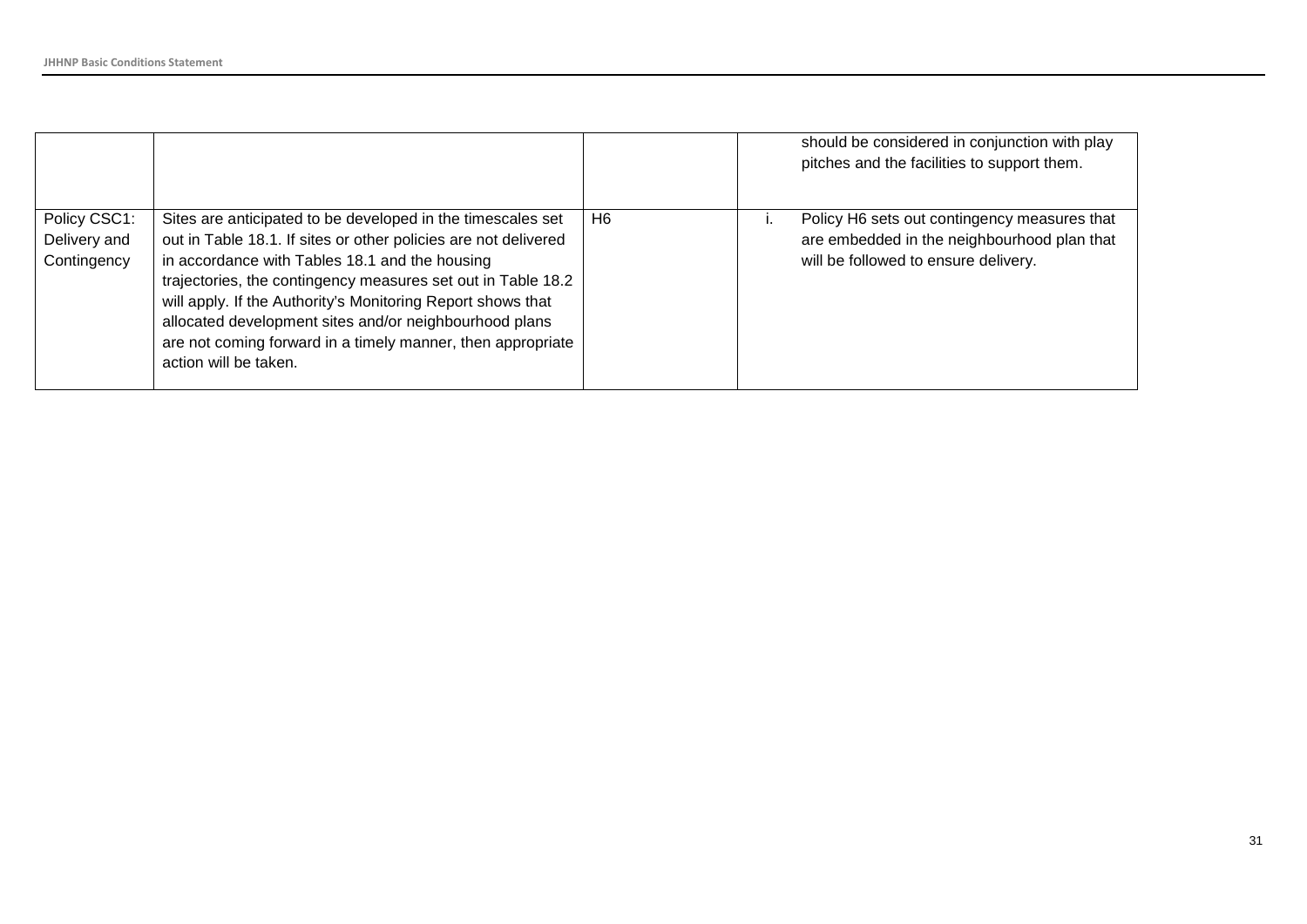| South Oxfordshire Local Plan 2011, adopted 2006 |  |  |  |  |
|-------------------------------------------------|--|--|--|--|
|-------------------------------------------------|--|--|--|--|

| <b>Saved Local</b>   | <b>Summary of requirements</b>                                                                                                                                       | <b>Relevant</b>                                                              | <b>Commentary on Neighbourhood Plan compliance</b>                                                                                                                                                                                                                                                                                                                                                                                                                                                                                                |
|----------------------|----------------------------------------------------------------------------------------------------------------------------------------------------------------------|------------------------------------------------------------------------------|---------------------------------------------------------------------------------------------------------------------------------------------------------------------------------------------------------------------------------------------------------------------------------------------------------------------------------------------------------------------------------------------------------------------------------------------------------------------------------------------------------------------------------------------------|
| <b>Plan Policies</b> |                                                                                                                                                                      | Neighbourhood<br><b>Plan Policies</b>                                        | with Core Strategy                                                                                                                                                                                                                                                                                                                                                                                                                                                                                                                                |
| Policy G2            | The district's countryside, settlements and environmental<br>resources will be protected from adverse developments.                                                  | H <sub>2</sub> , T <sub>1</sub> , EN <sub>1</sub> , EN <sub>4</sub> ,<br>EN7 | Policy H2 outlines requirements for new<br>i.<br>housing developments to have a design brief<br>which ensures they respond to their context.<br>ii.<br>Policy T1 ensures that transport impacts are<br>suitably mitigated.<br>Policy EN1 establishes the principal of<br>iii.<br>conserving and enhancing the environmental<br>resources in the area.<br>Policy EN4 outlines how biodiversity will be<br>iv.<br>protected and enhanced in Henley and<br>Harpsden.<br>Policy EN7 seeks to protect water resources in<br>V.<br>Henley and Harpsden. |
| Policy G3            | Development that would give rise to a significant increase<br>in traffic generation in relatively inaccessible or isolated<br>rural locations will not be permitted. | T <sub>1</sub>                                                               | Policy T1 ensures that transport impacts are<br>j.<br>suitably mitigated.                                                                                                                                                                                                                                                                                                                                                                                                                                                                         |
| Policy G4            | The need to protect the countryside for its own sake is an<br>important consideration when assessing proposals for<br>development.                                   | EN1, EN4, EN5,<br>EN7                                                        | Policy EN1 seeks to conserve and enhance the<br>i.<br>environmental resources in the area<br>Policy EN4 outlines how biodiversity will be<br>ii.<br>protected and enhanced in Henley and<br>Harpsden.<br>Policy EN5 looks to protect historic buildings in<br>iii.<br>the Neighbourhood Plan area.<br>Policy EN7 seeks to protect water resources in<br>iv.                                                                                                                                                                                       |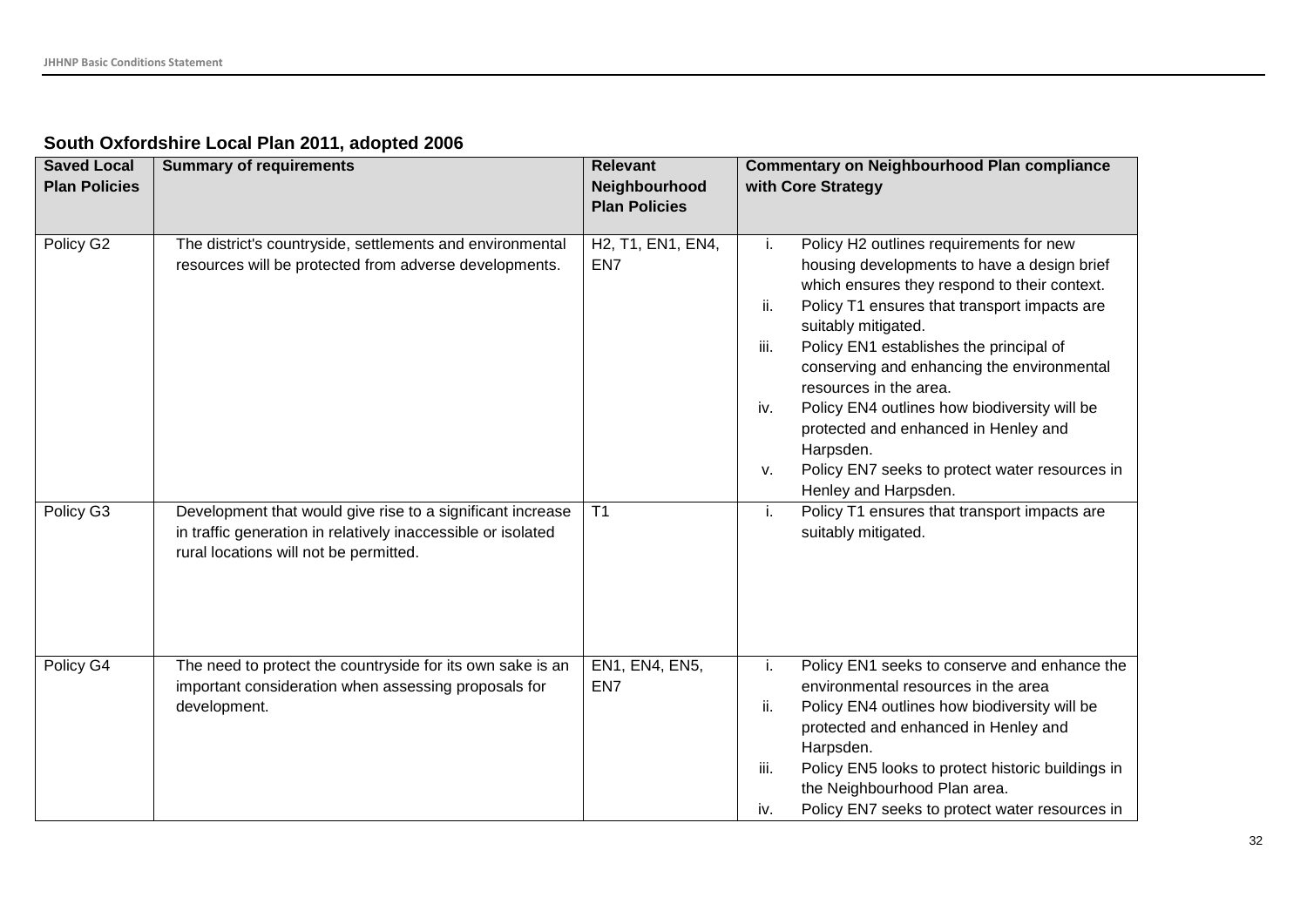|           |                                                                                                                                                                                                                                                                                                                                                                                                                                                                                                                                                                                                                                                                                                                                                          |                                                                     | Henley.                                                                                                                                                                                                                                                                                                                                                                                                                                                                                                   |
|-----------|----------------------------------------------------------------------------------------------------------------------------------------------------------------------------------------------------------------------------------------------------------------------------------------------------------------------------------------------------------------------------------------------------------------------------------------------------------------------------------------------------------------------------------------------------------------------------------------------------------------------------------------------------------------------------------------------------------------------------------------------------------|---------------------------------------------------------------------|-----------------------------------------------------------------------------------------------------------------------------------------------------------------------------------------------------------------------------------------------------------------------------------------------------------------------------------------------------------------------------------------------------------------------------------------------------------------------------------------------------------|
| Policy G5 | In considering development proposals within the built-up<br>areas of settlements the best use of land and buildings<br>will be sought, in terms of the type and density of<br>development, in order to reduce the need for<br>development of greenfield sites, or of sites in non-<br>sustainable locations. Priority will be given to the release<br>of previously-developed sites within the four towns over<br>greenfield sites or sites in less sustainable locations. In<br>seeking to make the best use of land regard will be had to<br>the role and importance of open space within settlements.                                                                                                                                                 | H1, H2, H3, EN2,<br>EN <sub>3</sub>                                 | Policy H1 outlines the provision and location of<br>Ť.<br>homes within the Neighbourhood Plan area,<br>the majority of which are brownfield.<br>ii.<br>Policy H2 outlines design brief requirements<br>demonstrating appropriate development<br>proposals.<br>iii.<br>Policy H3 ensures that the type and size of<br>housing is appropriate.<br>Policy EN2 discusses the provision of new and<br>iv.<br>replacement green spaces.<br>Policy EN3 seeks to improve existing green<br>$V_{\cdot}$<br>spaces. |
| Policy H4 | Proposals for housing on sites within the built-up areas of<br>the 4 main towns of the district and within the built-up<br>areas will be permitted provided that:<br>(i) an important open space of public, environmental or<br>ecological value is not lost, nor an important public view<br>spoilt;<br>(ii) the design, height, scale and materials of the proposed<br>development are in keeping with its surroundings;<br>(iii) the character of the area is not adversely affected;<br>(iv) there are no overriding amenity, environmental or<br>highway objections; and<br>(v) if the proposal constitutes backland development, it<br>would not create problems of privacy and access and<br>would not extend the built limits of the settlement. | H <sub>2</sub> , H <sub>3</sub> , EN <sub>1</sub> , EN <sub>2</sub> | Policy H2 outlines design brief requirements<br>i.<br>demonstrating appropriate development<br>proposals.<br>ii.<br>Policy H3 ensures that the type, scale and size<br>of housing is appropriate.<br>iii.<br>Policy EN1 outlines environmental protection in<br>the Neighbourhood Plan area.<br>Policy EN2 looks to protect and enhance open<br>iv.<br>space provision.                                                                                                                                   |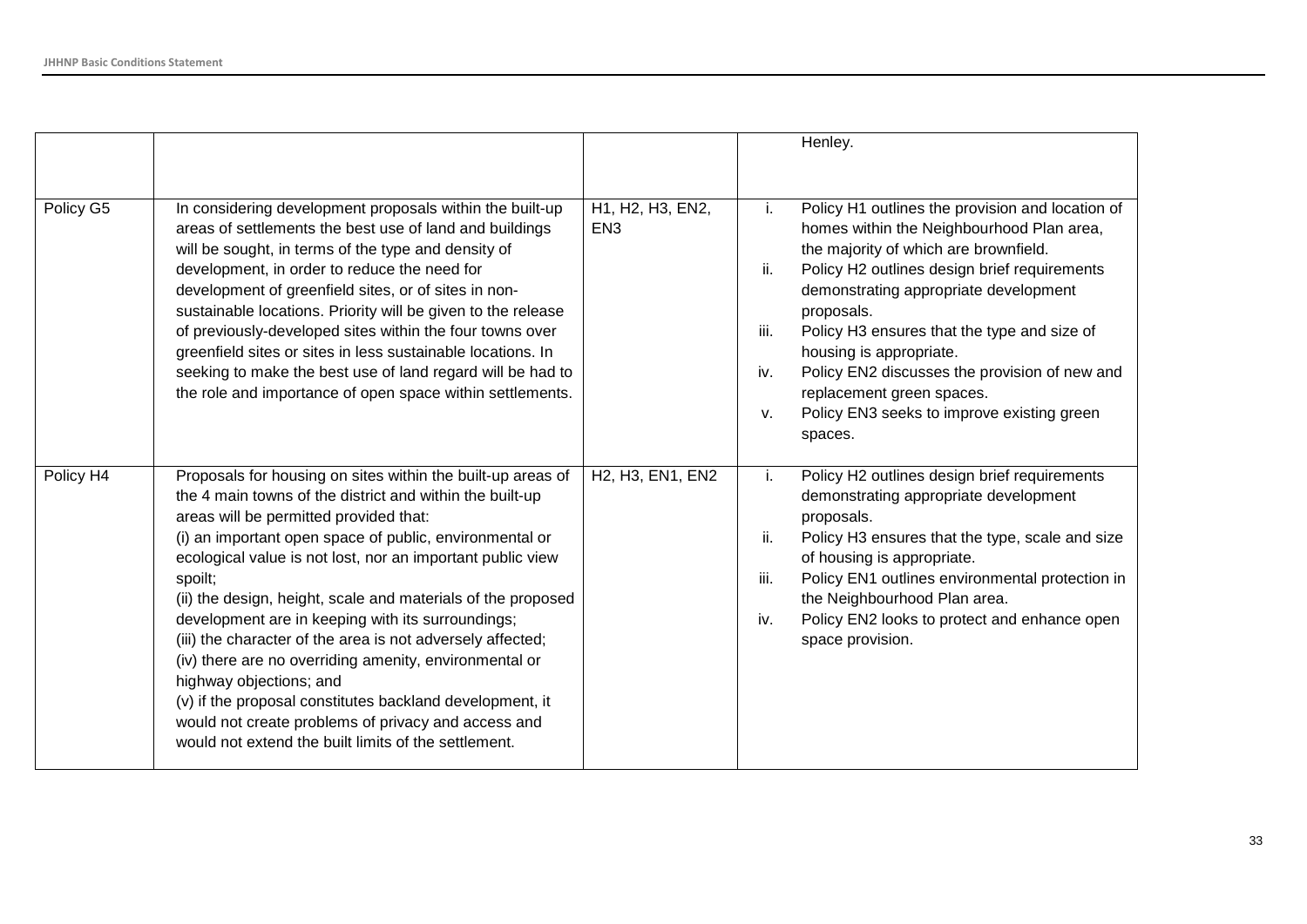| Policy TSM1 | The prosperity of the area's tourist industry will be<br>supported through encouragement for enterprises which<br>are based on the conservation and enjoyment of the<br>inherent qualities and heritage of the area, provided that<br>there are no overriding amenity, environmental or<br>highway objections.                                                                                                                                                                                                                                                                                                                                                                                                                                      | TCE3, E1, EN5,<br>DSQ1                                           | i.<br>ii.<br>iii.<br>iv.                               | Policy E1 intends to support Henley's local<br>economy, of which Tourism is a key part.<br>Policy TCE3 encourages the provision of hotel<br>and bed space to support Henley as a tourist<br>destination.<br>Policy EN5 outlines the protection of the<br>historic environment, including listed buildings.<br>Policy DSQ1 states that all new development<br>should be sensitive and make a positive<br>contribution to the local character of the area.                                                                                                                                                                                                                                                                                                |
|-------------|-----------------------------------------------------------------------------------------------------------------------------------------------------------------------------------------------------------------------------------------------------------------------------------------------------------------------------------------------------------------------------------------------------------------------------------------------------------------------------------------------------------------------------------------------------------------------------------------------------------------------------------------------------------------------------------------------------------------------------------------------------|------------------------------------------------------------------|--------------------------------------------------------|---------------------------------------------------------------------------------------------------------------------------------------------------------------------------------------------------------------------------------------------------------------------------------------------------------------------------------------------------------------------------------------------------------------------------------------------------------------------------------------------------------------------------------------------------------------------------------------------------------------------------------------------------------------------------------------------------------------------------------------------------------|
| Policy TC2  | Within the town centre boundaries as shown on the<br>Proposals Map, planning permission will be granted for<br>proposals involving:<br>(i) the extension of existing buildings to facilitate the<br>expansion of the uses specified in Policy TC1;<br>(ii) the infilling of small gaps in existing street frontages;<br>and<br>(iii) the small-scale redevelopment of existing premises in<br>street frontages to accommodate the uses specified in<br>Policy TC1; Provided that in each case the site is well<br>integrated with the primary shopping frontages proposed<br>in accordance with Policy TC8 and that there are no<br>overriding amenity, design, environmental or traffic<br>problems or conflicts with other policies in this plan. | TCE1, TCE2,<br>TCE3, TCE4,<br>TCE6, TCE7, E1,<br>SP <sub>3</sub> | i.<br>ii.<br>iii.<br>iv.<br>v.<br>vi.<br>vii.<br>viii. | Policy TCE1 sets out a town centre first<br>approach to relevant development types.<br>Policy TCE2 outlines requirements for the<br>market square hub.<br>TCE3 encourages the provision of hotel and<br>bed spaces within the town centre.<br>TCE4 encourages mixed use activities within<br>the town centre through the provision of<br>residential use above retail.<br>TCE6 outlines infill redevelopment of a site in<br>the town centre (Site AE).<br>TCE7 outlines an action plan for development<br>within the town centre boundary.<br>Policy E1 intends to support Henley's local<br>economy, protecting retail activity in the town<br>centre.<br>Policy SP3 includes the provision of mixed use<br>employment and retail in the town centre. |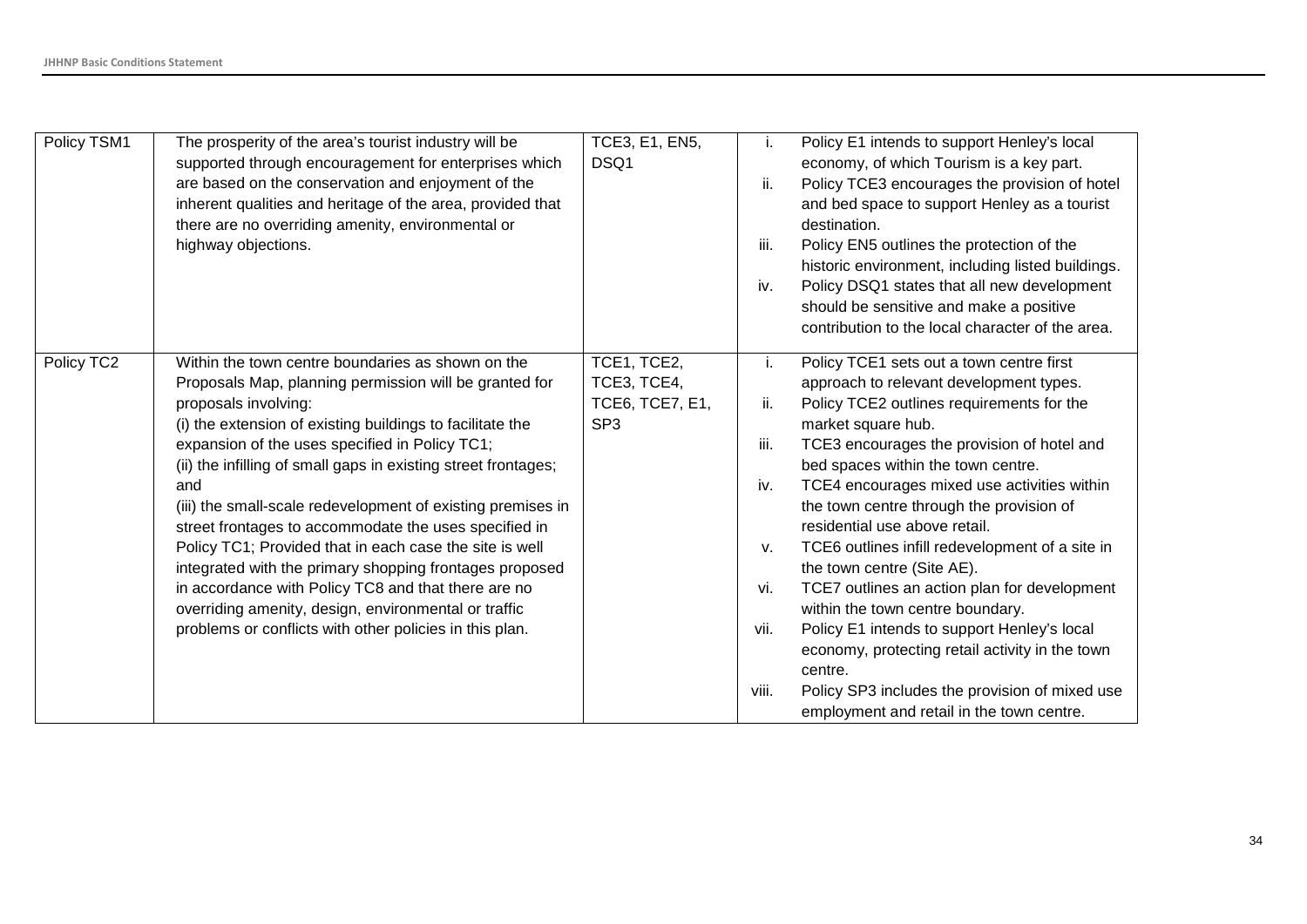| Policy TC6       | Within the town centre boundaries shown on the<br>Proposals Map, office uses will be permitted in upper floor<br>accommodation above existing commercial premises<br>provided that:<br>(i) the viability of any ground floor shop use would not be<br>adversely affected;<br>(ii) that no viable or potentially viable, dwelling would be<br>lost (see Policy TC5);                                                                     | E1, TCE4, TCE1,<br>TCE6, Policy SP3 | ii.<br>iii.<br>iv. | Policy E1 supports the provision of more office<br>space within the town centre.<br>Policy TCE1 outlines that proposals for new<br>office spaces should be found within the town<br>centre boundary.<br>Policy TCE4 supports both employment and<br>residential activity above shops.<br>TCE6 outlines infill redevelopment of a site in |
|------------------|-----------------------------------------------------------------------------------------------------------------------------------------------------------------------------------------------------------------------------------------------------------------------------------------------------------------------------------------------------------------------------------------------------------------------------------------|-------------------------------------|--------------------|------------------------------------------------------------------------------------------------------------------------------------------------------------------------------------------------------------------------------------------------------------------------------------------------------------------------------------------|
|                  | (iii) the site is well integrated with the primary shopping<br>frontages; and<br>(iv) there is no conflict with the policies for business uses<br>in Section 6 of this plan and for the control of alterations<br>and changes of use to listed buildings in Section 3 of this<br>plan.                                                                                                                                                  |                                     | v.                 | the town centre (Site AE).<br>Policy SP3 includes the provision of mixed use<br>employment and retail in the town centre.                                                                                                                                                                                                                |
| HEN <sub>3</sub> | Proposals for the redevelopment of under-used land on<br>the southern part of Reading Road Industrial Estate for<br>Class B1 and B8 uses will be permitted where they:<br>(i) include measures to enhance the appearance of the<br>area:<br>(ii) make adequate provision for car parking and where<br>possible, improve existing arrangements; and<br>(iii) would not significantly worsen peak hour congestion<br>on the Reading Road. | E1, E2                              | i.<br>ii.          | Policy E1 intends to support Henley's local<br>economy, including improvement of industrial<br>premises on Reading Road.<br>Policy E2 allocates B1 and B2 activities on Site<br>P along Reading Road and requests design<br>responses to suit the sensitive rural nature of<br>the location and adjacent village of Lower<br>Shiplake.   |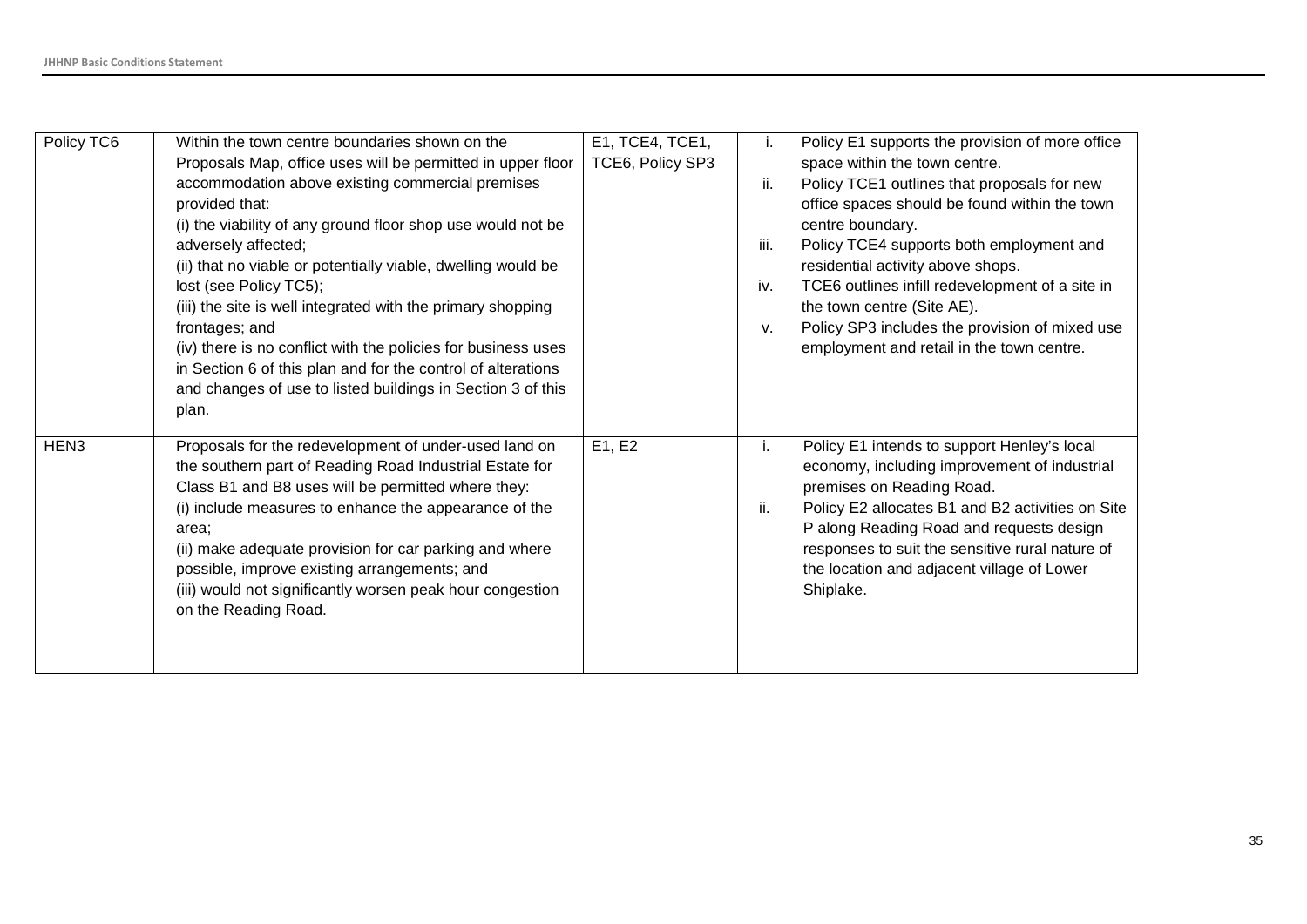#### <span id="page-36-0"></span>5 MEETING EU OBLIGATIONS

- 5.1 The Plan includes housing site allocations within the Area of Outstanding Natural Beauty and a Strategic Environmental Assessment (SEA) was therefore required by South Oxfordshire District Council.
- 5.2 No screening was undertaken, with an SA Scoping Report being the first stage. This was submitted to the statutory environmental bodies and made available via the JHHNP website. Consultee comments were taken on board in adjusting the scope of the SA.
- 5.3 A Sustainability Appraisal was produced and updated throughout the plan-making process, published alongside the first pre-submission consultation (May 2014) and then updated and published alongside the February 2015 pre-submission consultation.
- 5.4 The Sustainability Appraisal meets the requirements of SEA and remains available on the JHHNP website [www.jhhnp.co.uk/evidence-base/.](http://www.jhhnp.co.uk/evidence-base/)
- 5.5 The SODC Core Strategy has undertaken a Habitats Regulations Assessment (HRA). There are no European sites that would be affected by the proposals within the JHHNP area, and therefore a HRA was not necessary.